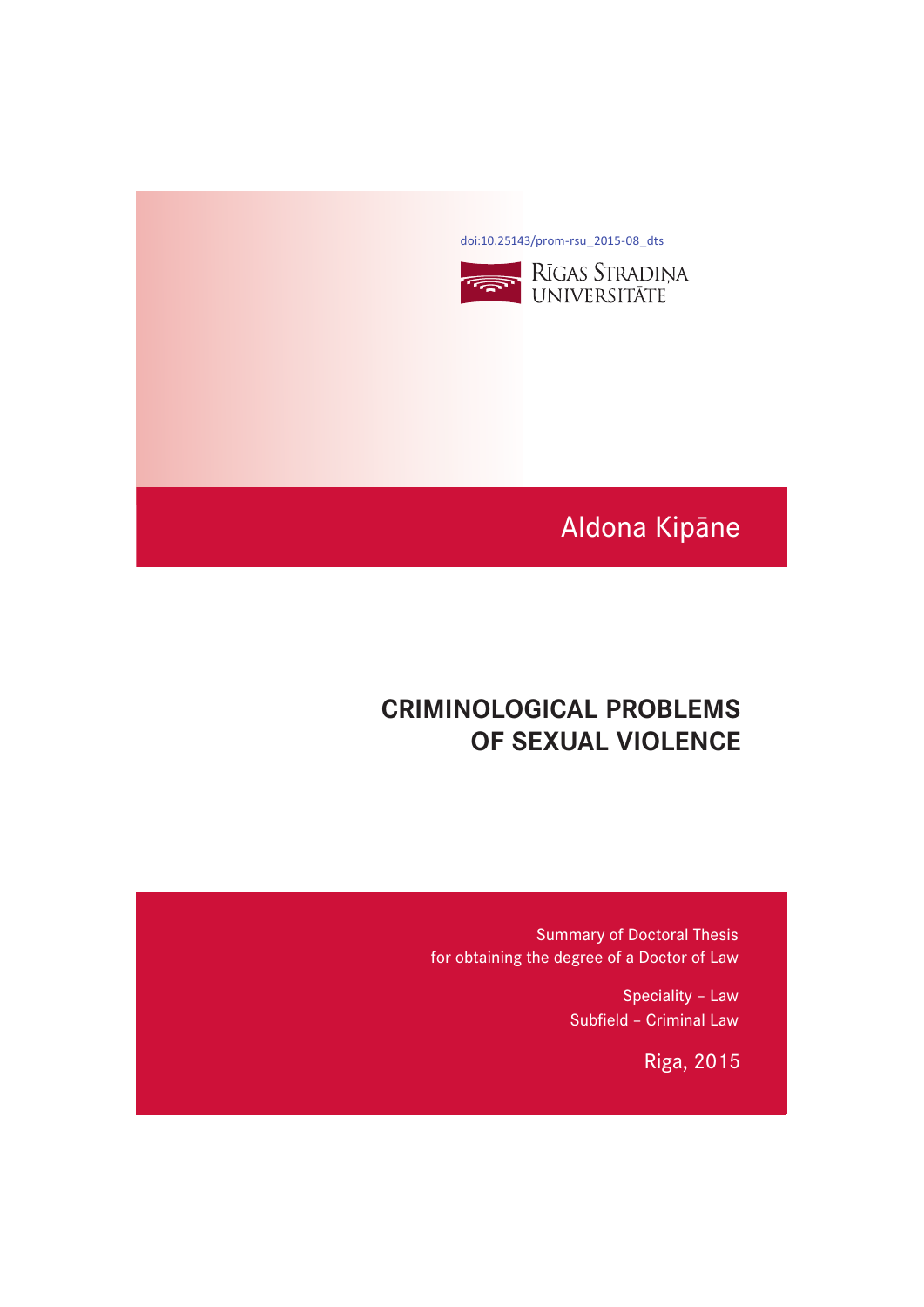

Aldona Kipāne

# CRIMINOLOGICAL PROBLEMS OF SEXUAL VIOLENCE

Summary of Doctoral Thesis for obtaining the degree of a Doctor of Law

> Speciality – Law Subfield – Criminal Law

> > Riga, 2015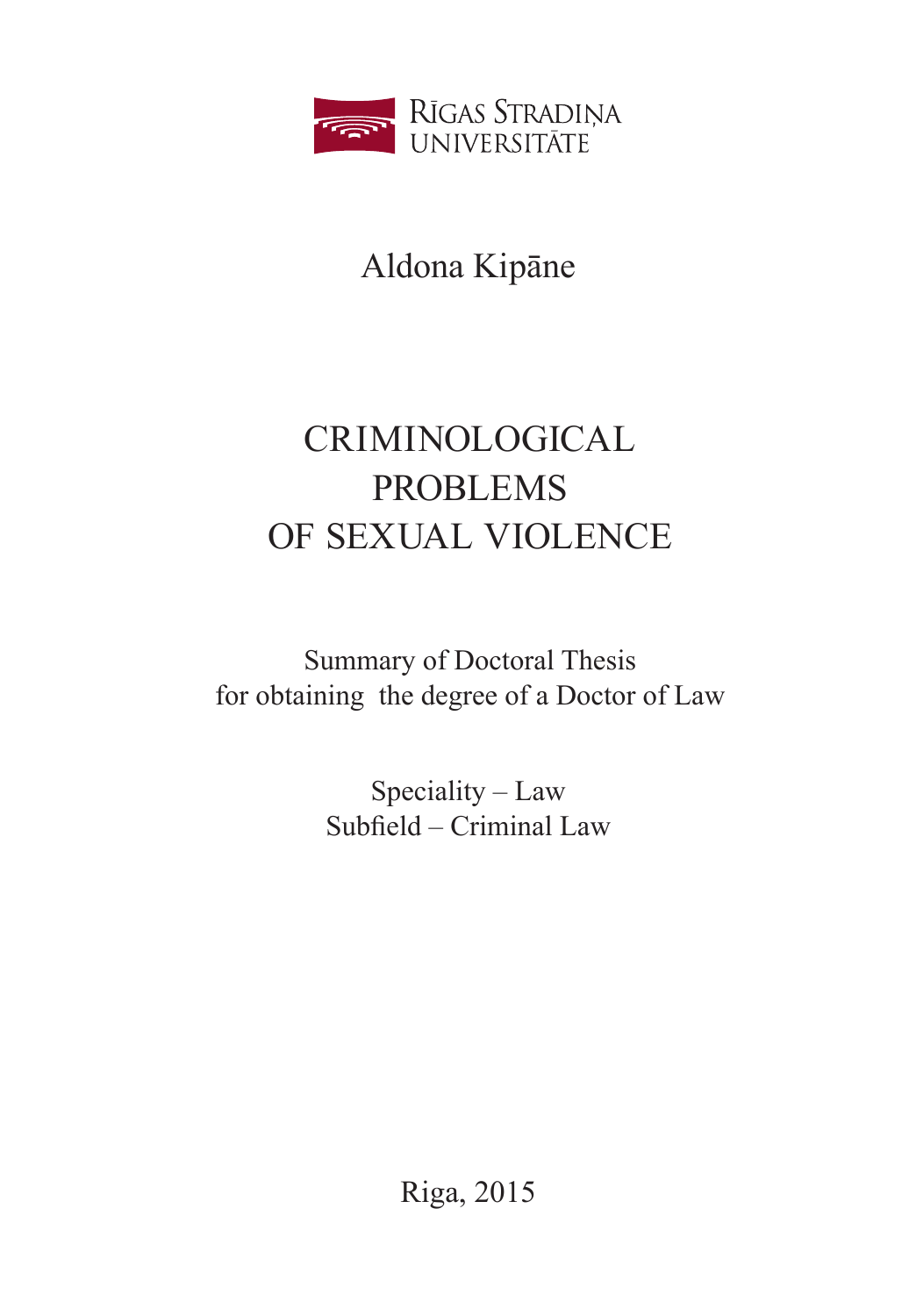The Doctoral Thesis was carried out at Rīga Stradiņš University

Scientific supervisor: *Dr. iur.,* Professor **Andrejs Vilks**, Rīga Stradiņš University, Latvia

Reviewers:

*Dr. iur.,* Professor **Sandra Kaija**, Rīga Stradiņš University, Latvia *Dr. iur.,* Associate Professor **Jānis Teivāns-Treinovskis**, Daugavpils University, Latvia *Dr. habil. iur.,* Professor **Viktoras Justickis**, Mykolas Romeris University, Vilnius, Lithuania

Defence of the Doctoral Thesis will take place at the public session of the Doctoral Committee of Legal Sciences on 28 May 2015 at 14.00 in Hippocrates Lecture Theatre, Dzirciema Street 16, Rīga Stradiņš University.

The Doctoral Thesis is available at RSU Library and RSU homepage: www.rsu.lv

Secretary of the Doctoral Committee: *Dr. iur.,* Professor **Sandra Kaija**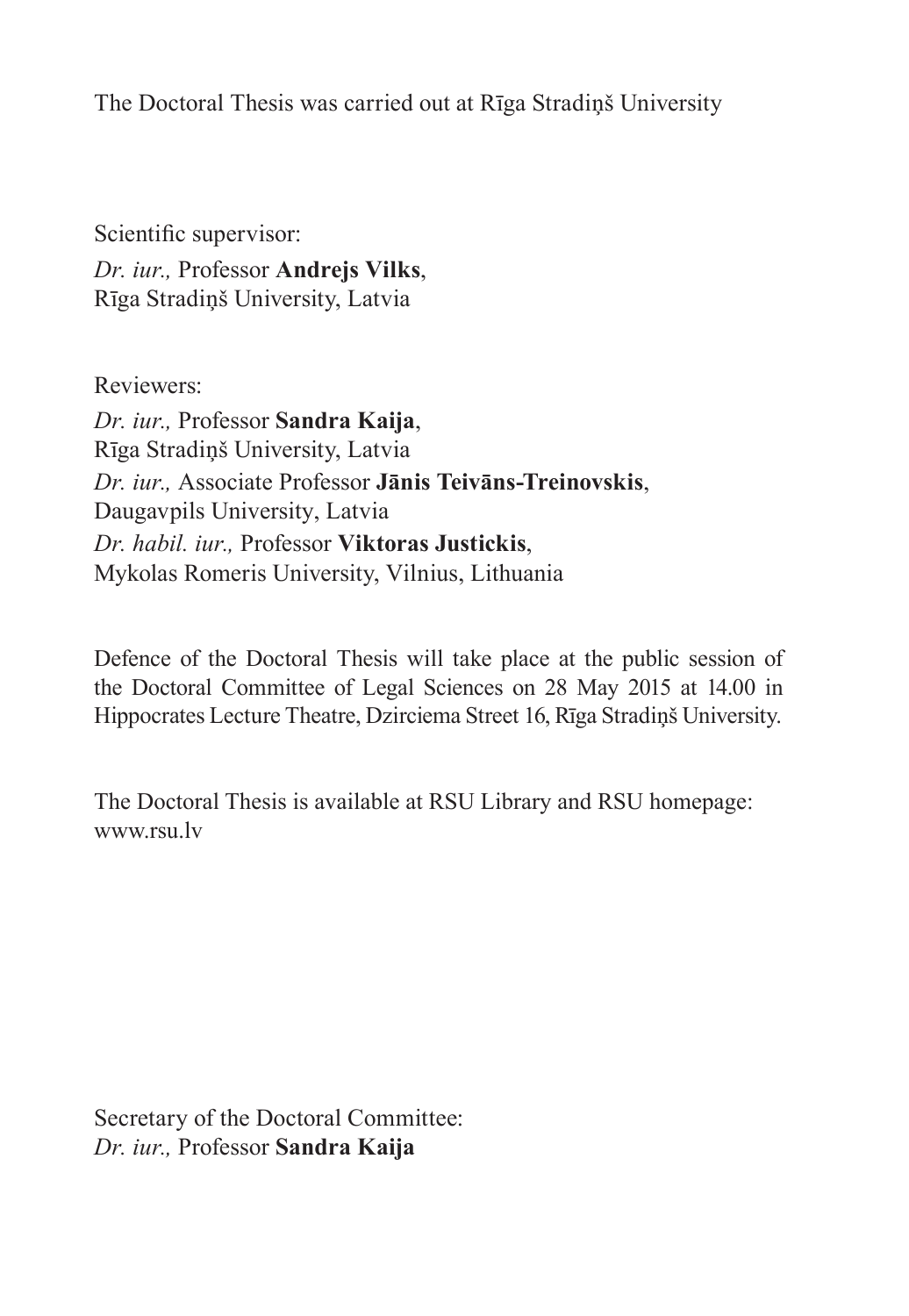# **CONTENTS**

| 1.2. Novelty of the Doctoral Thesis from Theoretical and |  |
|----------------------------------------------------------|--|
|                                                          |  |
|                                                          |  |
|                                                          |  |
|                                                          |  |
|                                                          |  |
|                                                          |  |
| 1.8. Structure and Volume of the Doctoral Thesis 18      |  |
| 2. SUMMARIZED CONTENT OF THE HE THESIS  20               |  |
|                                                          |  |
| 2.2. Sexual Violence as a Form of Unlawful Behaviour22   |  |
| 2.3. Criminalogical Characteristics of Particular Sexual |  |
|                                                          |  |
| 2.4. Criminological Characteristics of Sexual Violence   |  |
|                                                          |  |
| 2.5. Criminological Characteristics of Sex Offenders 33  |  |
|                                                          |  |
| 3. KEY FINDINGS AND RECOMMENDATIONS 47                   |  |
| <b>REFERENCES</b>                                        |  |
|                                                          |  |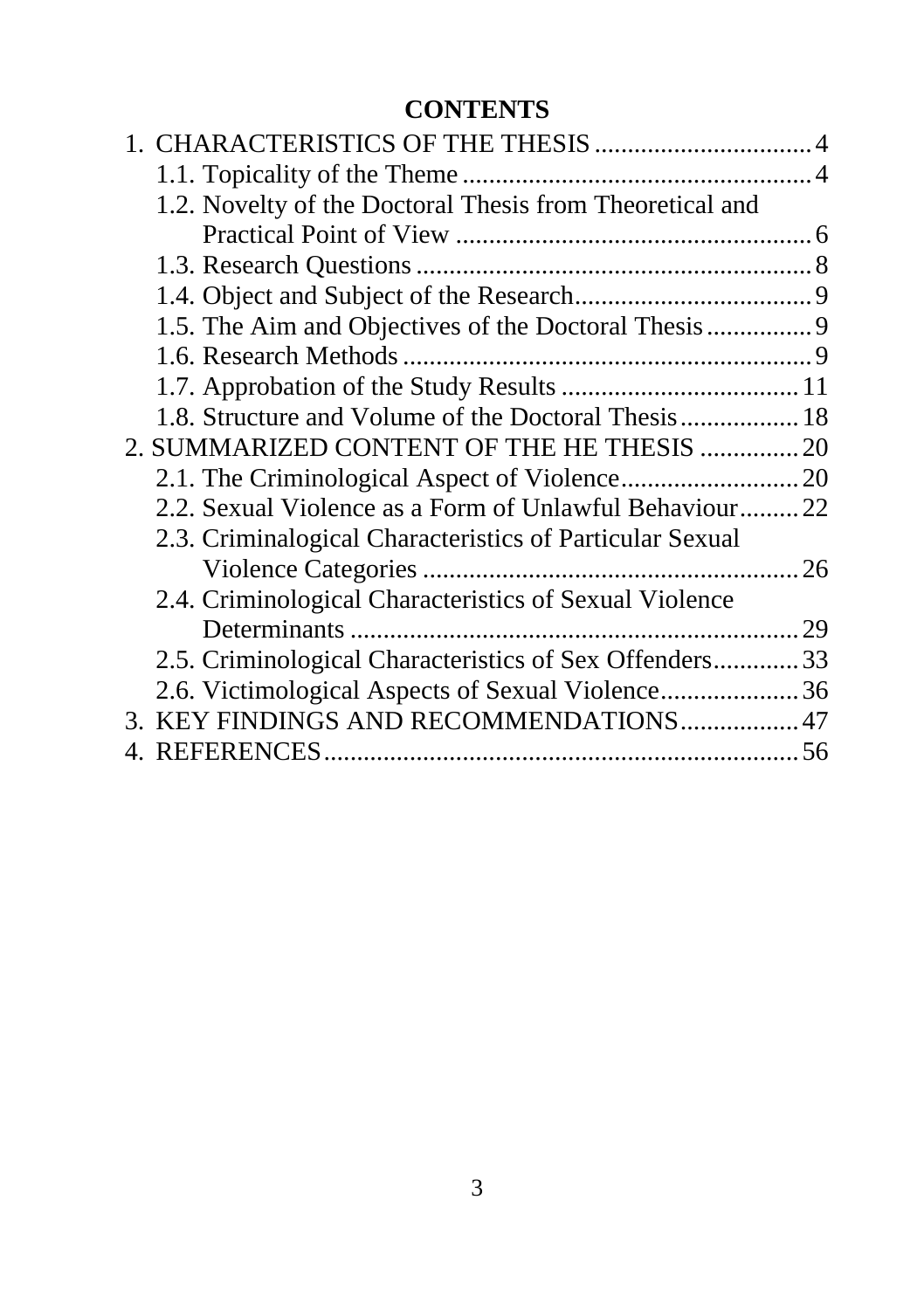# **1. CHARACTERISTICS OF THE THESIS**

## <span id="page-4-1"></span><span id="page-4-0"></span>**1.1.Topicality of the Theme**

<u>.</u>

Life, health and favourable conditions for the provision of our needs are important to everyone. Research in framework of doctoral thesis shows that abrupt and unpleasant changes in a person's life are psychologically difficult, so the criminality and criminogenic situation in the country as a whole is one of the most sensitive and the most important aspects of social life.<sup>1</sup> The research proves that, in Latvia, one of the major threats to the public health and to life is increasing manifestations of violence. Significant amount of violent crimes are committed on the streets, squares, parks or other public places, including schools.

Nowadays sexual violence has become a social vice and "human weakness" all around the world. Offenses of sexual nature are sexual contacts where one of the partners does not voluntarily agree to it or is involved without realizing the meaning and consequences of the actions thus violating the person's right to sexual self-determination, freedom and sexual inviolability. This is a serious violation of the fundamental rights, in particular with regard to the rights of a child. The study of child sex abuse in Latvia highlighted that yearly at least 1000 children suffer from the sexual abuse, although it is presumed that this figure may be considerably higher, up to  $5000$ .<sup>2</sup> Research of the individual health threat origins shows that sexual violence is one of the most serious public health problems with a long-term physical and mental health complications which involve considerable social and public health costs. For example, the number of sexual violence cases affect up to 33% of women, there are also studies where 53% of cases of sexual violence where adolescent

<sup>&</sup>lt;sup>1</sup> Kipāne, A. Noziedzība sabiedrības drošības kontekstā // Jurista vārds, 2010. gada 19. janvāris, Nr. 3 (598), 24. lpp.

<sup>2</sup> Pētījums par bērnu seksuālo izmantošanu Latvijā. (viewed on 27.11.2013.). Available on: www.riskchild.org/.../Atskaite\_bernu%20seksula%20izmant.%203.do...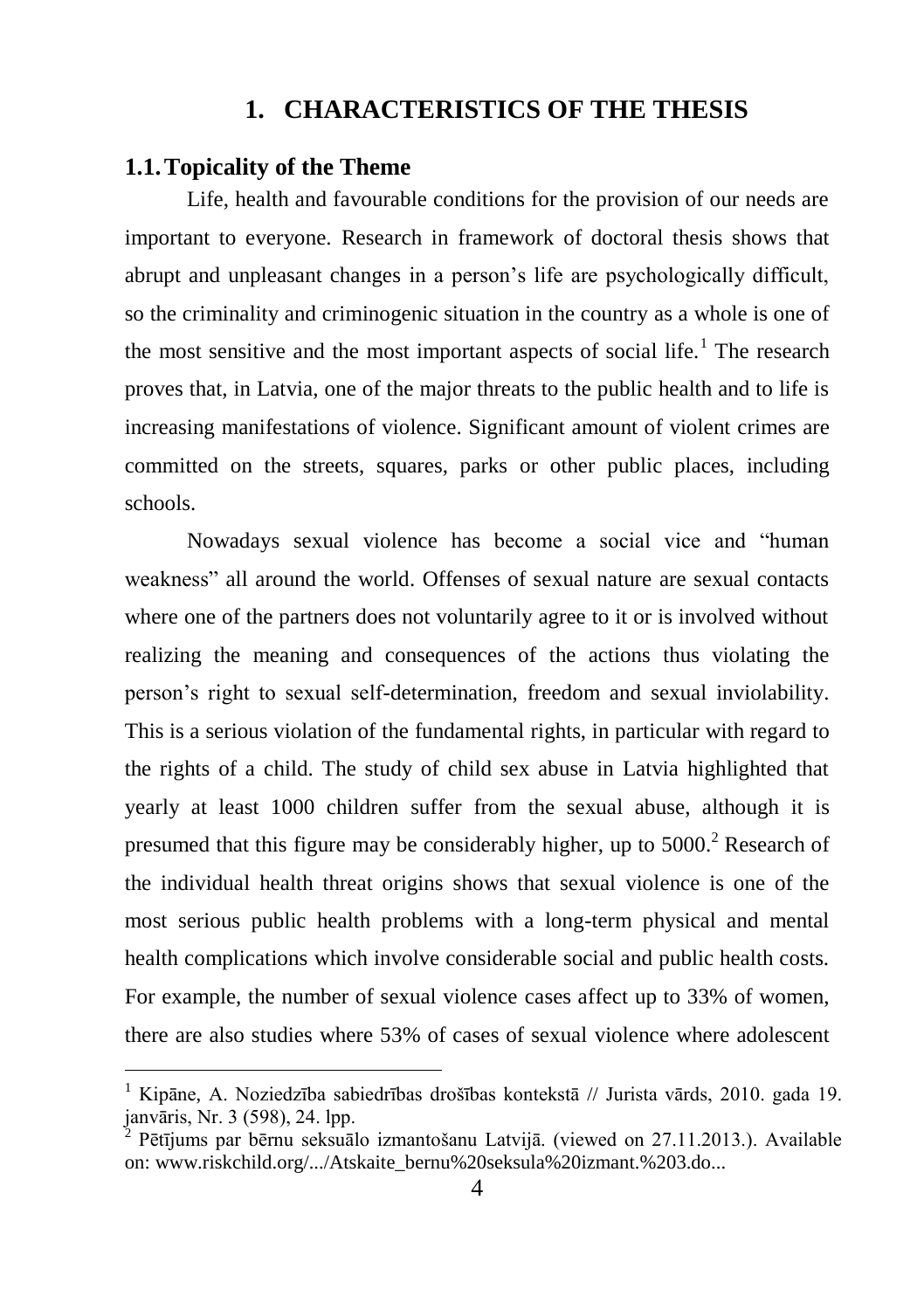pregnant women are noted.<sup>3</sup> WHO World Report on Violence and Health recognizes that sexual violence results in an increased health risks associated with several body systems, such as, neural, cardiovascular, gastrointestinal, urogenital, reproductive, musculoskeletal, immune and endocrine systems.<sup>4</sup> Although effects of stalking on a person's health are less investigated, it is increasingly recognized as an increasing public health problem. In addition to the negative impact of sexual violence on the physical and mental health, studies reveal that experiencing violence in childhood and adolescence increases the likelihood of experiencing such violence in adulthood.<sup>5</sup> Professor L. Kelly states that sexual violence is also associated with behavioural aspects of men's casual and urban life, for example, street sexual harassment when a person comments on a female body and/ or lascivious whistles in a public place. This suggests that sexual violence is a part of everyday life and is something that is mostly experienced by women and children in its various manifestations.<sup>6</sup> However, the fact that the sexual abuse victims are also men and representatives of other social groups cannot be ignored. The data from the US annual report show that every year, 834 700 thousand men are victims of rape and/ or physical violence committed by victims' intimate partners.<sup>7</sup>

 Prevention and combat of sexual offences has become one of the major issues in the work of Latvian law enforcement agencies and international

<sup>&</sup>lt;sup>3</sup> Frye, A. Holistic Midwifery: A Comprehensive Textbook for Midwives in Homebirth Practice. Volume 1: Care During Pregnancy. Portland, Oregon, Labrys Press, 2008, p. 307-310, 572.

<sup>&</sup>lt;sup>4</sup> World Report on Violence and Health / edited E.G Krug, Mercy A.J., Zwi B.A. and Rafael Lozano R. Geneva: World Health Organization WHO, 2002, p. 180.

<sup>&</sup>lt;sup>5</sup> NISVS. National Intimate Partner and Sexual Violence Survey. Summary Report. 2011. (viewed on 25.07.2013.).

Available on: http://www.cdc.gov/violenceprevention/pdf/nisvs\_report2010-a.pdf

<sup>6</sup> Handbook of Sexual Violence / editor [J.M.Brown,](http://www.amazon.co.uk/s/ref=ntt_athr_dp_sr_1/279-2674361-2427007?_encoding=UTF8&field-author=Jennifer%20M.%20Brown&search-alias=books-uk&sort=relevancerank) [S.L.Walklate](http://www.amazon.co.uk/s/ref=ntt_athr_dp_sr_2/279-2674361-2427007?_encoding=UTF8&field-author=Sandra%20L.%20Walklate&search-alias=books-uk&sort=relevancerank) Routledge, 2011, p. 156.

<sup>7</sup> Tjaden, P., Thoennes N*.* Prevalence, Incidence, and Consequences of Violence Against Women: Findings From the National Violence Against Women Survey. (viewed on 15.07.2013.). Available on: https://www.ncjrs.gov/pdffiles/172837.pdf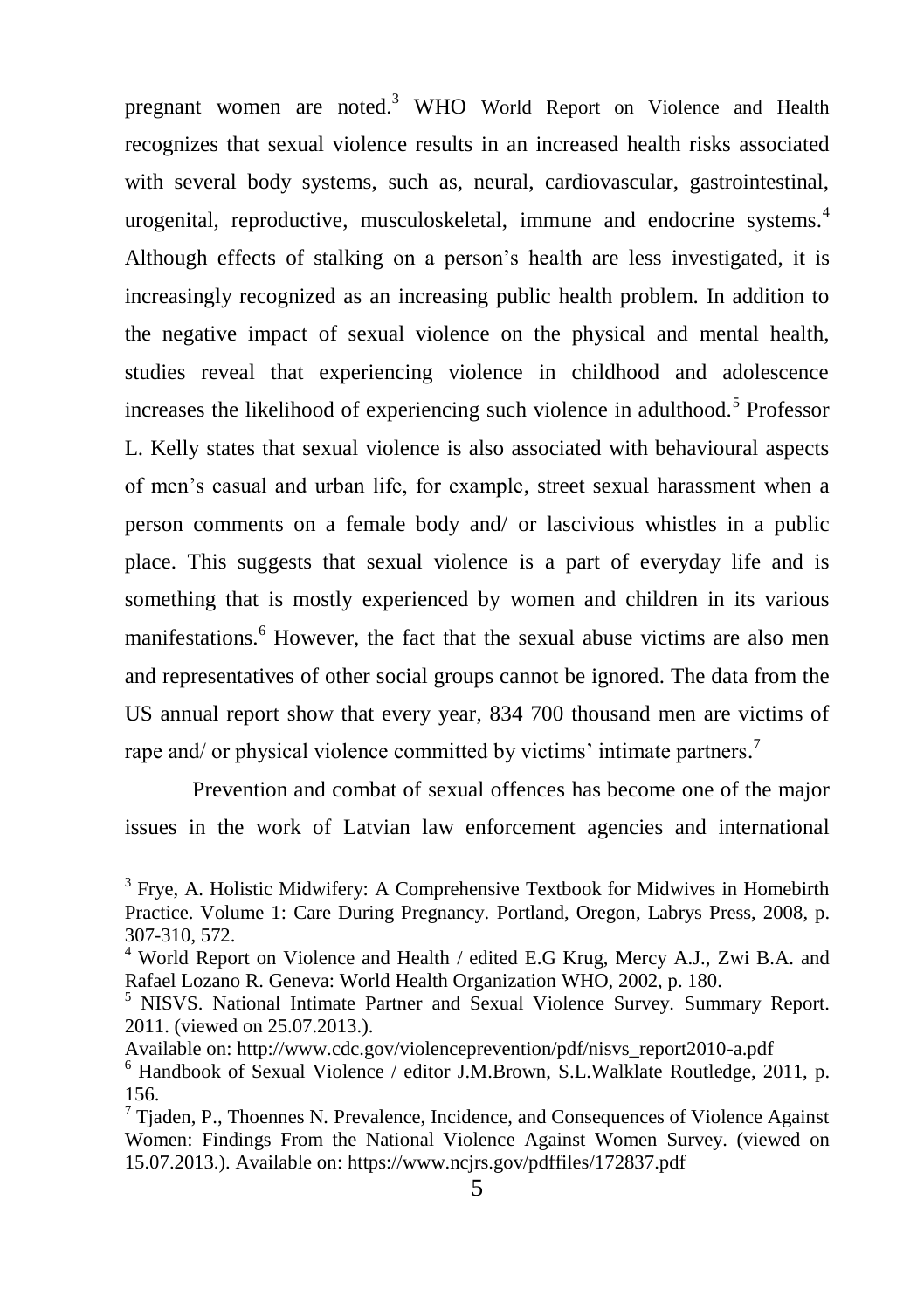organizations. Furthermore, the disappearance of strictly controlled state borders and the development of the Internet has led to an increase in the scope of criminal world operations, diversifying the types of offense, an increasing the speed of committing offenses and movement of social delinquents, as well as expansion of the operating area.<sup>8</sup> Professor's P. Minca<sup>9</sup> opinion that fundamental rights cannot be achieved in the absence of sufficiently effective crime reduction and prevention measures that restrict sexual aggression has not still lost its significance. In order to study the problems of sexual abuse, it is necessary to examine its real prevalence. However, the country does not have sufficiently reliable data available on the prevalence of sexual violence, besides that, there has not been carried out an assessment of the level of latent crime. Criminal statistics only provide an overview of recorded crime. The understanding of sexual abuse, analysis of crime determination mechanism, as well as personal traits of offenders and victims are of great significance and topicality since Latvian researchers have not looked at the above mentioned issues from this perspective. There have not been carried out relevant studies, furthermore there has not been developed prevention methodology. Thus, the study could make a certain contribution to the development of the national research in the field of legal science.

# <span id="page-6-0"></span>**1.2.Novelty of the Doctoral Thesis from Theoretical and Practical Point of View**

The scientific **novelty** of the thesis is related to several factors. Despite the fact that violence is becoming more and more serious problem, criminology does not pay sufficient attention to it. The author of the study examines the phenomenon of violence characterizing its forms, specific

<sup>&</sup>lt;sup>8</sup> Lieljuksis, A. Noziedzīgi iegūtu līdzekļu legalizācijas apkarošana. Rīga, SIA "P&Ko", 2007, 5. lpp.

<sup>&</sup>lt;sup>9</sup> Mincs, P. Krimināltiesības. Sevišķā daļa. Rīga, AS "Rota", 1939, 277. lpp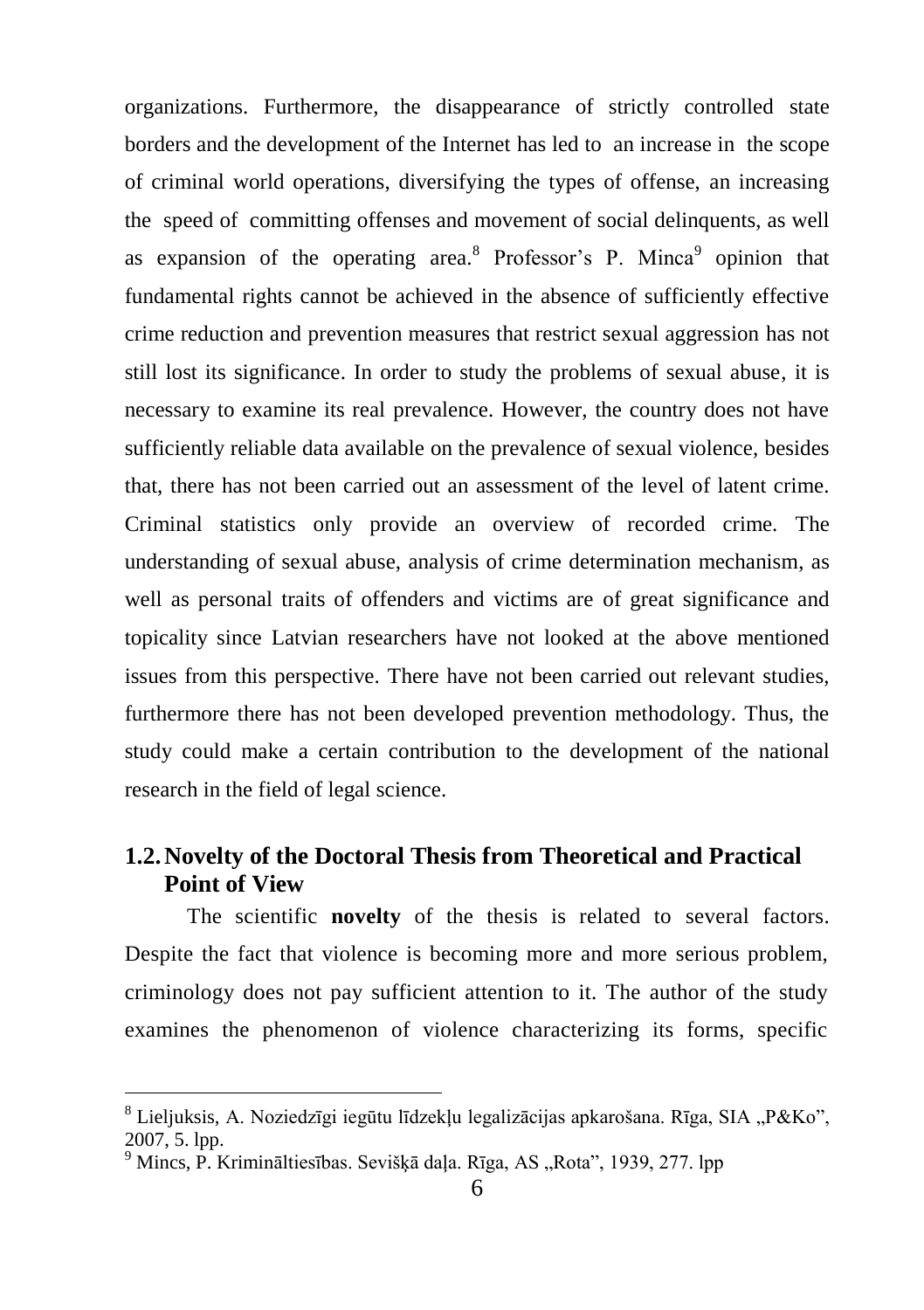characteristic features, and trends. The typology of the subject of sex criminal offenses is an innovative approach to the issue studied. Its can be applied in purposeful and successful preventive work in the field of sexual inviolability. In Latvia, there have not been carried out studies on sexual violence, its trends and specific characteristic features of criminals and victims. The submitted doctoral work contains a complex study of sexual violence as a legal-social phenomenon in criminology (research of causes and reasons), it provides characteristics of offender's personality and understanding of sexual crime victims' characteristics (victimology approach). The work provides assessment of the above mentioned phenomena, as well as proposes practical solutions to the existing problems. Diversified approach and the principle of interaction have a key role in the criminological research process. Crime is undesirable social and legal phenomenon therefore the country needs to find effective means to curb it and create a national policy to limit violence. The great German criminologist H. J. Schneider assumes that "Criminology has a very important task since lawyers depend on its conclusions for both introducing novelties and application of criminal law in practice".<sup>10</sup> The theoretical approaches of criminology and its system are closely related to other sciences. During the research, the author has made a attempt to synthesize criminological, criminal law, sociological and psychological aspects of sexual violence. The researchers in Latvia have no have a detailed look at the mentioned topics from this aspect. Thus, the study could make a certain contribution to the legal science.

The doctoral thesis widely analyses varied studies of the researchers in Latvia and other countries, as well as uses versatile psychological knowledge since criminology, as one of social sciences, in many respects, goes beyond the traditional approach of criminal law. It should be noted that these studies provide a comprehensive overview of the research challenges on the prevalence

 $^{10}$  Шнайдер Г.Й. Криминология. Москва: "Прогресс", "Универс", 1994, с. 9.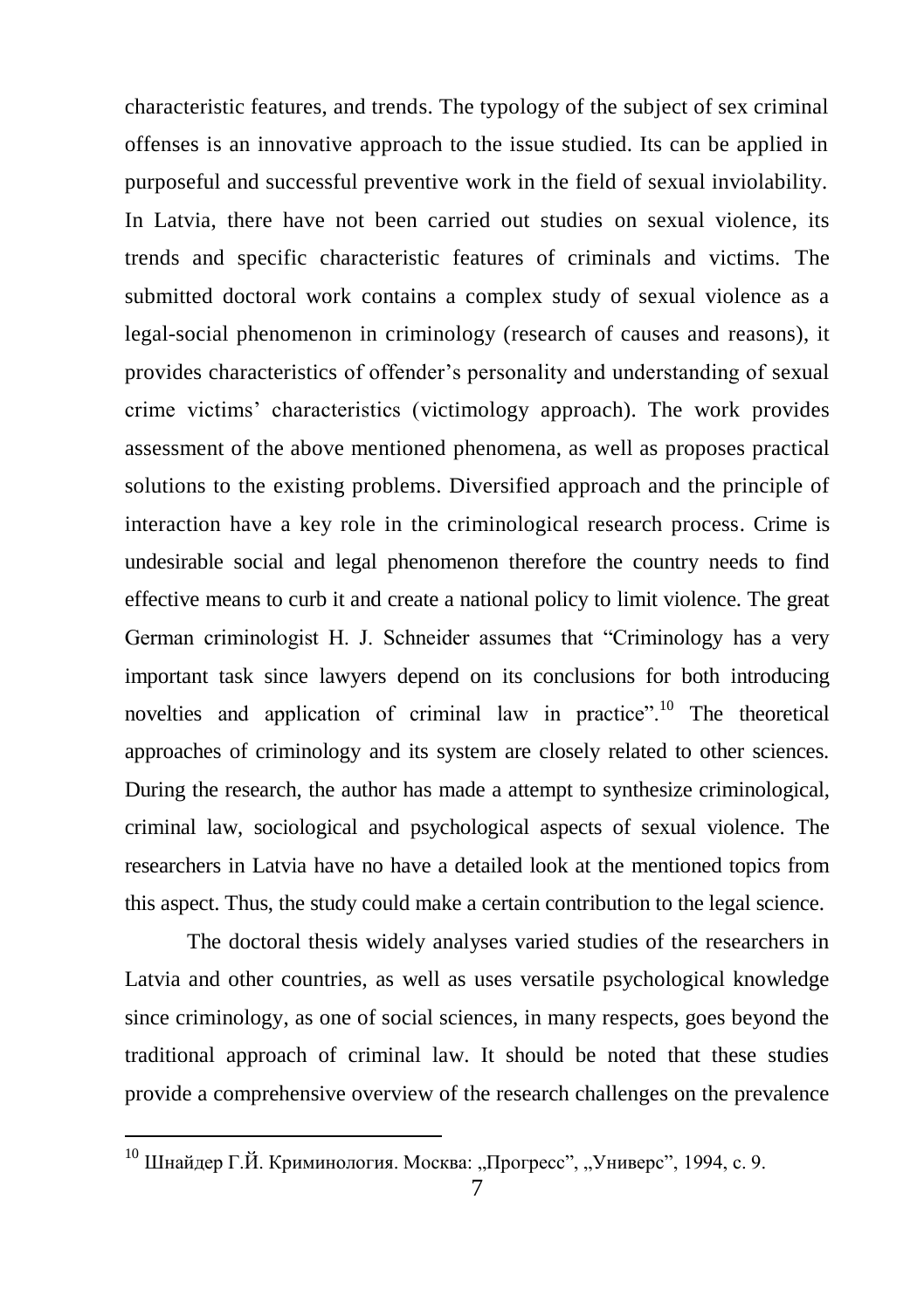of sexual violence, its comparison with other countries, victimological studies, and typology of sexual offenders. The study has a precise framework, and its scope includes criminological characteristics of sexual violence and the main problem issues. Prior to analysing problematic aspects of sexual abuse, the author explores the criminological characteristics of violent crime. The description of criminological problems includes the author's view regarding the types of sexual violence, contributory factors, personality of sexual offenders, and victimological aspects. It is essential to study criminological aspects of sexual violence in order to improve both the prevention and detection of criminal offenses, as well as legislative decision making. The basic aspects of work and the drawn conclusions further develop criminological theories, as well as extend a number of the concepts in criminology. The results can serve as a basis for further criminological research. Thus, the given doctoral thesis has an importance in both the science of law and in the development of other social sciences as a whole. The results of the study may be used by practitioners and scholars in order to purposefully operate in the field of improving the legislation and preventative measures.

## <span id="page-8-0"></span>**1.3.Research Questions**

Research questions of the doctoral thesis are as follows: 1) to study the prevalence of violence, and sexual violence in particular, to determine the trends of sexual violence; 2) to explore the determinants of sexual aggression, including those which re related to the perpetrator's personality and the victims of offenses; 3) in the study, the author makes an attempt to understand whether the high level of sexual violence can be associated with insufficient amount of socio-legal preventative measures related to insufficient awareness regarding the extend of violence decreasing the level of violence, and the lack of research in the respective field. The author assumes that the country has no functionally united system to work in researching the situation in the field of sexual crimes,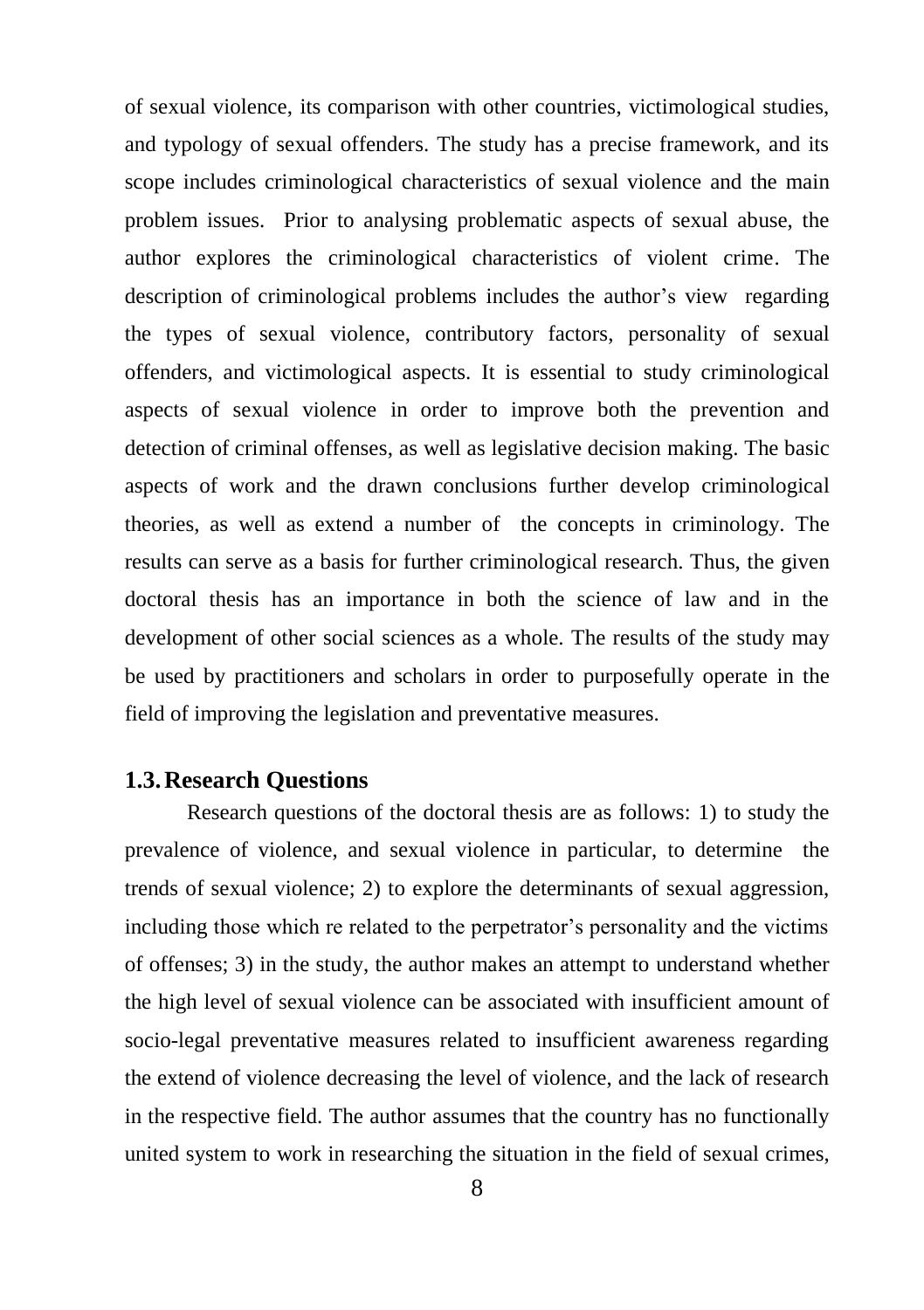as well as there are deficiencies in the guidelines regarding the criminal policy and strategies in the field of crime prevention. The study pays attention to the prevalence of sexual violence in families, and the attitude of general public to the victims of sexual violence.

## <span id="page-9-0"></span>**1.4.Object and Subject of the Research**

The research *object* - sexual violence as a criminological phenomenon. The research *subject* is criminological aspects of sexual abuse: current situation and trends, contributing factors, characteristics of sex offenders, victimization and victimity.

## <span id="page-9-1"></span>**1.5.The Aim and Objectives of the Doctoral Thesis**

The aim of the thesis is to develop a complex theoretically practical study on criminological problems of sexual violence and to put forward the proposals for solving the above mentioned problems.

In order to achieve the aims of the doctoral thesis the following objectives have been set:

- 1) To analyse the situation and trends of violent crimes;
- 2) To explore the characteristics and criminological typology of sexual abuse;
- 3) To evaluate the prevalence of sexual violence;
- 4) To describe and analyse the determinants of sexual violence;
- 5) To describe criminological characteristics of sexual offender's personality;
- 6) To evaluate the theoretical and practical victimological aspects of sexual offences.

## <span id="page-9-2"></span>**1.6.Research Methods**

The methodological foundation of the thesis includes the dialectic and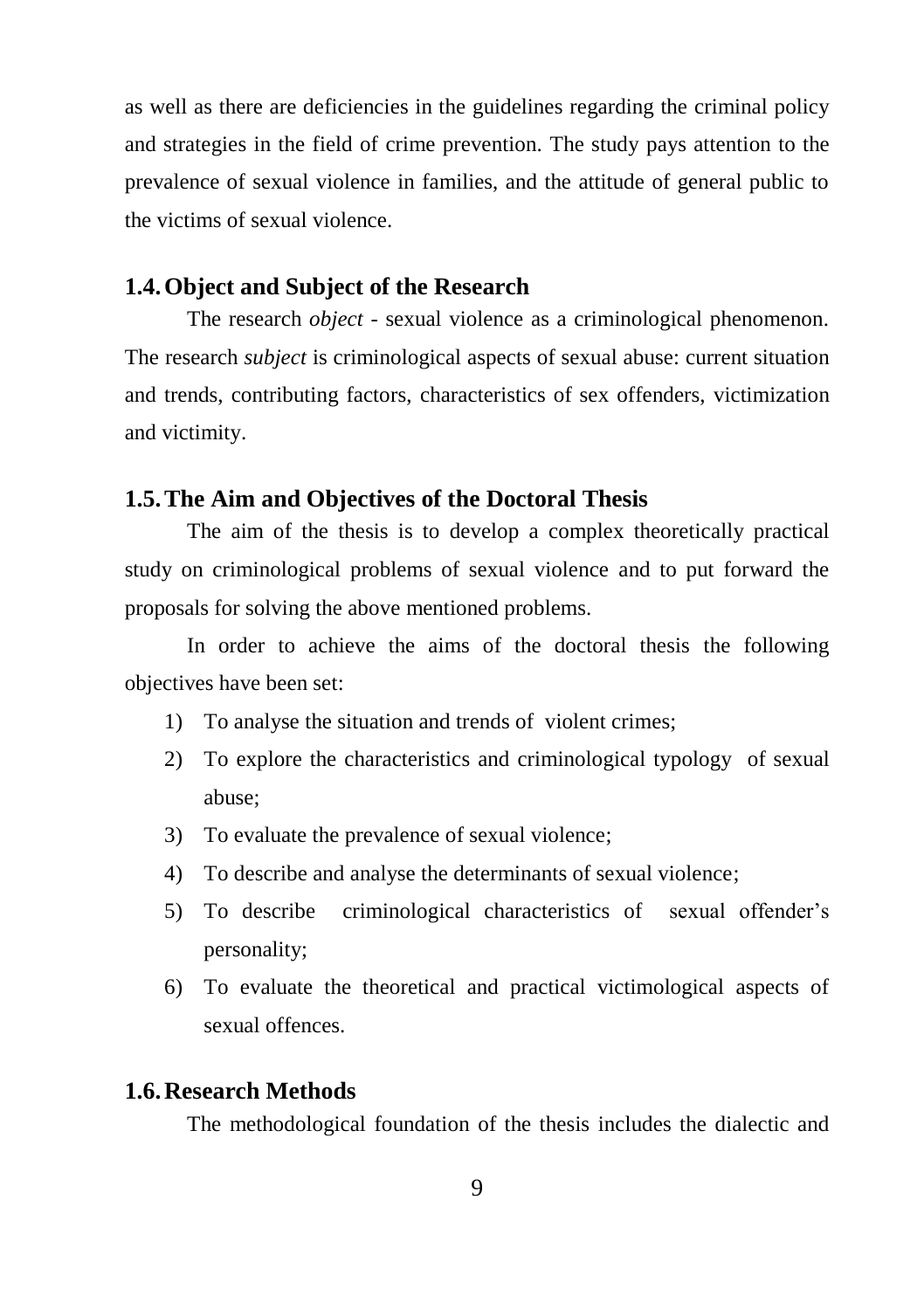systemic approaches, which are essential for analysing the legal and social phenomena.

In the development of the doctoral thesis, there have been used the following general scientific research methods: monographic method information collection, summarizing and analysis of the issues being studied; the methods of analysis and synthesis - to uncover the fundamental regularities of the problem; historical method- based on the analysis of the developments in research object; comparative method- provides comparison and analysis. The conclusions are based on the comparison of data sets - research and statistical data from other countries. The comparative analysis enables not only accurate identification of flaws in Latvian legal system, but also more precise justification of the author's proposals.

The empirical data were obtained using the following research methods: statistical data analysis; a summary of different scientific views; content analysis–periodicals as well as bibliographic publications, scientific conference materials and Internet resource analysis. The practical part summarizes Latvian court rulings, the author's daily work practical experience and observations.

 The theoretical base of the research comprises general and specialist literature. The doctoral thesis includes a considerable number of descriptive and statistical material on the problems to be studied. The thesis summarizes a wide range of scientific literature: in criminology, criminal law, forensics, criminal rights, international law and psychology. During the research, the works of the following Latvian scientist were used and analysed: Jāna Baumana, Ulda Krastiņa, Ulda Ķiņa, Valentīnas Liholajas, Ārijas Meikališas, Daiņa Mežuļa, Paula Minca, Aivara Niedres, Intas Poudžiunas, Viestura Reņģes, Evijas Strikas, Ilzes Veitneres, Andreja Vilka, Vitolda Zahara, Janas Zīles u.c., as well as foreign scienist`s Jean M. Goodwin, Scott Allen Johnson, David P. Farrington, David Finkelhor, Ricard J. Gelles, Kathleen Coulborn Faller, Liz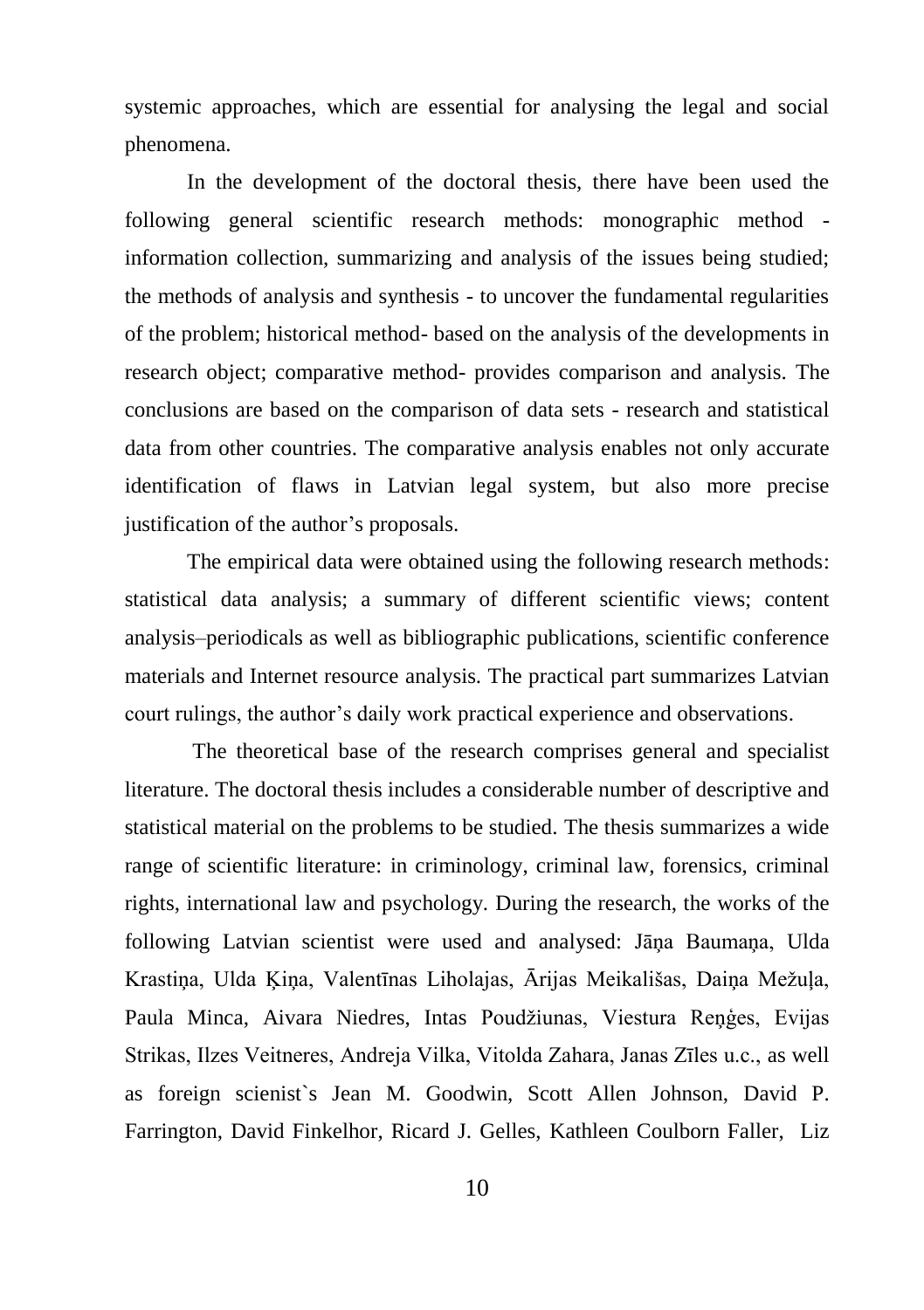Kelly, Zbigniew Lew-Starowicz, J. Reid Meloy, Anna C. Salter, Howard N. Snyder, Larry J. Siegel, Patricia Tjaden, Nancy Thoennes, Юрий Миранович Антонян, [Виктор Васильевич Лунеев,](http://ecsocman.hse.ru/text/16136912/) Давид Вeниаминович Ривман, Роман Дмитриевич Шарапов, Лев Вульфович Франк, etc., studies and opinions about the research question.

The legal basis of the study consists of international conventions, the European Parliament and the Council legal acts, and Latvian laws: the Constitution, the Criminal Law (CL), Protection of the Rights of the Child Law, etc. The base of the thesis is the study of the laws and regulations, the analysis of various studies and opinions in order to identify the prevalence of sexual violence, victimological aspects and the country's criminal law regulations regarding sexual crime.

## <span id="page-11-0"></span>**1.7.Approbation of the Study Results**

The study results were approbated participating in 28 local and international conferences, of which 25 are international as well as 13 scientific publications on the problem-issue included in the study. During the study, particular issues included in the thesis have been published in scientific papers: two articles have been published in the LCS peer reviewed and recognized scientific publications, three of the included articles have been published in scientific database Gesis SocioGuide and one article in SHS Web of **Conferences**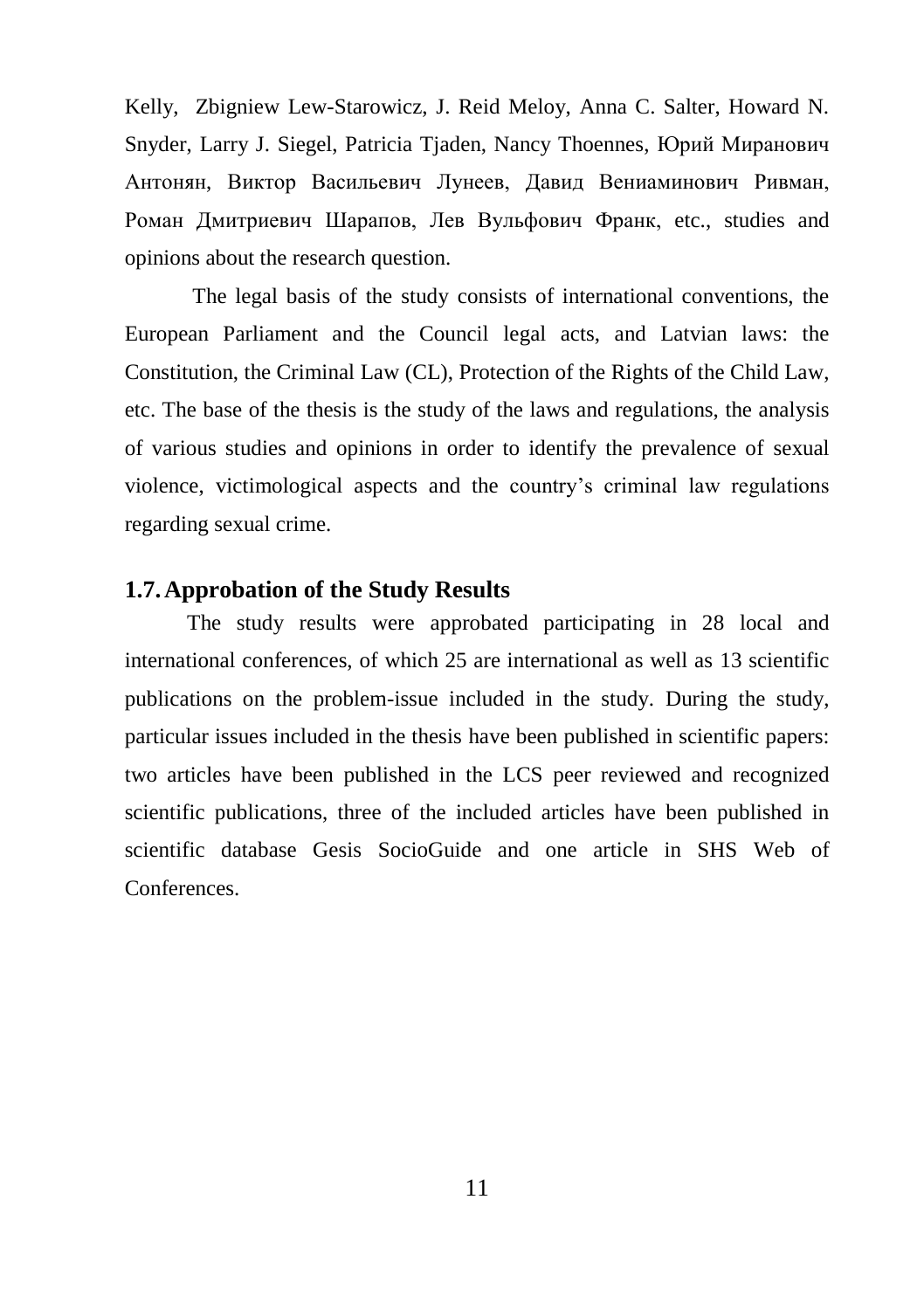| Year | Title, city, university, date                                                                                                                                                                                         | Report/poster report topic                                                                                            |
|------|-----------------------------------------------------------------------------------------------------------------------------------------------------------------------------------------------------------------------|-----------------------------------------------------------------------------------------------------------------------|
| 2009 | Stradiņš<br>University<br>Rīga<br>International Scientific Conference<br>"Security Consolidation Problems<br>Under Crisis Conditions" Riga,<br>RSU, September 16.                                                     | "Seksuālās vardarbības tendences<br>un tās novēršanas iespējas krīzes<br>apstākļos"                                   |
| 2010 | Stradiņš<br>university<br>Rīga<br>International Scientific Conference<br>"The Strengthening of security in<br>Crisis Conditions: New Challenges<br>and Uncoventional Approaches",<br>Riga, RSU, April 8.              | "Viktimizācija un seksuālo<br>noziedzīgo nodarījumu upuris"                                                           |
| 2010 | Rīgas Stradiņa universitātes 9.<br>Zinātniskā konference, Rīga, RSU,<br>18-19. aprīlis.                                                                                                                               | "Seksuālo noziedzīgo<br>1.<br>nodarījumu tendences"<br>"Seksuālo noziegumu<br>2.<br>kriminoloģiskais<br>raksturojums" |
| 2010 | $52^{\text{th}}$<br>International<br>Scientific<br>Conference<br>$\sigma$ f<br>Daugavpils<br>University, Daugavpils, DU,                                                                                              | "Seksuālās vardarbības izpausmes<br>un tendences problēmaspektā"                                                      |
| 2010 | April 14–16.<br>$3^{\text{rd}}$ International Interdisciplinary<br>conference<br>"Society.<br>Scientific<br>Health. Welfare", Riga, RSU,<br>November 11-12.                                                           | Poster "Human Trafficking as a<br>Form of Sexual Violence"                                                            |
| 2010 | International Scientific conference<br>"Current problems of State and<br>Law", Daugavpils, DU,<br>November 26-27.                                                                                                     | "Seksuāla rakstura noziedzīgu<br>nodarījumu novēršanas problēmas"                                                     |
| 2010 | International Scientific Conference<br>"Organized Crime and Criminal<br>Organizations: theoretical<br>and<br>Organizational-tactical Challenges.<br>The current prhenomenon<br>and<br>trends", Riga, RSU, December 1. | "Seksuālā vardarbība organizētās<br>noziedzības aspektā"                                                              |
| 2011 | Rīgas Stradiņa universitātes<br>10.<br>Zinātniskā konference, Rīga, RSU,<br>$14-15$ aprīlis.                                                                                                                          | "Seksuālās deviācijas ģimenē:<br>kriminoloģiskais raksturojums"                                                       |

## **List of Conferences**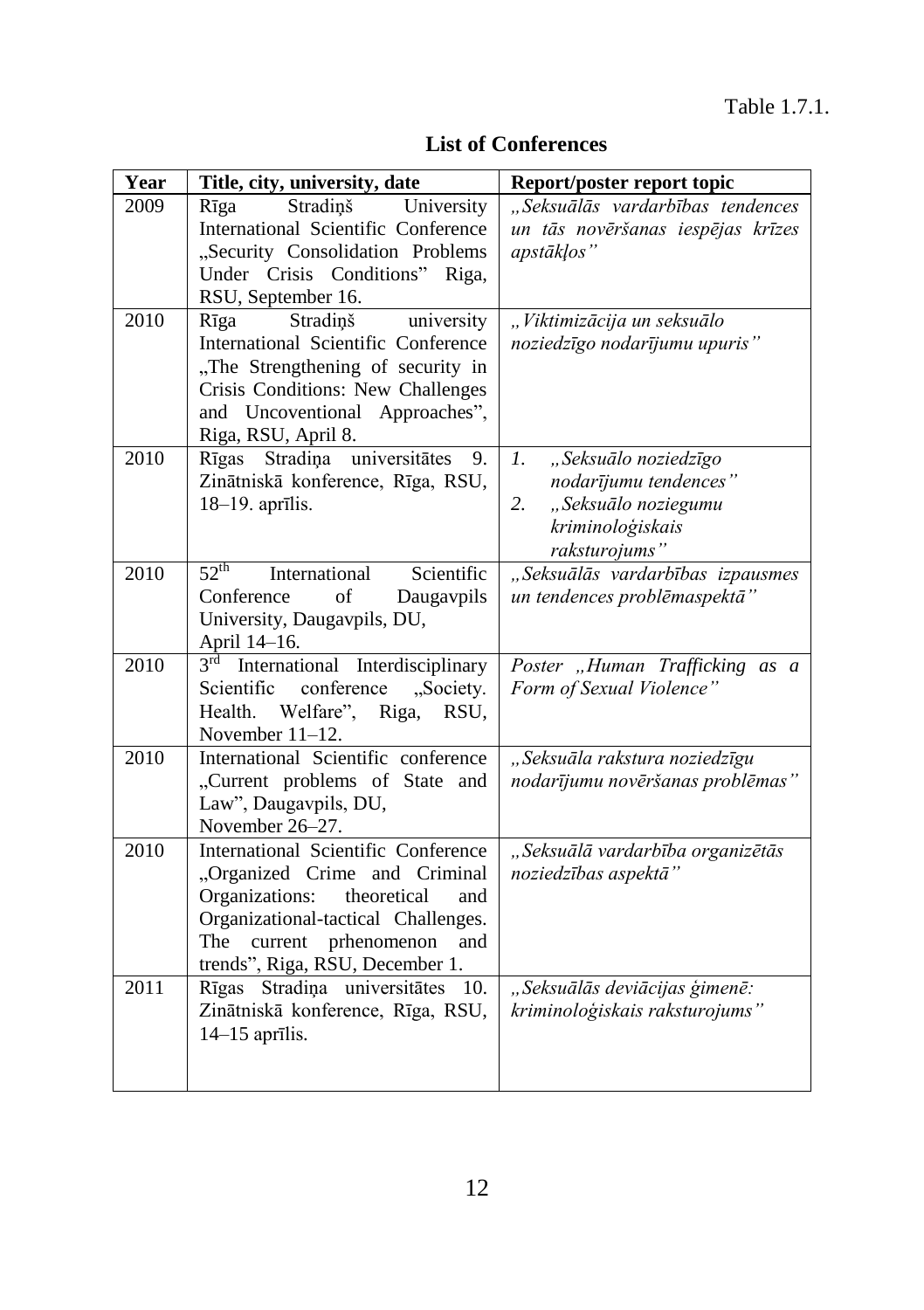# Table 1.7.1. continuation

| 2011 | $53rd$ International<br>Scientific<br>of<br>Conference<br>Daugaypils<br>University, Daugavpils, DU,<br>April 13-15.                                                                                              | "Dzimumnoziegumos cietušo<br>personu tiesību aizsardzības<br>mehānisms - kompensācijas<br>problemātika" |
|------|------------------------------------------------------------------------------------------------------------------------------------------------------------------------------------------------------------------|---------------------------------------------------------------------------------------------------------|
| 2011 | International Scientific Conference<br>"Role and possibilities of Law<br>Enforcment Authorities and Police<br>Ensuring Public<br>Security<br>in<br>Tiesību", Riga, RSU,<br>September 28.                         | "Dzimumnoziedznieku personības<br>tipoloģija"                                                           |
| 2011 | International Scientific conference<br>"Social and Economics Dimension<br>of European Integration: problems,<br>solutions, perspectives",<br>Daugavpils, DU, November 3-5.                                       | "Tiesiskā sadarbība noziedzīgos<br>nodarījumos pret<br>personas dzimumneaizskaramību"                   |
| 2012 | Rīgas Stradiņa universitātes<br>11.<br>Zinātniskā konference, Rīga, RSU,<br>29-30. marts                                                                                                                         | "Personas dzimumneaizskaramības<br>krimināltiesiskā<br>regulējuma pilnveidošana"                        |
| 2012 | 54 <sup>th</sup><br>International<br>Scientific<br>Conference of Daugavpils<br>University, Daugavpils, DU,<br>April 18-20.                                                                                       | "Noziedzīgu nodarījumu upuris kā<br>krimināltiesiska<br>kategorija:<br>raksturojums un klasifikācija"   |
| 2012 | International Scientific Conference<br>"Political, Legal,<br>Social<br>and<br>Medical Aspects of Narcotics",<br>Riga, RSU, April 26.                                                                             | "Narkomānijas intensifikācija<br>vardarbīgas rīcības izpausmēs"                                         |
| 2012 | Starptautiskā zinātniskā konference<br>"Globālie izaicinājumi konfliktu<br>risināšanas tiesiskie un<br>organizatoriskie paņēmieni", Rīga,<br>$BSA, 27–28.$ aprīlis                                               | "Būtiskie aspekti seksuāla rakstura<br>noziedzīgu nodarījumu novēršanas<br>jomā"                        |
| 2012 | II International Scientific-practical<br>Conference of young scientifists<br>and students "Time of Challenges<br>Oppurtunities: problem,<br>and<br>solutions<br>and<br>perpectives",<br>Rezekne, BIA, May 17-18. | "Personas dzimumneaizskaramības<br>aizsardzības<br>problemātika kibertelpā"                             |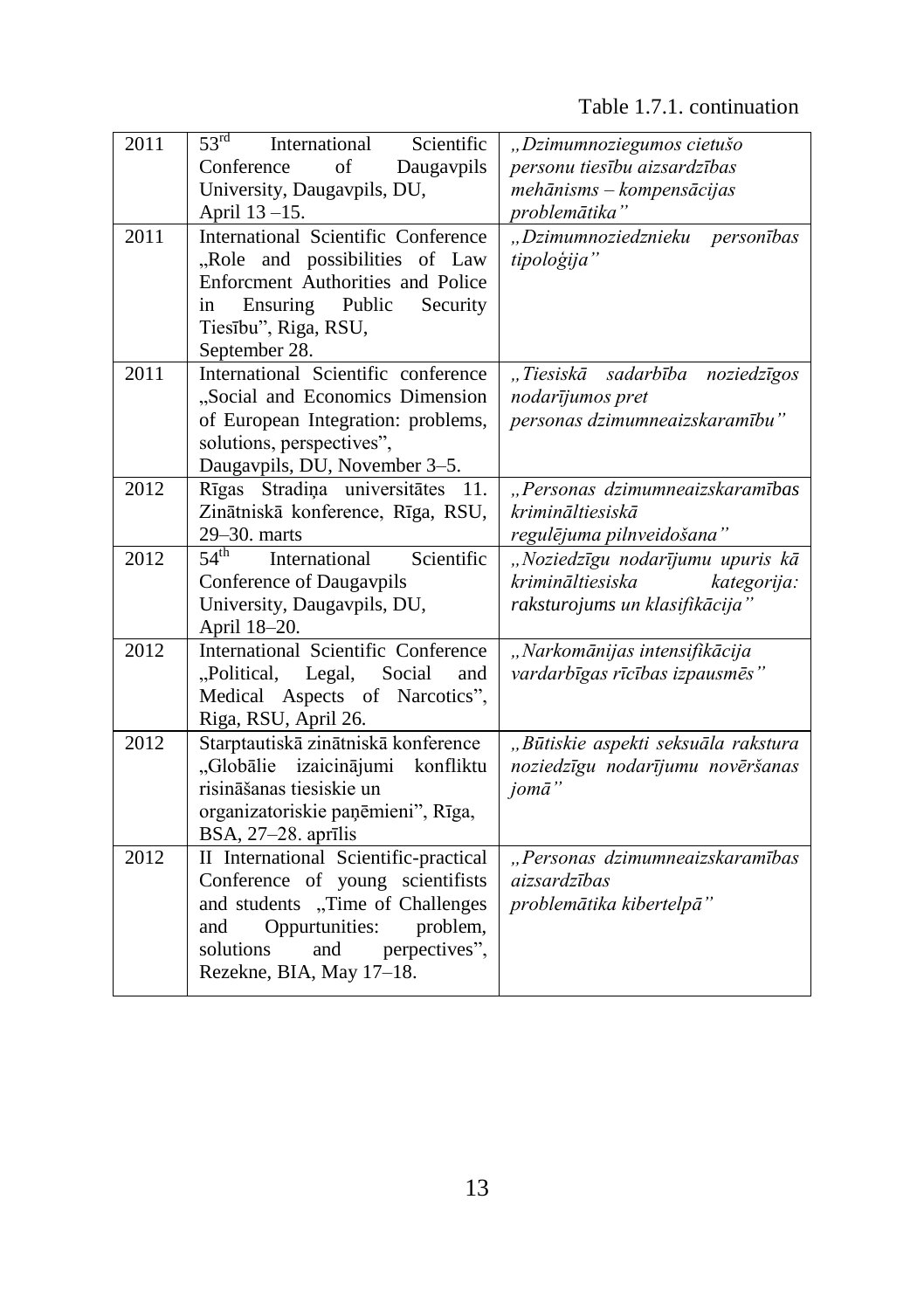| 2012 | Rīgas Stradiņa universitātes                   | "Drošības nozīme un tās izpēte      |
|------|------------------------------------------------|-------------------------------------|
|      | zinātniski praktiskā konference                | metodoloģiskajā kontekstā"          |
|      | ""Tiesisko<br>problēmu<br>aktuālie             |                                     |
|      | jautājumi "Pacta sunt servanda"",              |                                     |
|      | Rīga, RSU 7. novembris                         |                                     |
| 2012 | 7 <sup>th</sup> International Scientific       | "Seksuālās noziedzības ietekmējošo  |
|      | Conference "Social Sciences for                | faktoru mijiedarbība"               |
|      | Regional Development 2012:                     |                                     |
|      | mpact of the finacial capital on the           |                                     |
|      | region's economic competitivness",             |                                     |
|      | Daugavpils, DU, November 8-11.                 |                                     |
| 2012 | The $4th$ International                        | "Woman as a Sexual Offender -       |
|      | Interdisciplinary Scientific                   | reality or myths"                   |
|      | Conference "Society, Health,                   |                                     |
|      | Welfare." Riga, Rīga Stradiņš                  |                                     |
|      | University, November 22-23, 2012               |                                     |
| 2013 | International<br>Scientific<br>55th            | "Vardarbīgu<br>dzimumsakaru         |
|      | Conference<br>of<br>Daugavpils                 | krimināltiesiskā izpratne"          |
|      | University, Daugavpils, DU,                    |                                     |
|      | $10-12$ . aprīlis                              |                                     |
| 2013 | Stradiņš<br>University<br>Rīga                 | "Aktuālie grozījumi                 |
|      | International scientific conference            | Krimināllikumā: noziedzīgi          |
|      | "Topical Problems of Innovation                | nodarījumi pret personas tikumību   |
|      | Law", Rīga, RSU April 25,                      | un dzimumbrīvību"                   |
| 2013 | Rīga Stradiņš University                       | "Vardarbība kā mūsdienu             |
|      | International Scientific Conference            | sabiedrības sociāli tiesiskais      |
|      | "Innovate Criminology –                        | fenomens: interpretācija, formas un |
|      | Challenges for the Future", Rīga,              | veidi"                              |
|      | RSU, September 13,                             |                                     |
| 2013 | $8^{\text{th}}$<br>International<br>Scientific | "Dzimumnoziegumu<br>novēršanas      |
|      | Conference "Social Sciences for                | kriminoloģiskais aspekts'           |
|      | Regional Development 2013", DU,                |                                     |
|      | Daugavpils, October 10-12                      |                                     |
| 2013 | <b>II</b> International Scientific             | "Incests - sociālās uzvedības       |
|      | Conference "Transformational                   | izkropļojums - kriminoloģiskais     |
|      | Processes in<br>Law,<br>Regional               | raksturojums."                      |
|      | Economics and Economic Policies:               |                                     |
|      | Topical Economic, Political and                |                                     |
|      | Legal Issues", Riga, BIA,                      |                                     |
|      | December 10.                                   |                                     |
|      |                                                |                                     |
|      |                                                |                                     |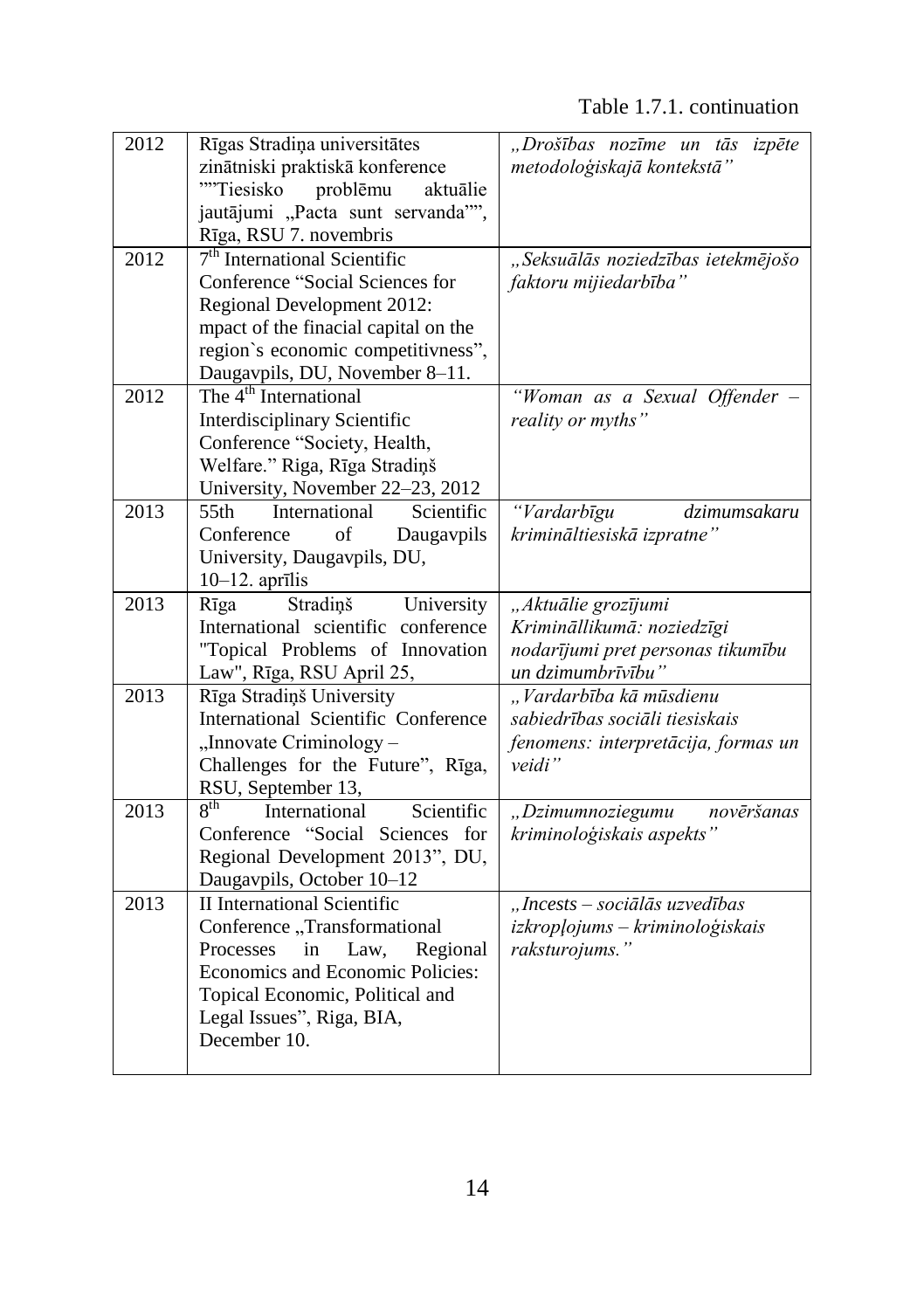# End of Table 1.7.1.

| 2014 | 56 <sup>th</sup> International Scientific                      | "Jēdziena "vardarbība"             |
|------|----------------------------------------------------------------|------------------------------------|
|      | Conference of Daugavpils                                       | krimināltiesiskais raksturojums".  |
|      | University, Daugavpils, DU,                                    |                                    |
|      | $9-11$ .aprīlis                                                |                                    |
| 2014 | International Practical Conference                             | "Vardarbīgās noziedzības saturs un |
|      | "Legal Policy for Development of                               | kopējās kriminoloģiskās            |
|      | Society", Riga, RSU, April 23.                                 | tendences".                        |
| 2014 | IV International young                                         | "Seksuālās noziedzības tipiskākie  |
|      | researchersand student's scientific                            | faktori".                          |
|      | and practical conference "Time of                              |                                    |
|      | Challenges<br>Possibilities:<br>and                            |                                    |
|      | problems, development and                                      |                                    |
|      | perspectives", Riga, BIA,                                      |                                    |
|      | May 15-16.                                                     |                                    |
| 2014 | $\mathbf{Q}^{\text{th}}$<br>International<br><b>Scientific</b> | "Cietušā lomas seksuālās           |
|      | Conference "Social Sciences for                                | vardarbības mehānismā              |
|      | Regional<br>Development 2014",                                 | kriminoloģiskais raksturojums".    |
|      | Daugavpils, DU, October 17-18.                                 |                                    |
| 2014 | 5 <sup>th</sup> International Interdisciplinary                | "Criminological Aspect on the Role |
|      | Scientific Conference Society.                                 | of Family in Sexual Crimes".       |
|      | Health. Welfare. Family Well                                   |                                    |
|      | Being and Human Capital                                        |                                    |
|      | <b>Improvement in Changing Society:</b>                        |                                    |
|      | Strategy and Practice. Riga, Rīga                              |                                    |
|      | Stradiņš University,                                           |                                    |
|      | November 26–28.                                                |                                    |

Table 1.7.2.

# **List of Publications**

| Year | <b>Title</b>                                                                      | <b>Publication</b>                                                                                                                             |  |
|------|-----------------------------------------------------------------------------------|------------------------------------------------------------------------------------------------------------------------------------------------|--|
| 2010 | Noziedzība sabiedrības drošības<br>kontekstā                                      | Jurista vārds Nr. 3 (598), 19.01.2010.                                                                                                         |  |
| 2010 | Seksuāla rakstura noziedzīgo<br>nodarījumu kriminoloģiskais<br>raksturojums       | Administrative and Criminal Justice,<br>No.4 (53), 2010, Quotable: ISSN<br>1407-2971                                                           |  |
| 2010 | Seksuālās vardarbības tendences<br>un tās novēršanas iespējas krīzes<br>apstākļos | Stradiņa universitātes<br>Rīgas<br>Zinātniskie raksti. 2009. gada sociālo<br>pētnieciskā<br>zinātnu<br>darba<br>publikācijas. Rīga, RSU, 2010. |  |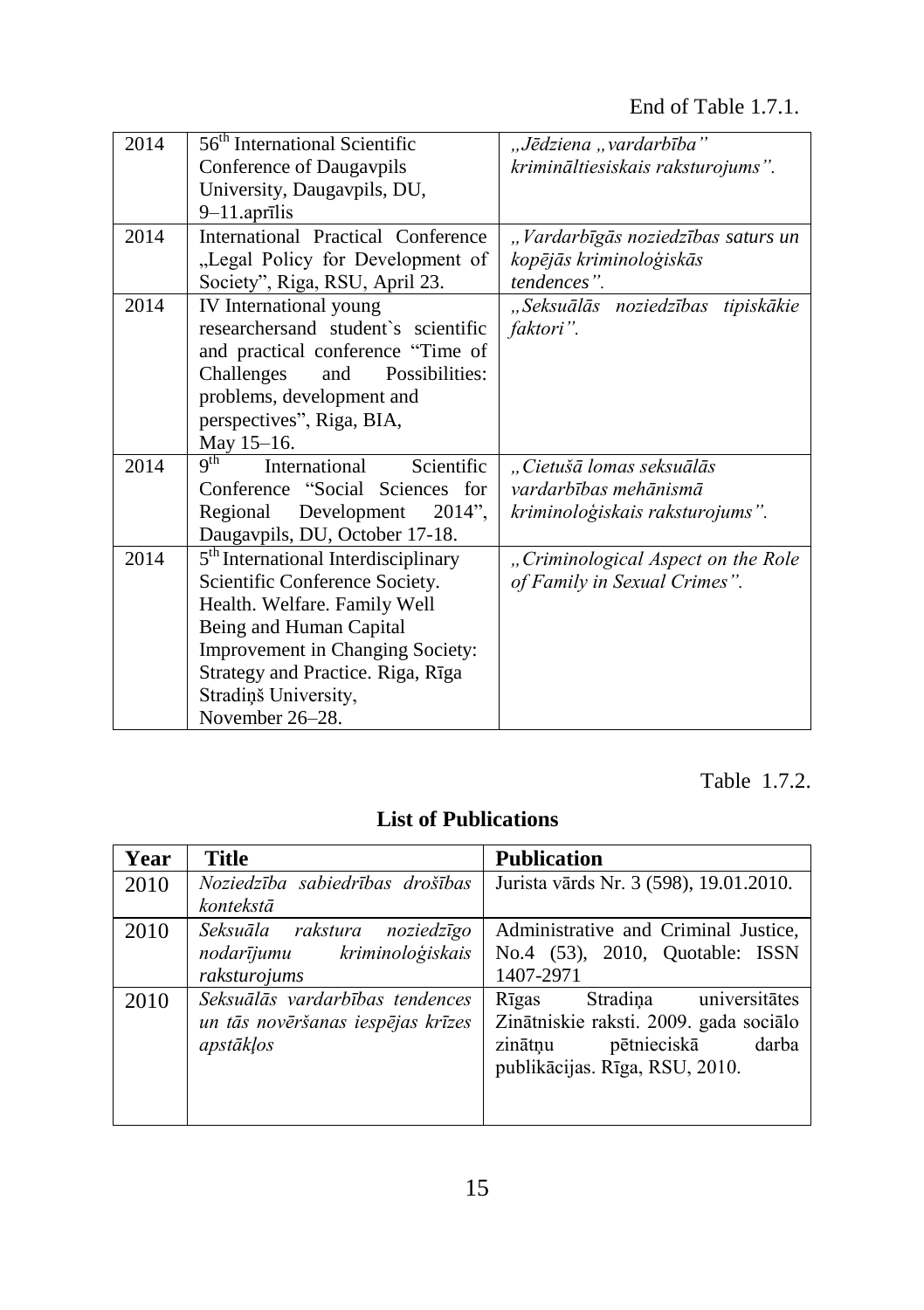Table 1.7.2 continuation

| 2011 | Seksuāla rakstura noziedzīgu<br>nodarījumu novēršanas<br>problēmas                        | List of Scientific Article of the<br>International Scientific conference<br>"Current problems of State and Law",<br>(26-27. november, 2010), Daugavpils:<br>Saule, 2011, ISBN 9789984145433                                                                                                                                                                                                                                                                                                              |
|------|-------------------------------------------------------------------------------------------|----------------------------------------------------------------------------------------------------------------------------------------------------------------------------------------------------------------------------------------------------------------------------------------------------------------------------------------------------------------------------------------------------------------------------------------------------------------------------------------------------------|
| 2012 | Personas<br>dzimumneaizskaramības<br>aizsardzības problemātika<br>kibertelpā              | Conference Article Compilation. II<br>scientific-practical<br>International<br>conference of Young scientists and<br>students "Time of challenges and<br>opportunities: problems, solutions and<br>perspectives." BIA, SIA "Petrovskis<br>un Ko", 2012. ISBN 978-9984-47-<br>$064-1$                                                                                                                                                                                                                     |
| 2012 | Seksuālās uzmākšanās<br>problemātika                                                      | Stradiņa<br>Rīgas<br>universitātes<br>Zinātniskie raksti 2011. 2011. gada<br>sociālo zinātņu nozares pētnieciskā<br>darba publikācijas. Rīga, RSU, 2012,                                                                                                                                                                                                                                                                                                                                                 |
| 2012 | Tiesiskā sadarbība noziedzīgos<br>nodarījumos<br>personas<br>pret<br>dzimumneaizskaramību | Proceedings<br>International<br>$\circ$ f<br>Scientific conference "Social and<br>Economics Dimension of European<br>problems,<br>Integration:<br>solutions.<br>perspectives". (3rd.-5th november,<br>Daugavpils Universitäte:<br>2011).<br>akadēmiskais apgāds Saule, 2012,<br>Quotable: ISBN: 9789984145853<br>(included in the database: GESIS<br>SocioGuide)                                                                                                                                         |
| 2013 | Seksuālās noziedzības<br>ietekmējošo faktoru mijiedarbība                                 | of<br>International<br>Proceedings<br>Scientific conference. The materials<br>the<br>International<br>Scientific<br>of<br>Conference "Social Sciences<br>for<br>Regional Development 2012: Impact<br>of the Financial Capital on the<br>Region's Economic Competitivness<br>(8th-11th november, 2012). Part II<br>Current Problems of States and Law.<br>akadēmiskais<br>Daugavpils:<br>apgāds<br>Saule, 2013, Quotable: ISBN:978-<br>9984-14-638-6 (Include<br>in<br>the<br>database: GESIS SocioGuide) |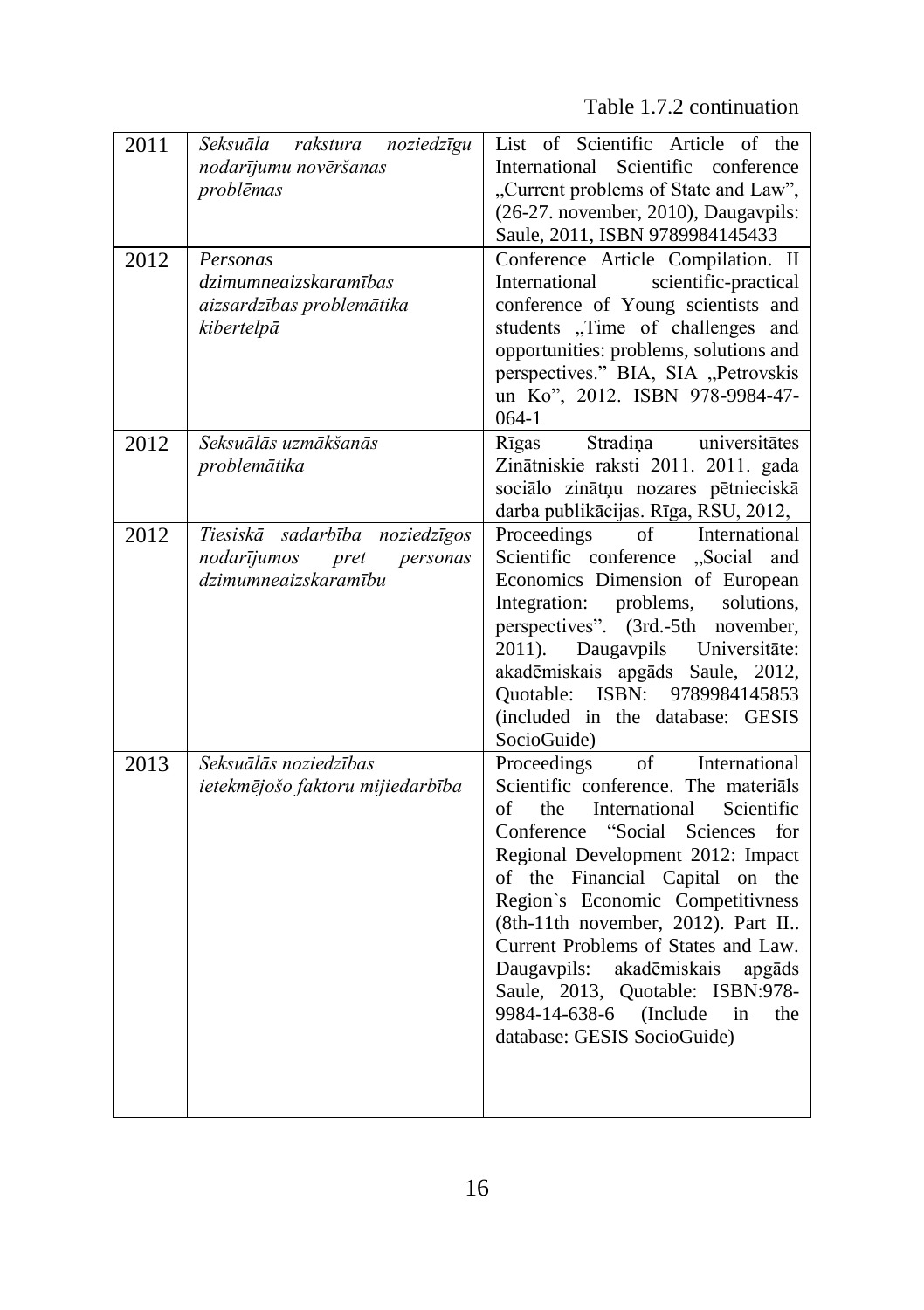End of Table 1.7.2.

| 2014 | Vardarbīgu dzimumsakaru<br>krimināltiesiskā izpratne      | Proceedings of the International<br>Scientific Conference of Daugavpils<br>University/ Daugavpils Universitates<br>Starptautiskas<br>Zinatniskas<br>Konferences Materiali; 2014, Issue<br>55, Daugavpils: Saule, 2014, ISBN<br>978-9984-14-665-2. Available<br>on<br>electronically.                                                                                                                                                                            |  |
|------|-----------------------------------------------------------|-----------------------------------------------------------------------------------------------------------------------------------------------------------------------------------------------------------------------------------------------------------------------------------------------------------------------------------------------------------------------------------------------------------------------------------------------------------------|--|
| 2014 | Seksuālās noziedzības tipiskākie<br>faktori               | IV<br>International<br>young<br>scientific<br>researchersand<br>student's<br>and practical conference "Time of<br>Challenges<br>and<br>Possibilities:<br>problems,<br>development<br>and<br>perspectives" BSA, SIA "Petrovskis<br>un Ko", 2014, ISBN 978-9984-47-<br>091-7                                                                                                                                                                                      |  |
| 2014 | Woman As a Sexual Offender -<br><b>Reality or Myths?</b>  | Proceeding of the 4th International<br>Interdisciplinary Scientific conference<br>"Society, Health, Welfare." Riga<br>Stradinš University, november 22-23,<br>2012, Volume 10 - 2014. Quotable:<br>http://www.shs-<br>Available<br>on:<br>conferences.org<br>or<br>http://dx.doi.org/10.1051/shsconf/201<br>41000016                                                                                                                                            |  |
| 2014 | novēršanas<br>Dzimumnoziegumu<br>kriminoloģiskais aspekts | of<br>Proceedings<br>International<br>Scientific conference. The materials<br>of<br>the<br>International<br>Scientific<br>"Social<br>Sciences<br>Conference<br>for<br>Regional Development 2013" (10th-<br>12th october, 2013). Part II Current<br><b>Problems</b><br>of<br><b>States</b><br>and<br>Law.<br>Daugavpils:<br>akadēmiskais<br>apgāds<br>Saule, 2013, Quotable: ISBN:978-<br>9984-14-688-1<br>(Include)<br>in<br>the<br>database: GESIS SocioGuide) |  |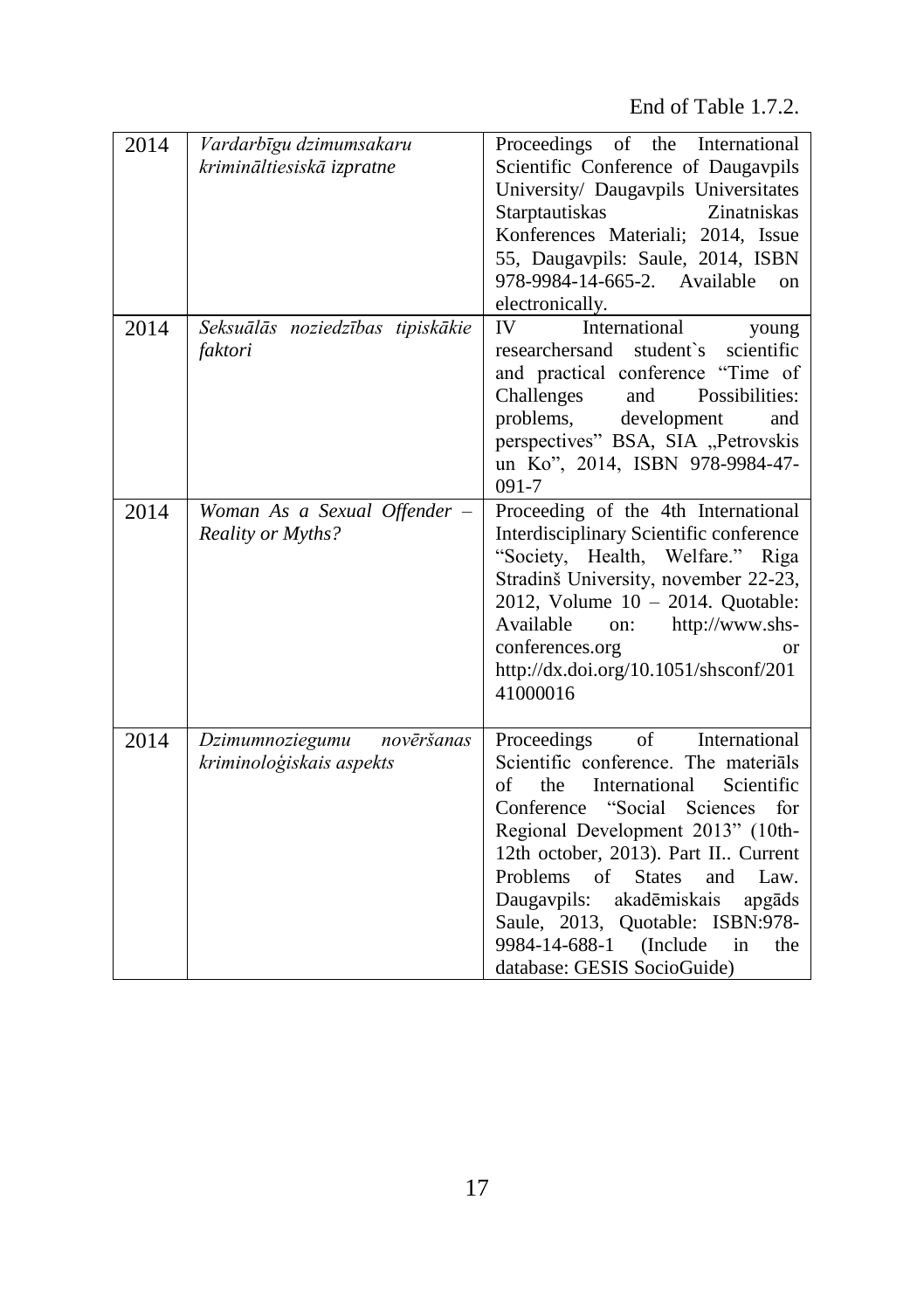## <span id="page-18-0"></span>**1.8.Structure and Volume of the Doctoral Thesis**

The doctoral thesis consists of abstracts, introduction, six chapters with subchapters, conclusion, list of references, and appendices (1-5). The structure of the doctoral theses is as follows:

1. Violence as a Criminological Category

- 1.1. Phenomenology of Violence: Interpretation, Essence and Classification
- 1.2. Criminological Aspect of Violent Crime
- 2. Sexual Violence as a Form of Unlawful Behaviour
	- 2.1. General Characteristics of Patterns of Sexual Behaviour, Its Diversity and Distribution
	- 2.2. Criminal Law Understanding of Sexual Abuse
	- 2.3. Sexual Crime Situation and Trends of Prevalence
- 3. Criminological Characteristics of Particular Categories of Sexual Violence
	- 3.1. Distinctive Characteristics of Children Sexual Abuse
	- 3.2. Characteristics of Incest as a Form of Social Behaviour Distortion
	- 3.3. Problems of Sexual Violence against Women
	- 3.4. Sexual Harassment Problems
	- 3.5. Human Trafficking as a Manifestation of Sexual Abuse
	- 3.6. Sexual Inviolability Issues in Cyberspace
- 4. Criminological Characteristics of Sexual Violence Determinants
	- 4.1. General Characteristics of Sexual Violence Determinants
	- 4.2. Determinants of Social Environment and Their Impact
	- 4.3. Determinants of Sexual Violence Related to Perpetrator's Personality
- 5. Criminological Study of Sexual Perpetrator's Personality
	- 5.1. Socio-Demographic Parameters of Sexual Perpetrators
	- 5.2. Behavioural Characteristics of Sexual Perpetrators
	- 5.3. Characteristics of Sex Offender's Motivational Sphere
	- 5.4. Typology of Sexual Perpetrators' Personality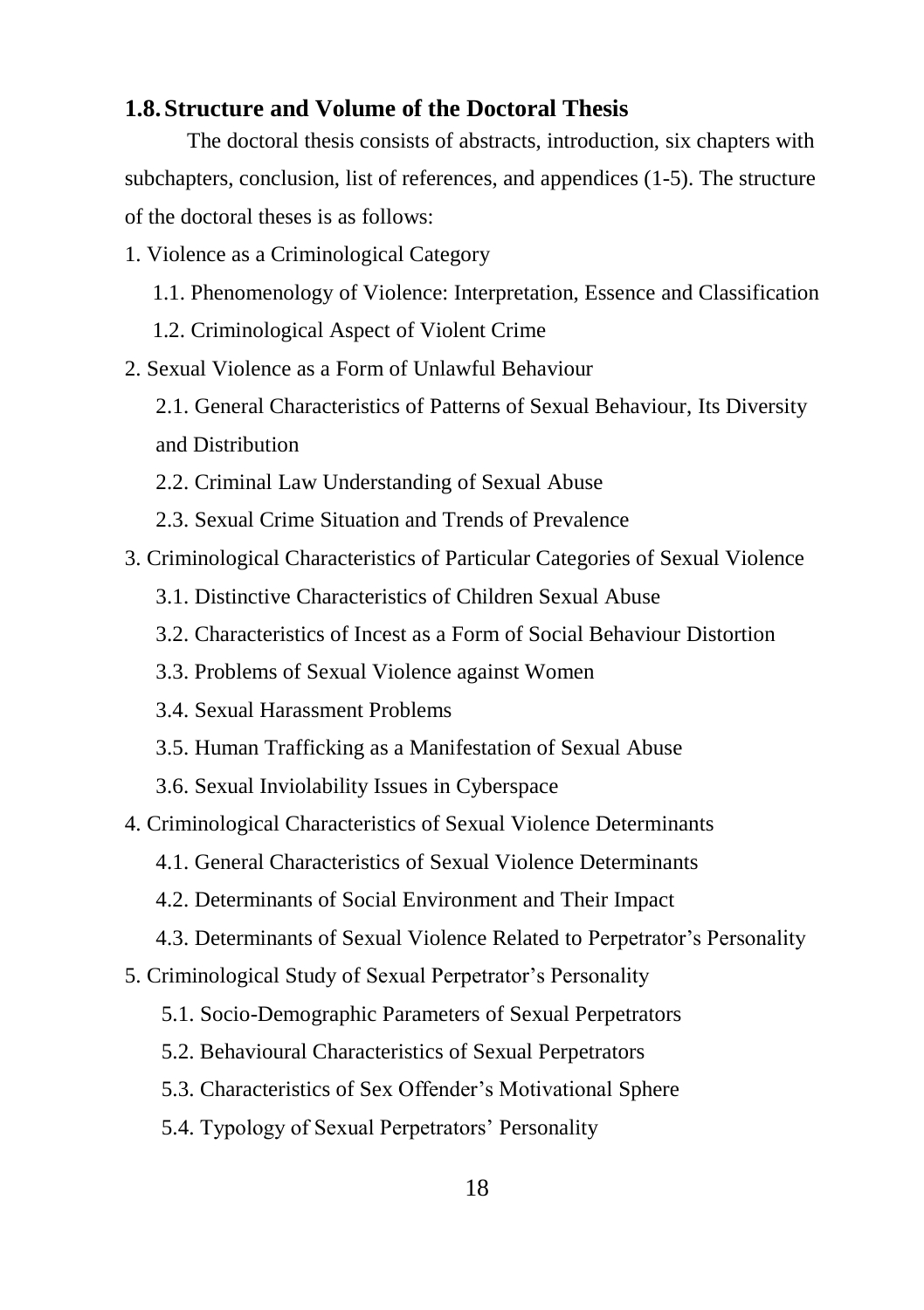6. Victimological Aspects of Sexual Violence

6.1. Victimity and Victimization in Sexual Violence Mechanism 6.2. The Problem of Victim's Personality Role in the Sexual Violence Mechanism

6.3. Classification of Sexual Abuse Victims

The thesis, excluding the list of references, consists of 283 (two hundred eighty three) pages. At the end of the thesis, the conclusions have been drawn and suggestions have been divided into five groups.

 The thesis extensively draws on monographic literature, scientific articles, sociological studies and jurisprudence. The totals of 634 sources have been used in the research.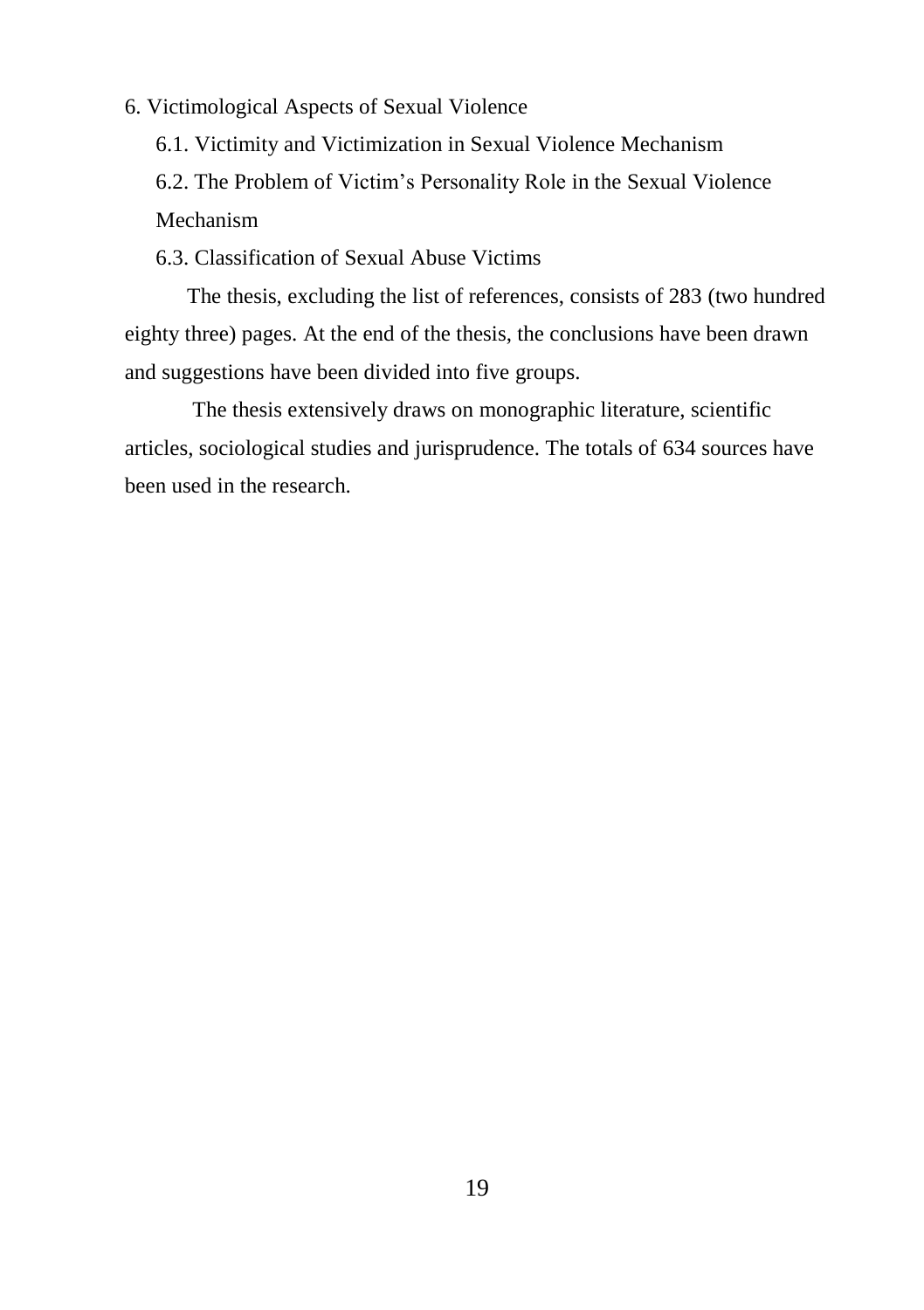## **2. SUMMARIZED CONTENT OF THE HE THESIS**

## <span id="page-20-1"></span><span id="page-20-0"></span>**2.1. The Criminological Aspect of Violence**

In the first chapter, the author studies the criminological aspects of violence. Criminology defines aggression as an activity resulting in physical harm or mental injury to surrounding people and is accompanied by strong, negative emotions – hate, hostility, and loathing. Mass aggression manifests itself in genocide, terror, ethnic and ideological forms of clashes.<sup>11</sup> Violent crime is a major problem worldwide, it manifests itself between individuals, social groups and classes, nations and countries. American researchers' state that "in recent years crime has become as a metaphor for fear and insecurity."<sup>12</sup> From the author's point of view, violence is to be interpreted broadly to cover not only the individual as the direct object of violence but also another living beings. Section 230 of the Criminal Law specifies the liability for cruel treatment of animals, including sexually explicit activity with animals. At the same time, it needs to be taken into account that aggression may be directed against inanimate natural objects as well. Aggression in the form of damaged or destroyed property tends to be called a *symbolic aggression.<sup>13</sup>* Russian authors call it *(имущественное насилие) –* violence against property.

The main conclusions of the given chapter:

<u>.</u>

There are distinguished the following groups of violence: physical violence, sexual violence, mental and emotional violence. There also exists such form of violence as psychological violence which is an intentional conduct detrimental to individual psychological integrity<sup>14</sup>, as well as the intellectual

<sup>11</sup> Kriminoloģija / zinātn red. K.Ķipēna, V.Vilks. Rīga, Nordik, 2004, 508. lpp.

<sup>&</sup>lt;sup>12</sup> Friedman, K., Bischoff, H., Davis, R.C. & Person, A. Victims and helpers: Reactions to crime*.* Washington, U.S. Department of Justice, National Institute of Justice, 1982, p. 1.

<sup>13</sup> Reņģe, V. Sociālā psiholoģija. Rīga, Zvaigzne ABC, 2002, 71. lpp.

<sup>&</sup>lt;sup>14</sup> 2011. gada 11. maija Eiropas Padomes Konvencija par vardarbības pret sievietēm un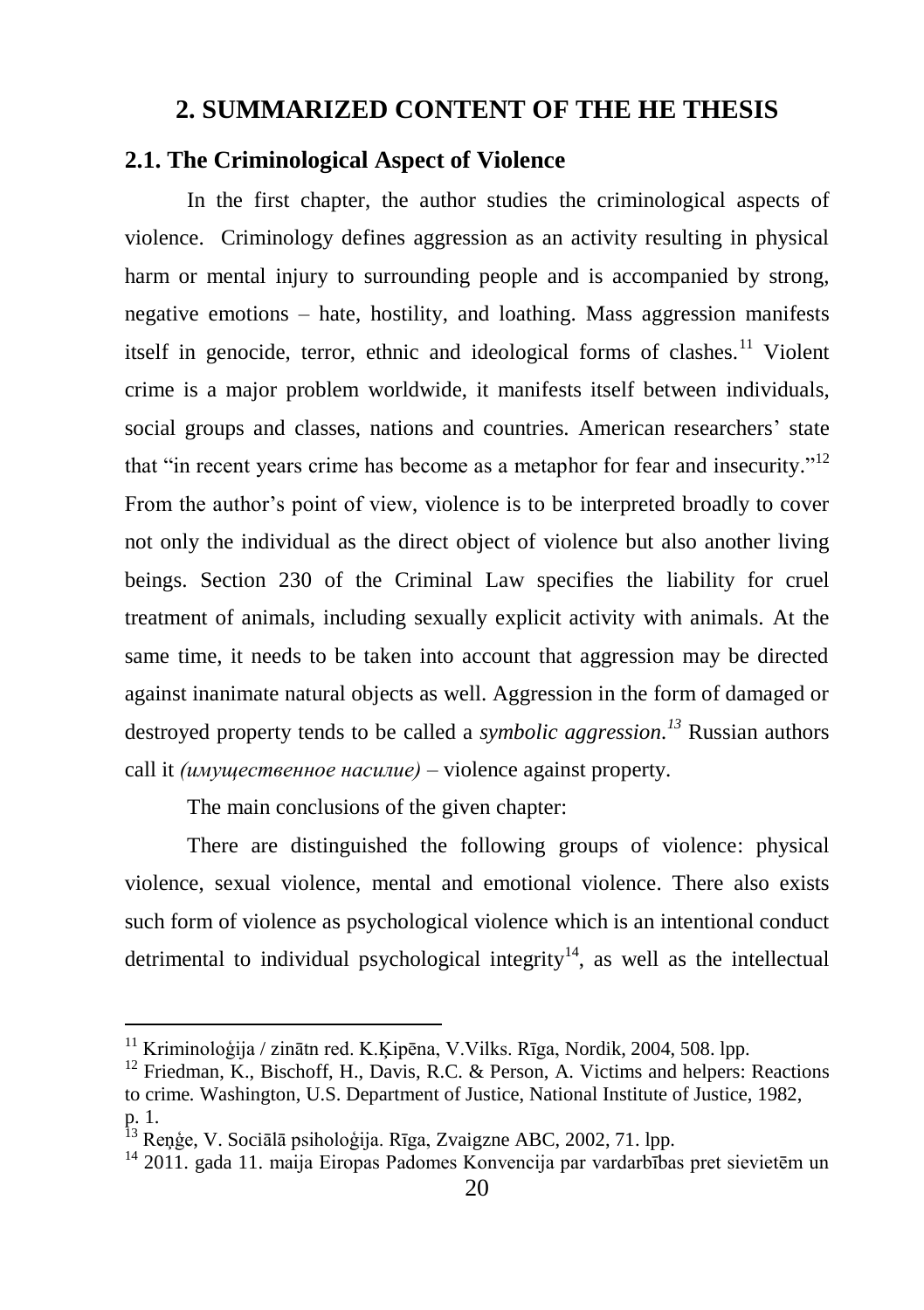impact, since not all forms of violence can be attributed to physical and psychological violence. For example, unlawful confinement or deprivation causes damage not so much to a person's body as to the individual's rights and legal interests.<sup>15</sup>

Violent crime can be looked at in a broad and narrow sense. In the broad sense, violent crime is a segment of crime which forms a specific group of offenses – against humanity and peace, war crimes, genocide, criminal offenses against individual's life and health, sexual inviolability*,* dignity, honour and freedom, as well as public order. Violence has been defined as an intentional act or inactivity using physical force or power, threats or their actual use against an individual, a group of people, country's population and causing or likely to cause an injury or death; psychological harm, deprivation or restriction of human rights, providing physical, emotional pain and effects on person's self-esteem.

In the narrow sense, violent crime against a person is interpreted as unlawful behaviour prohibited by criminal law and endangers life, health and individual physical integrity (including sexual inviolability). Person's life is inextricably linked to the manifestations of freedom.*<sup>16</sup>* The violent crime inheres a high degree of public danger and social pathologic form that being prohibited by criminal law, manifests itself in relatively massively carried out extreme acts of criminal violence, using different forms of violence (physical, mental, psychological, etc.).

vardarbības ģimenē novēršanu un apkarošanu. (viewed on 12.05.2014.). Available on: [http://www.lm.gov.lv/upload/berns\\_gimene/bernu\\_tiesibas/ep\\_konvencija1.pdf](http://www.lm.gov.lv/upload/berns_gimene/bernu_tiesibas/ep_konvencija1.pdf)

<sup>15</sup> Золотухин, С.Н. Уличная насильственная преступность и ее предупреждение (по материалам Уральского региона): Автореф. дис. канд. юрид. наук. Челябинск, 2000, c.14–15. (viewed on 25.11.2013.).

Available on: http://www.dissercat.com/content/ulichnaya-nasilstvennaya-prestupnost-iee-preduprezhdenie-po-materialam-uralskogo-regiona

<sup>16</sup> Гилинский, Я.И. Социальное насилие. Монография. Санкт-Пeтербуpг, Издательский Дом "Алеф-Пресс", 2013, с. 49.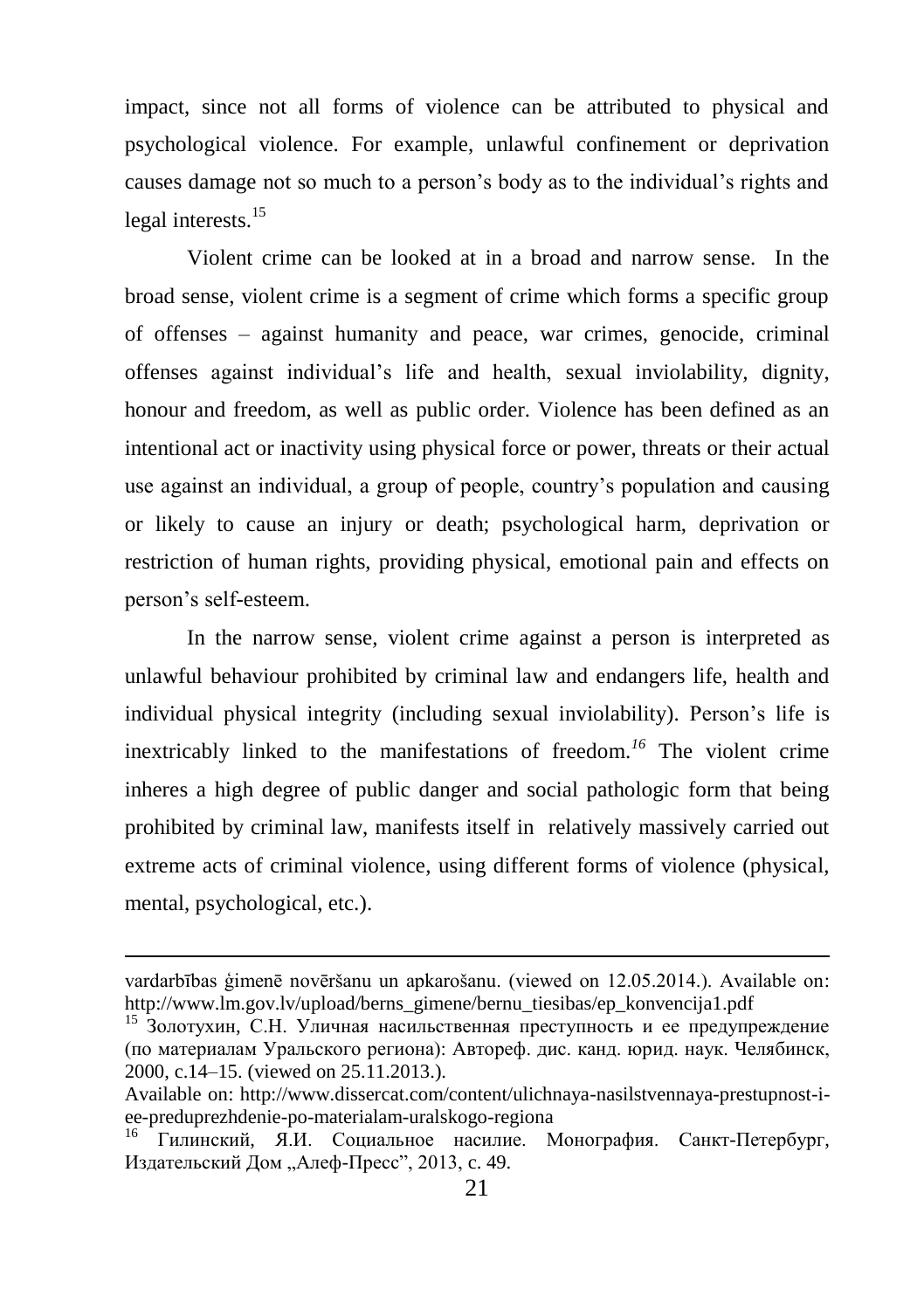Violence is not only means of reaching one's aims, but also motivational and expressive element – an opportunity to subdue other individuals and to have control over others.

The author supports the broader approach to the notion of violent crime. Thus, the author can explain violent crime as a body of criminal  $acts<sup>17</sup>$ committed over a certain period of time and in a particular territory, using criminal violence (for example, physical force or threats of using violence) with the main aim to deprive a person of life, damage health, physical freedom or the integrity of the individual, animal's life and health as well as the right to property.

Existence and formation of criminal violence as a whole is determined by the same factors and conditions that affect crime in general, but the range and intensity of several criminological phenomena and processes are explicit since they are specifically related to social tension in society and the microenvironment, behavioural stereotypes, and perceptions about the acceptability of violence.

No doubt, criminal violence dynamics correlate with the socio-economic processes in the country. Satisfaction of human needs ha a key role in determination of different types of violence.

## <span id="page-22-0"></span>**2.2. Sexual Violence as a Form of Unlawful Behaviour**

In the second chapter, the author analyses sexual violence as a type of unlawful behaviour. In the chapter, the author studies the forms of sexual violence, the criminal law framework, as well as sexual crime situation and dynamics.

The concept of sexual violence is varied. Sexual abuse refers to different

<sup>&</sup>lt;sup>17</sup> with its inherent tendency and dynamics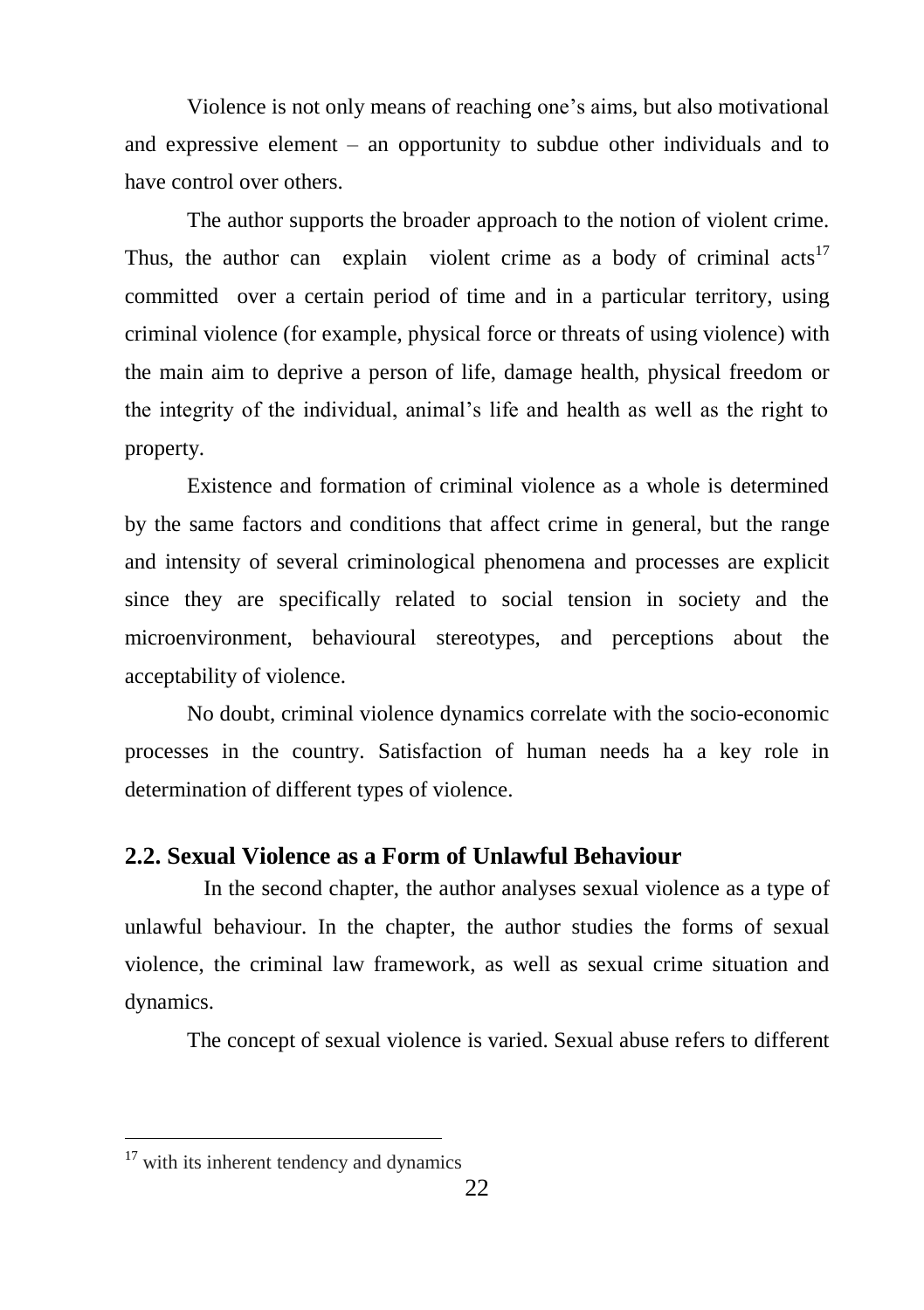sexual acts (different conditions and forms):<sup>18</sup>

- rape or sexual assault in order to satisfy sexual proclivity in a marriage or at the beginning of relationship. Date rape which is a violent sexual intercourse during a voluntary social contact. The victim and the offender know each other and spend time together;
- rape or other sexual activities carried out by a stranger;
- systematic rape during an armed conflict;
- involvement in an unwanted sexual activity (undesirable experience);
- sexual violence against a mentally ill or a disable person;
- sexual exploitation of children;
- forced marriage or cohabitation, including a marriage with a child;
- other actions *(coitus per os* or *per anum)*, varyingly arousing a person's body (object insertion in the genitals, anus, mouth, , imitating sexual intercourse);
- prohibiting the use of contraception or other means to protect themselves against unwanted pregnancy and/ or sexually transmitted diseases; forced abortion; forced pregnancy; violent sterilization;
- any act of violence against a person's sexual integrity, including female genital mutilation and compulsory virginity tests;
- forced prostitution; human trafficking, sexual slavery;
- distribution of child pornography;

- Sexual violence is also forcing someone to look at pornographic magazines, movies or to engage in pornographic activities;
- A person is violated with *sexual harassment*, including undesirable and unpleasant sexual comments. Sexual harassment also takes place in case of

<sup>&</sup>lt;sup>18</sup> Guidelines for medico-legal care of victims of sexual violence. World Health Organization. (viewed on 09.07.2013.).

Available on: http://whqlibdoc.who.int/publications/2004/924154628X.pdf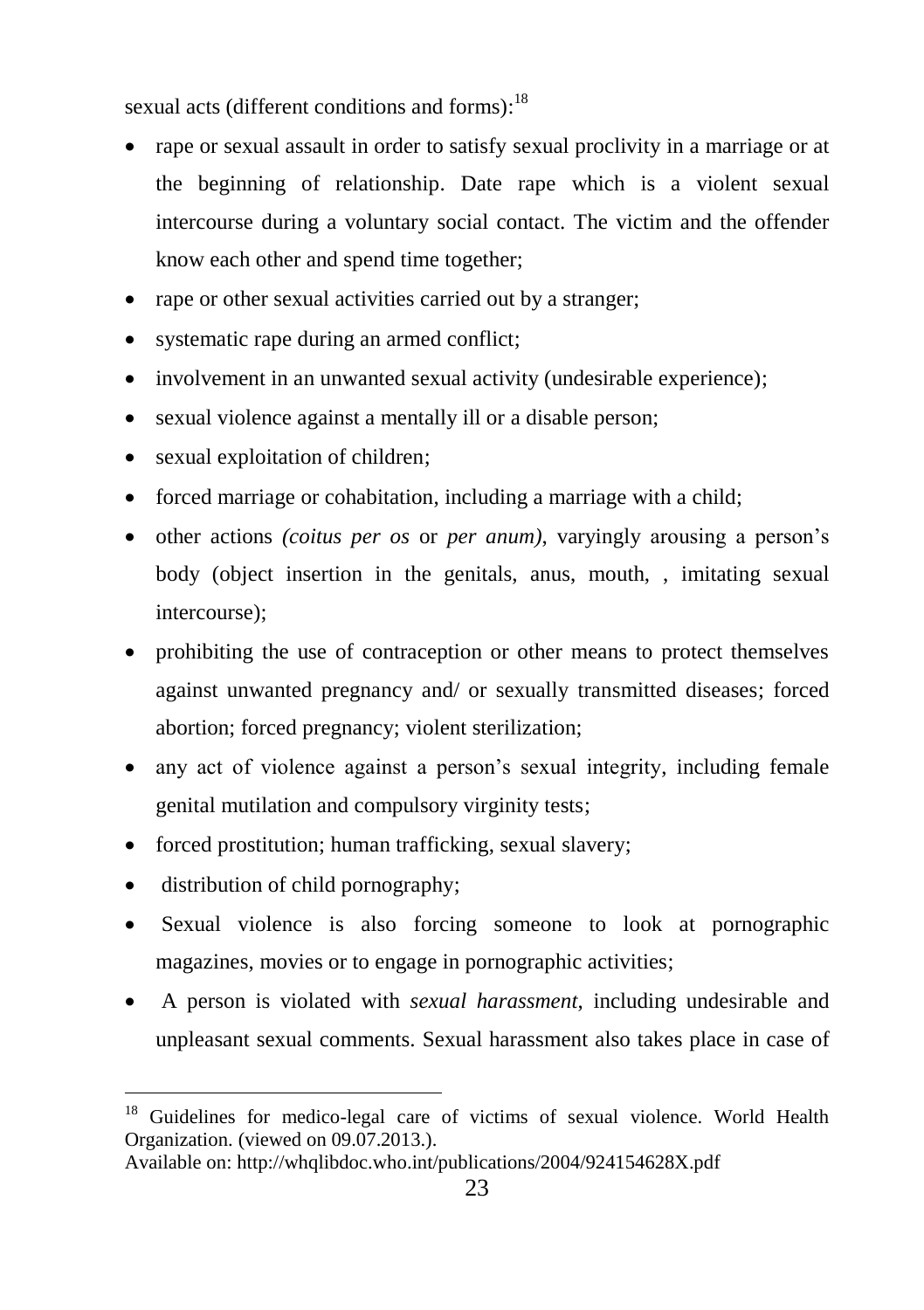any kind of unwanted verbal, non-verbal or physical - sexual behaviour, with the purpose and consequence to disregard of other's dignity, in particular when creating and intimidating, hostile, degrading, humiliating or offensive environment. Sexual harassment may include not only physical actions, but also verbal and written, such as sending harassing e-mails or text messages to a mobile phone. The crucial fact is that such and "advertence" is unpleasant.<sup>19</sup>

According to the Criminal Law, responsibility for the offences against morality and sexual inviolability is included in the Chapter XVI of the Criminal Law. "Although interests included the Criminal Law Chapter – morality and sexual inviolability are closely related, the theory of criminal law conditionally divide such offenses into two groups."<sup>20</sup>: 1) offenses against sexual freedom and sexual inviolability; 2) offenses against morality.

In practice, other criminal offenses are found to be based on the subject's desire to satisfy their sexual desires which are to be classified under other sections of the Criminal Law. The USA criminologist L.J. Siegel indicates that crimes related to sexuality and moral behaviour are frequently considered as crimes against public order or the so-called victimless crime<sup>21</sup>, possibly even as sexual theft or other economic crimes. If a person receives sexual satisfaction in a form of fetishism, they may commit a theft or robbery.<sup>22</sup> Other forms of sexual crimes include exhibitionism (Section 231 of CL, hooliganism), a public form of sexual assault (Section 231 of CL, hooliganism);

<sup>&</sup>lt;sup>19</sup> Zvērinātu advokātu birojs "BDO Zelmenis & Liberte" Darba likums ar komentāriem. Rīga, Latvijas Brīvo arodbiedrību savienība, 2010, 72. lpp.

<sup>20</sup> Krastiņš, U., Liholaja, V., Niedre, A. Krimināltiesības. Sevišķā daļa. Rīga, Tiesu namu aģentūra, 2009, 288. lpp.

<sup>&</sup>lt;sup>21</sup> Siegel, L.J. Criminology: Theories, Patterns, and Typologies. Blemont, Cengage Learning, 2006, p. 245.

<sup>22</sup> Noziegumu izmeklēšanas metodika / prof. A.Kavaliera vadībā. Rīga, Latvijas Policijas akadēmija, 2000, 65. lpp.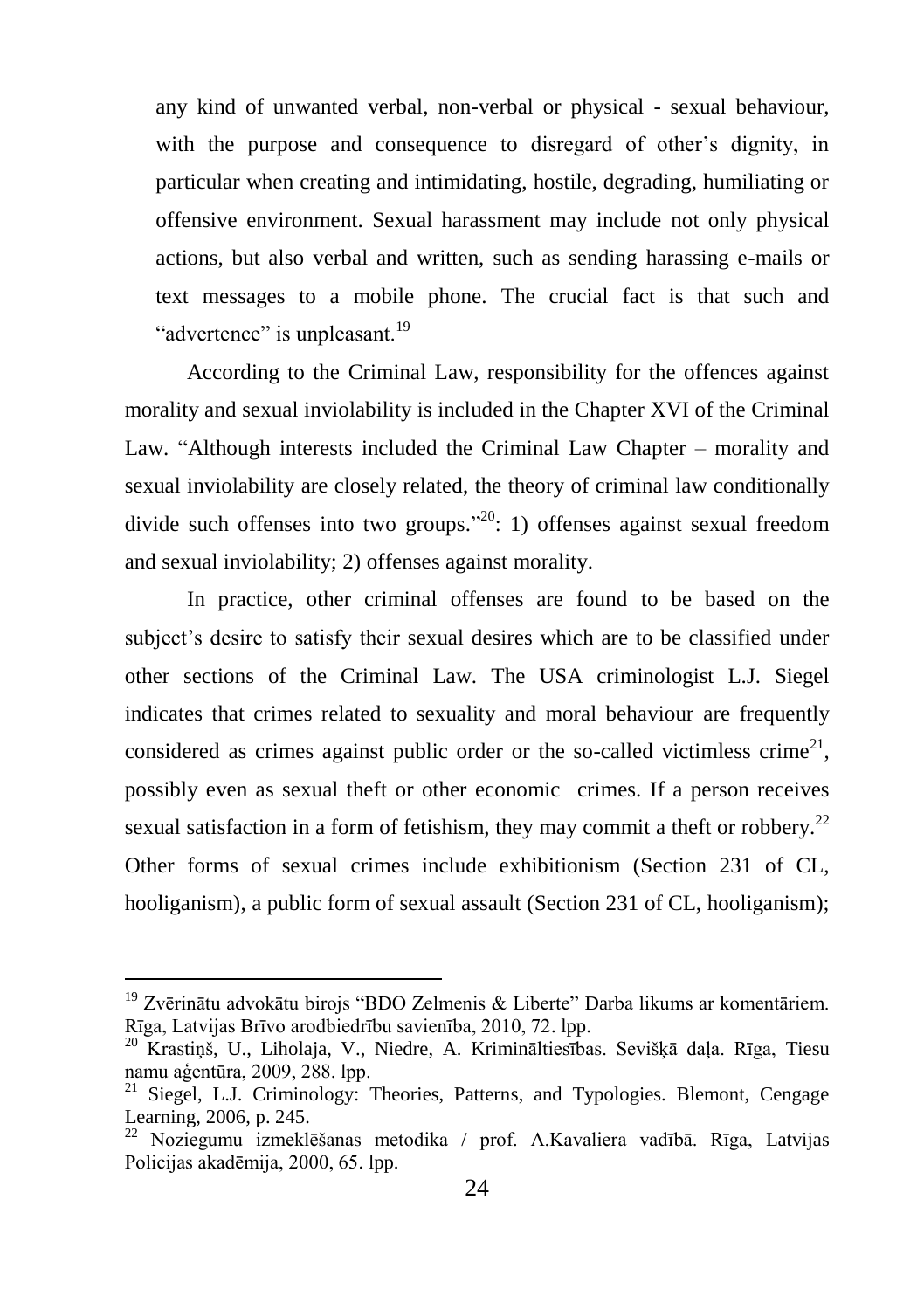necrophilia (Section 228 of CL, desecration of a corpse); bestiality or sodomy<sup>23</sup> (Section 231 of CL, cruel treatment of animals). There is separately distinguished the most dangerous sexual offense – sexual murder (intentional killing) if it is related to rape (Section 117. article 7 of CL.). Criminal Law norm includes importance of life and sexual freedom or sexual inviolability, in a certain order, distinguishing primary and secondary interests basing on a offender's perspective.<sup>24</sup> The term "related" means that violence is used against the victim in order to prevent resistance against sexual intercourse or stop the fight against rape as well as because of sadistic inclinations. Describing such relation D. Krajev *(Краев)* indicates that it is a specific mutual relationship, which determines the existence of three-phase circuit: *murderspecial connection-another criminal offense*<sup>25</sup>

Study of general trends in sexual offences reveal that: the volume of registered sexual offenses is comparatively low, the level recorded annually fluctuates, presenting both recession and growth. For example, comparing criminal statistics from  $2011-2014^{26}$ , it can be concluded that in the relative percentages in relation to the total number, crimes against morality and sexual inviolability account for: in  $2011 - 0.59\%$ ;  $2012 - 1.01\%$ , while in  $2013 -$ 1.07%, and in 2014 it is 1.02%. Analysis of the registered statistical data shows that the cases of seduction, among other sexual crimes, were the dominant type of crimes in 2011 and 2012. In years 2013 and 2014, there was an increase in the cases of sexual assaults. The number of rapes remains at a

 $^{23}$  Human unnatural sexual desires against animals. Svešvārdu vārdnīca / red. Dr.philol. J.Baldunčiks. Rīga, SIA Jumava, 2007, 736. lpp.

<sup>24</sup> Krastiņš, U., Liholaja, V., Niedre, A. Krimināltiesības. Sevišķā daļa. Rīga, Tiesu namu aģentūra, 2009, 145. lpp.

<sup>25</sup> Краев, Д.Ю. Убийство, сопряженное с иными преступлениями: Законодательная регламентация и квалификация. Автореферат. Москва, 2009. (viewed on 20.08.2014.). Available on: http://www.law.edu.ru/article/article.asp?articleID=1310231 <sup>26</sup> IeM Informācijas centra statistiskie dati: Kriminālā statistika. (viewed 19.09.2013.). Available on[: http://www.ic.iem.gov.lv/node/109](http://www.ic.iem.gov.lv/node/109)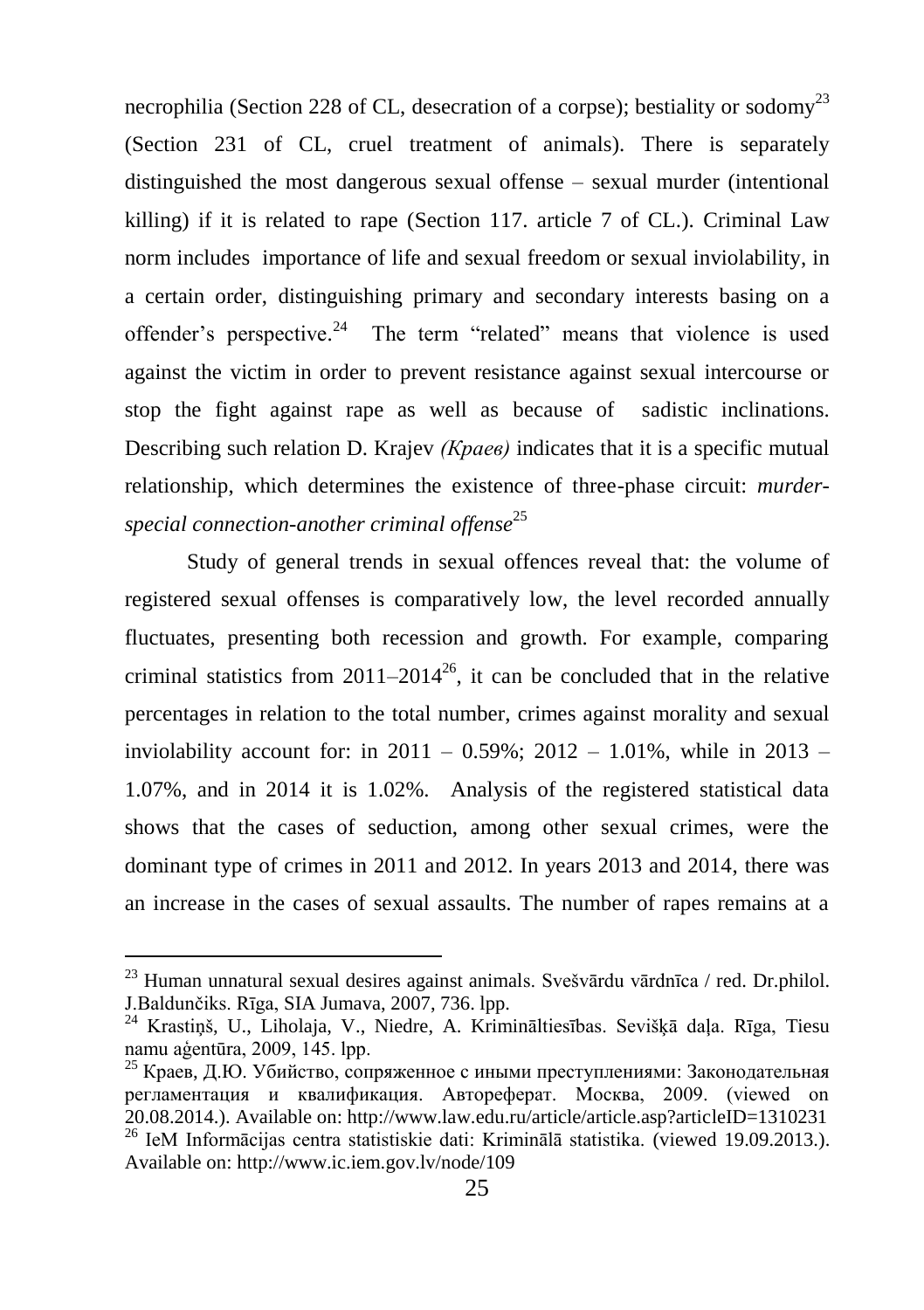relatively stable level. In Latvia, statistics show that crimes against morality and sexual inviolability constitute on average approximately 1% of the criminal offenses. There is a similar situation in Sweden – only approximately 1%; in Europe – less than 5%; in Russia, in the 1980s, it was 2-3% of the total number of criminal offences; in  $1990s - 1\%$ , of which 80-85% were rape cases.<sup>27</sup> For example, rape statistics in different countries is as follows: France – 10 277; Germany – 7292; Russia – 6208; Sweden – 4901; Argentina – 3276; Belgium – 2786; Poland – 1611; Norway – 944; Finland – 914.<sup>28</sup>

To sum up, the study of the trends of sex abuse and the research carried out in the recent years in various fields and criminal statistics indicate to a number of negative tendencies: a considerable number of children suffer from sex crimes; cyber-space criminal activity has substantially increased, and there is a rise in human trafficking for the purpose of commercial sexual exploitation.

# <span id="page-26-0"></span>**2.3. Criminalogical Characteristics of Particular Sexual Violence Categories**

In the third chapter, the author analyses problems of particular forms of sexual abuse - sexual abuse of children, incest, sexual violence against women, sexual harassment, human trafficking as a manifestation of sexual abuse, sexual inviolability issues in cyber-space. The results of the criminological study of sexual abuse allowed the author to propose possible directions of improvement in Criminal Law: 1) stalking has a threatening and dangerous nature because of endless tracing, systematically, (usually) secret observation (individual's performance and behaviour), and persecution which is commonly of persistent nature. In the author's view, stalking, firstly, discriminates and secondly denies or violates the conventional rights guaranteed by the fundamental rights,

<sup>&</sup>lt;sup>27</sup> Преступность и реформы в Росии / под ред: А.И.Долгова. Москва, Криминолог. Ассоц., 1998, c. 155.

 $28$  NationalMaster. (viewed 05.02.2013.).

Available on[: http://www.nationmaster.com/graph/cri\\_rap-crime-rapes](http://www.nationmaster.com/graph/cri_rap-crime-rapes)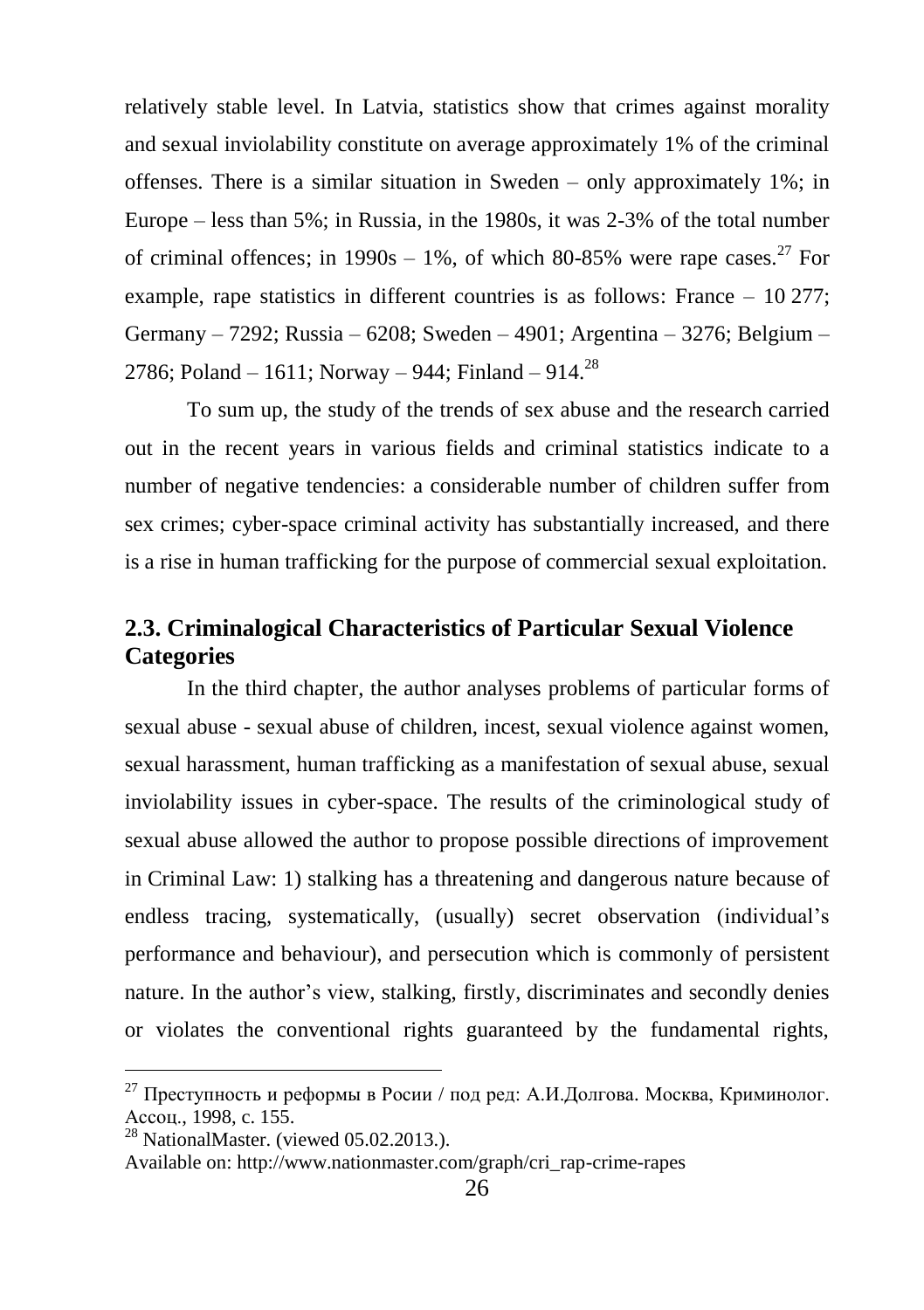therefore it needs to be eliminated. The author's holds an opinion that it is worth discussing the criminalization of stalking as a concept of interfering behaviour; 2) the criminological analysis carried out by the author suggests that, in Latvia, a significant number of criminal sexual conduct takes place within the family. Considering that such a crime is in contrary to the natural order, as well as taking into account the historical continuity and the experience of other countries, the author of the thesis proposes that there should be a separate article which provides the criminal liability for the sexual relations between close relatives; 3) from the author's point of view, in the case of sexual harassment, impact of violence and consequences of victimization are criminal. Therefore, it would be reasonable to address the question how to determine the liability in the Criminal Law and in particular, concerning sexual harassment using employment concerns or subordination.

In the summary of the chapter, the author provides a possible definition of sexual violence – sexual violence is diverse, any physical, virtual, or verbal activity or a sexual assault or an attempt to have sexual contact or remote actions in cyberspace, or any other activities against the victim's will involving physical force, power, deceit, coercion, or threats or using victim's helplessness or overcoming its resistance thus violating another's sexuality, causing the victim a wide range of concerns: physical pain, mental and physical injury, and material damage.

Undoubtedly, the success of any national development and pillar of prosperity is security, which is based on a human life without fear of any kind of threats. Even though elimination of the total crime as a social phenomenon is not possible "nevertheless incapacity to solve all the crimes against an individual's fundamental rights does not excuse the state from its obligations to minimize likelihood of such offenses. The fact that a person has been a victim to the violation of their rights suggests that the state has failed to fulfil its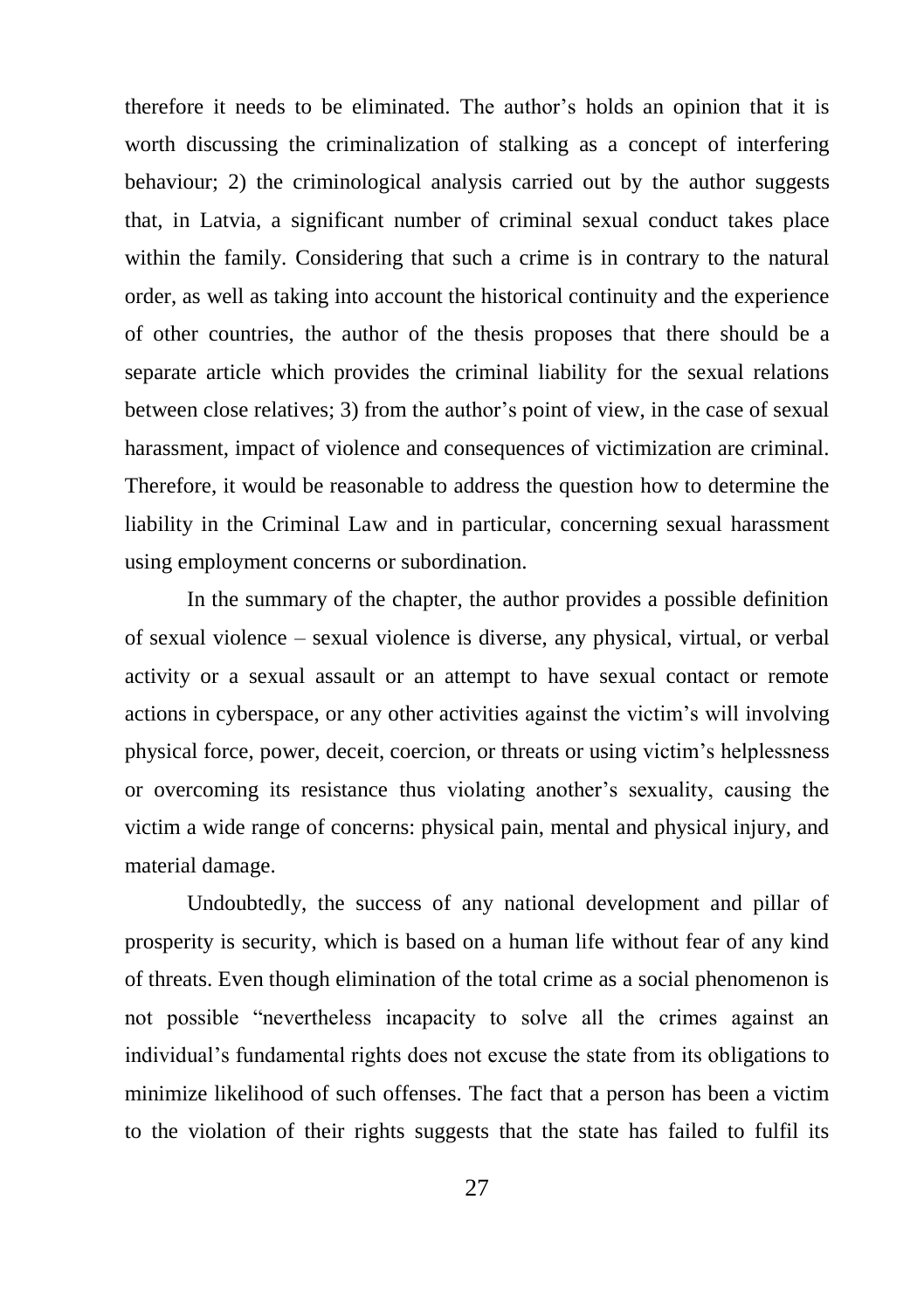obligations and personal safety has not been ensured."<sup>29</sup>

The author points outs that it is essential to establish a comprehensive system to ensure the prevention of sexual offenses, prompt and effective investigation of crimes, timely assistance and support to victims, as well as public education, informing society of the opportunities to report on the committed sexual crimes.

In recent years, the investigated cases of human trafficking and child pornography distribution on the Internet show international interconnectivity of criminal groups. This indicates that countries must look for new and effective means of reduction and combating international crime. Therefore, there is an urgent need to constantly seek new forms and methods of sexual crime prevention using variety of measures.<sup>30</sup> Sex crime prevention measures include a certain degree of difficulty. Firstly, there must be ensured physical inviolability, meaning the prevention of crime in the individual's personal space or surroundings. Secondly, there must be provided a proper impact on the individual, in order to facilitate his/her proper legal behaviour and the development of socially useful skills, etc. Thirdly, the circumstances and reasons that contribute to the crime must be identified and neutralized.<sup>31</sup> When combatting the violence, it is of utmost importance to do it quickly and actively. Proper sex education plays a significant role in preventing violent sexual encounters, in particular, it can be attributed to the younger generation.

 $^{29}$  Miezāne, E. Par preventīvu piespiedu līdzekļu ieviešanu Latvijas tiesību sistēmā // Jurista vārds, 2011.gada 20. septembris, Nr. 38 (685), 15. lpp.

<sup>30</sup> Kipāne, A. Seksuāla rakstura noziedzīgu nodarījumu novēršanas problēmas // Valsts un tiesību aktuālās problēmas: Starptautiskās zinātniskās konferences zinātnisko rakstu krājums. Daugavpils, Saule, 2011, 245. lpp.

<sup>31</sup> Kipāne, A. Dzimumnoziegumu novēršanas kriminoloģiskais aspekts // Daugavpils Universitātes Sociālo zinātņu fakultātes Starptautisko zinātnisko konferenču rakstu krājums. Starptautiskās zinātniskās konferences "Sociālās zinātnes reģionālajai attīstībai 2013" materiāli. II.daļa. Valsts un tiesību aktuālās problēmas. Daugavpils, Daugavpils Universitātes Akadēmiskais apgāds "Saule", 2014, 115. lpp.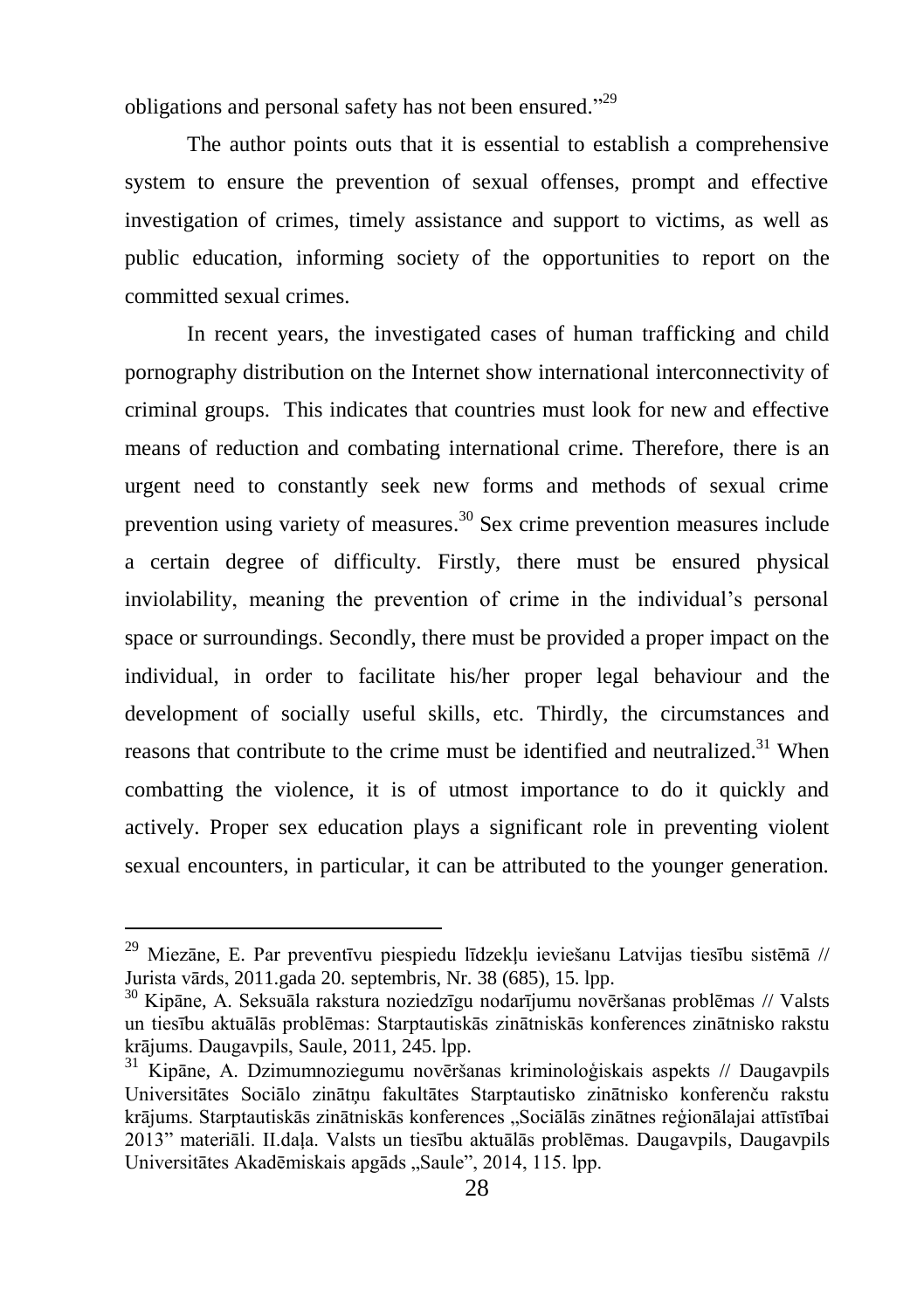"Education about sex is essential for the healthy development of society and the establishment of appropriate sexual awareness in children, teenagers and young adults, as well as other age groups. Sex is one of the most important educational issues. Puberty and the period prior to the puberty are very important and difficult stages in sex education. During this period, young people have already developed relatively definite views of life, including sex; they all strive for independence.

Sexual desire is expressed at this age. Young people often try to satisfy it with intercourse without critical evaluation of this act, with no responsibility for the consequences. This is due to the increased activity of sex hormones and relatively weak control over their desires."<sup>32</sup> The victim's greater involvement in identification of the perpetrator as well as reporting on them are of utmost importance.

The author believes that a national sexual offence prevention programme with complex and integrated operations should be developed in order to prevent the spread of sexual abuse. In the author's view, the emphasis should be on prevention and forecasting which is based on proactive actions.

## <span id="page-29-0"></span>**2.4. Criminological Characteristics of Sexual Violence Determinants**

In the fourth chapter, the author studies the criminological characteristics of sexual violence determinants. The theory of criminology recognizes that causes of crime in a broad sense include all circumstances without which it could not arise and exist. Causes of crime are active forces that with their impact determine its existence.<sup>33</sup> Exactly the same applies to sexual offenses. Therefore, it can be noted that the causes of sexual crime are those

<sup>32</sup> Kas ir dzimumaudzināšana? (viewed on 26.10.2014.).

Available on: http://pedagogs.lv/kas-ir-dzimumaudzinasana-un-kads-ir-tas-noluks/

<sup>&</sup>lt;sup>33</sup> Криминология: Учебник для юридических вузов / под. общ.ред. А.И.Долговой. Москва: Инфра.Норма-M, 2001, c. 164.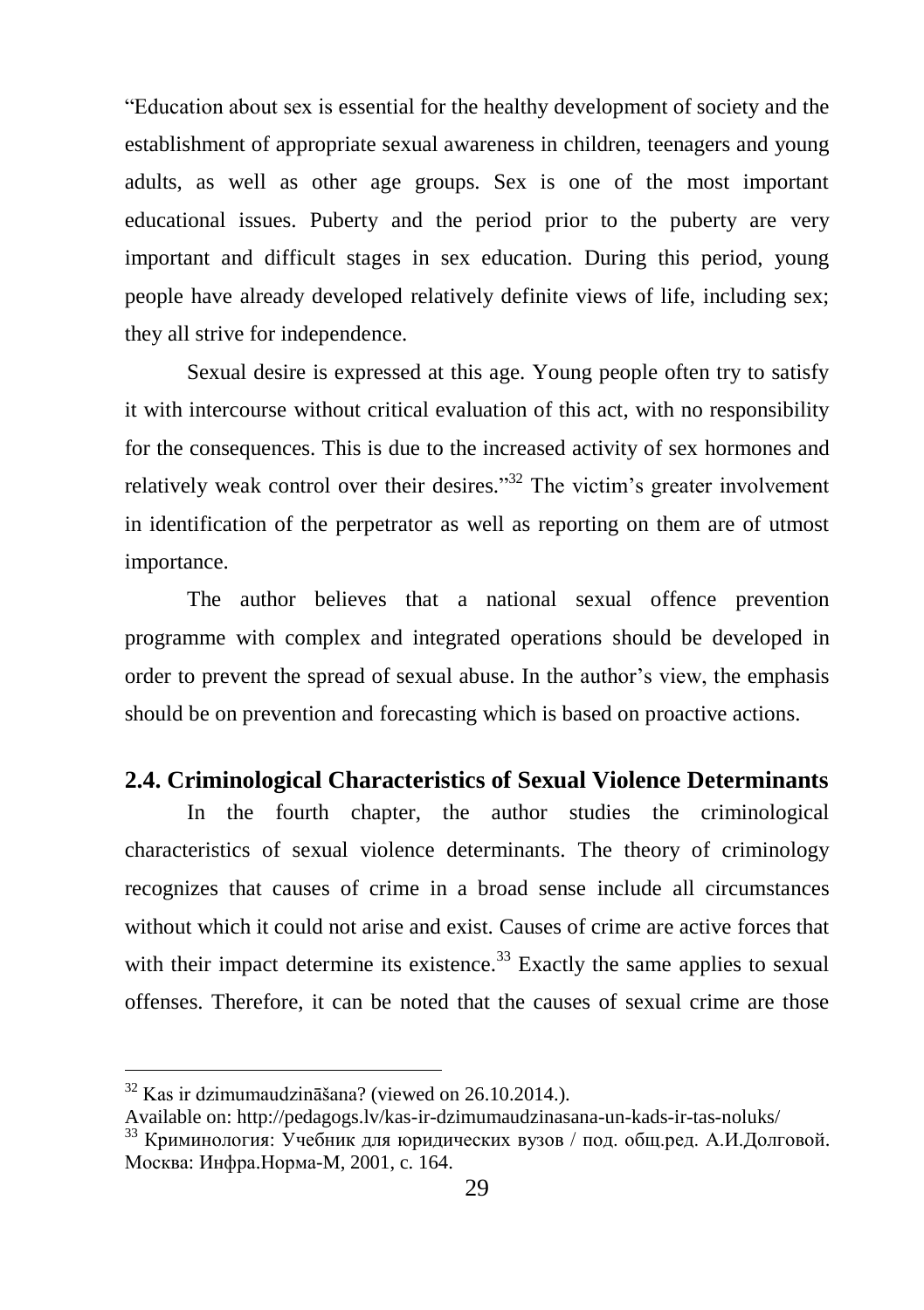active forces that cause subjects' interest and form the motives to commit crime. Sexual violence is a complex interdisciplinary problem which includes psychological, legal, medical, and other aspects.

In this chapter, the author studies the general, environmental and individual factors. There are several theories which explain sexual aggression. In relation to biological elements in sex offenders' personality, the author refers to H .J. Baker and R.J. Stoller research on the genetic anomaly "Klinefelter`s syndrome" or XXY chromosome syndrome. "Klinefelter's syndrome" is a condition which expresses in boys before puberty. During puberty, 80% of men with the syndrome are distinguished by women-specific physical characteristics and hormonal profile. After the study of 28 cases, the above mentioned researchers found that 7 genetic males during puberty wanted to change their gender. In the literature review, a reference can be found to the fact that men with Klinefelter`s syndrome can have a higher sexual deviations than males without such a diagnose.<sup>34</sup> Further, the author focuses on a short overview of feminism, social learning theory, evolution theory and integrated theory, showing both the commonalities and their disadvantages.

Criminological factors can be explored on a number of levels: meta, macro, micro and meso environment. "Essentially, meta environmental factors characterize socio-historical conditions as a whole on the earth and the geopolitical environment where Latvia is located. Specifically the microenvironment where such forms and factors exist which determine existence of crime as a set of offenses."<sup>35</sup> Multidisciplinary studies confirm that the roots of delinquent social behaviour are almost always found in the family, in the circumstance under which the child is growing. A number of studies have shown a relationship between parental criminal history and its impact on

<sup>&</sup>lt;sup>34</sup> Deb, S., Mukherjee A. Impact of Sexual Abuse on Mental Health of Children. New Deli, Concept publishing Comapny, 2009, p. 44.

<sup>35</sup> Kriminoloģija / zināt. red. K.Ķipēna, A.Vilks. Rīga, Nordik, 2004, 206. lpp.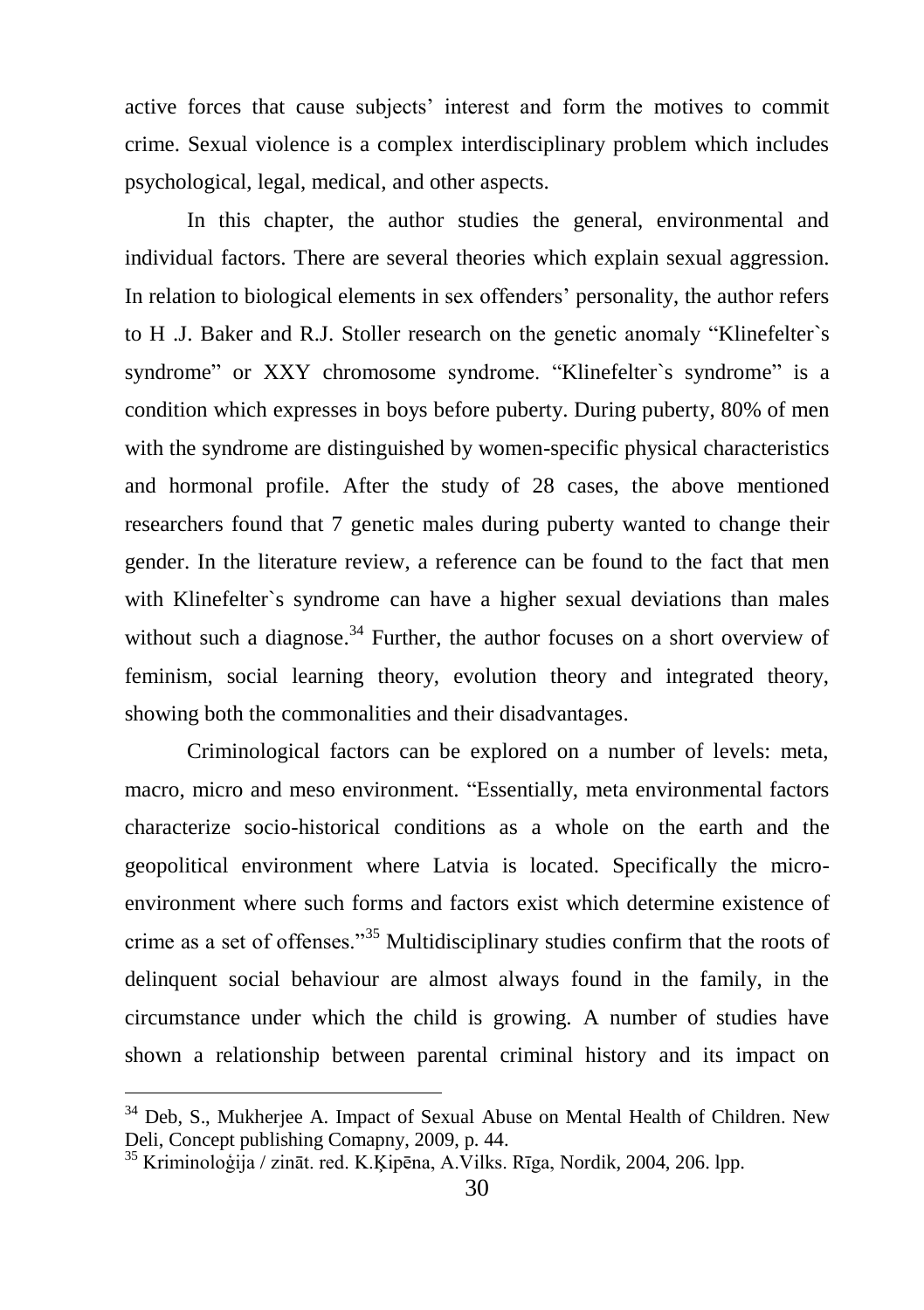children. In a family where a parent has a criminal past, there is a higher probability of a child's criminal behaviour than in a family without criminal past. Dutch researchers, *Van de Rakt, Nieuwbeerta, and De* Graaf's analysis of 4271 men convicted in the past and their 6962 children and 717 without any criminal record and their 1133 children found that children, whose father's past had a constant and persistent criminality, often become criminals as well.<sup>36</sup> The Australian study identified that the following trends have been observed for about 76% of boys and 80% of girls with a convicted parent*.* <sup>37</sup> Russian scientist Shestakov *(Шестаков)* pays special attention to the family's internal problems and distinguish a separate type of criminal offense – domestic violence.<sup>38</sup> Family criminology studies the following: 1) criminal offenses against family members, with greater emphasis on crimes against a spouse and murdering children; 2) family impact on juvenile delinquency; 3) family influence on the development of offender committing crimes against other people's property; 4) family impact on the formation of violent criminals; 5) the family influence on recurrence of crimes; 6) motivational mechanism within a family that affects the mass phenomenon – crime; 7) prevention of crime directly influencing the family structure. In addition, the family criminology detects the connection between the family and crime, such as effect on family relationships.<sup>39</sup>

<sup>36</sup> Van de Rakt, M., Nieuwbeerta, P. and de Graaf, N.D. Like Father, Like Son. The Relationships between Conviction Trajectories of Fathers and their Sons and Daughters. (viewed on 09.08.2014.).

Available on: http://ics.uda.ub.rug.nl/FILES/root/Articles/2008/RaktMvd LikeFather/RaktMvd-LikeFather-2008.pdf

<sup>37</sup> Goodwin, V., Davis B. Crime Families: Gender and the intergenerational transfe of criminal tendencies. (viewed on 09.08.2014.).

Available on: http://www.aic.gov.au/publications/current%20series/tandi/401 420/tandi414.html

<sup>&</sup>lt;sup>38</sup> Шестаков, Д.А. Семейная криминология: криминофамилистика. Юридический центр, 2003, c. 94.

<sup>&</sup>lt;sup>39</sup> Криминология – XX век / под ред. проф. В.Н.Бурлакова, проф. В.П.Сальникова. Санкт-Петербург, Издательство "Юридический центр Пресс", 2000, глава 15.Кризис семьи и преступность.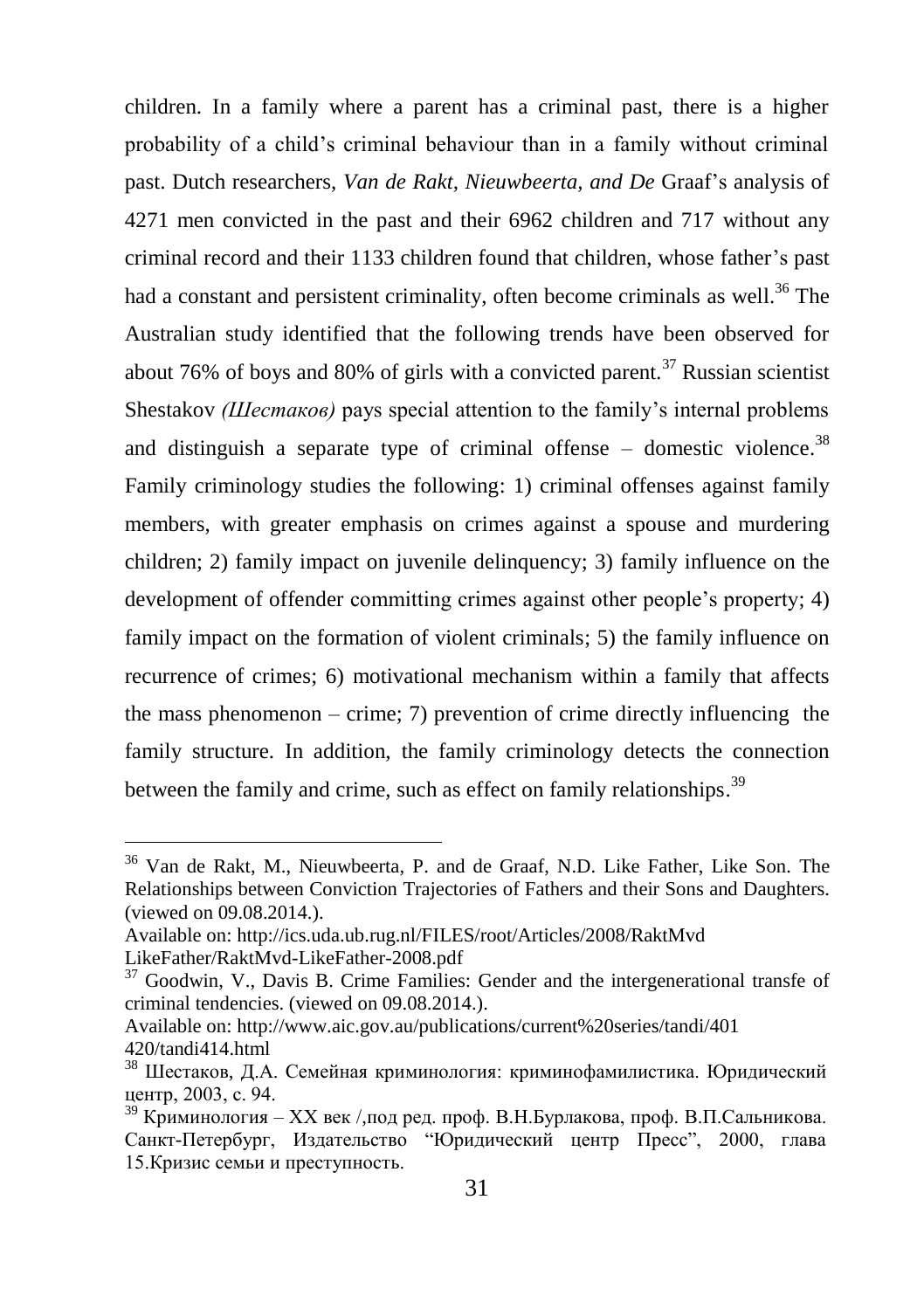Personality traits have an essential role in the manifestations of personal behaviour. Psychologist K.G. Jung stated "our behaviour and conduct are determined by both our will, plans, intentions and external circumstances, people surrounding us and what is happening around us."<sup>40</sup> It is well known that a person most frequently commits a crime when he/she lacks necessary skills for law-abiding life or has the social behaviour disorders.<sup>41</sup> Analysis of contemporary researchers' opinions indicates that sexual violence is related not only to satisfying sexual needs, but also to the desire for power and control, as well as to various mental problems. Problems and sexual abnormalities may determine the type of violent forms of behaviour. Sexual crimes can occur in situations where the victim's behaviour, manners and clothing creates misconceptions about the person's intentions and desires. The perpetrator's behaviour is motivated by sexual and non-sexual components.

Summarizing the factors contributing to sexual violence, the author concludes:

- 1. Sexually aggressive behaviour as bio-psycho-social phenomenon is mainly viewed from a male point of view and sexual violence acts committed by women remain without an in-depth exploration. Furthermore, it is noteworthy that sexually aggressive behaviour is not limited to adults.
- 2. Sexual violence is a complex phenomenon that can be caused by a number of factors – the overall unfavourable social and economic conditions, legal, psychological, environmental effects, addictive behaviour etc. Of particular importance are the specific factors – anger, rage, power, sadism, sexual pleasure, psychopathy, attitude towards the victim and the evolutionary pressure.

<sup>40</sup> Reņģe, V. Psiholoģija. Personības psiholoģija. Rīga, Zvaigzne ABC, 2000, 13. lpp.

<sup>41</sup> Zahars, V. Ar brīvības atņemšanu notiesāto personu resocializācija – jauns vektors kriminālsodu izpildē // Kriminālā Justīcija, 2011, Nr. 4/2011 (57), 8. lpp.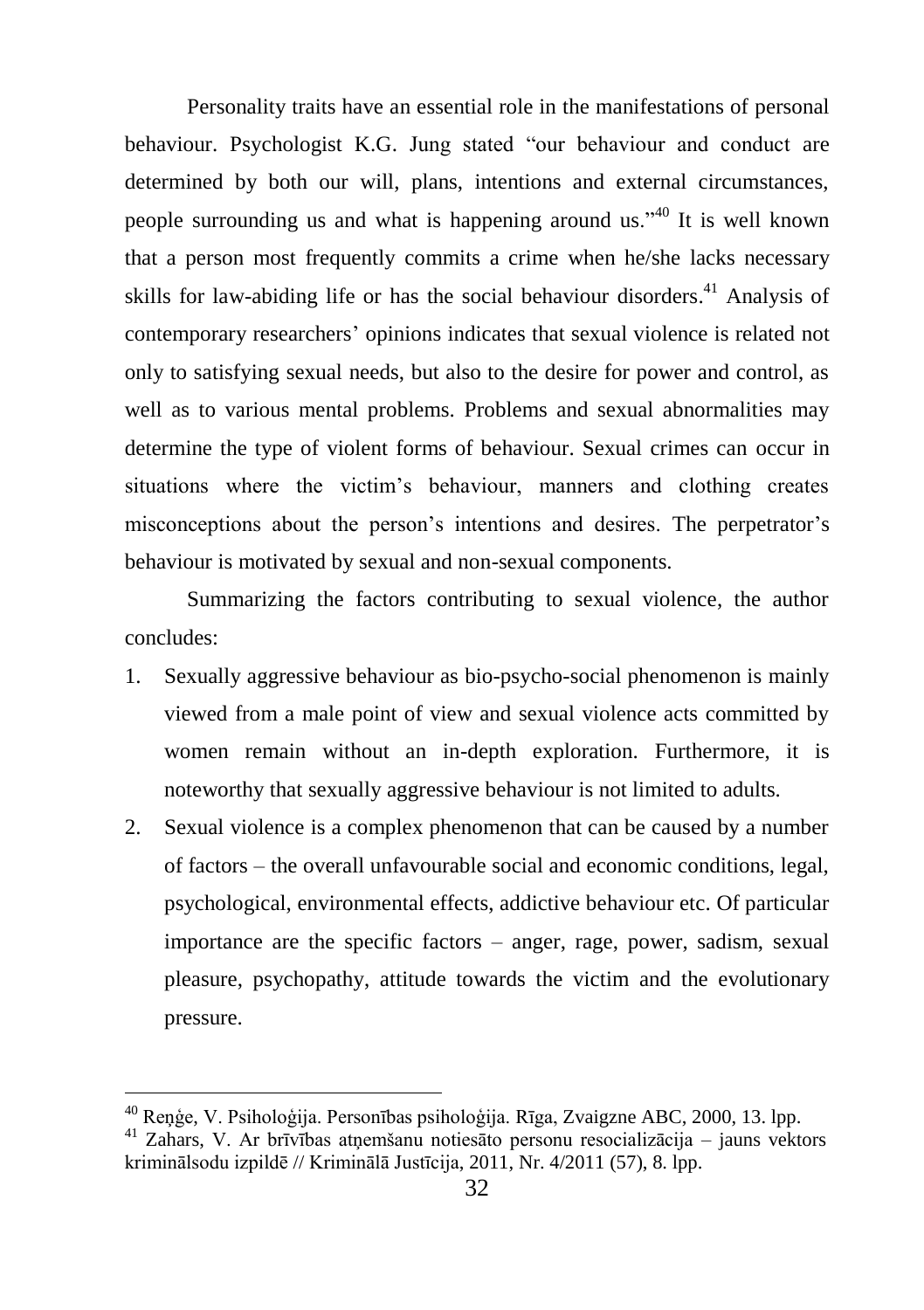- 3. It can be concluded that family has an essential role and is an important factor is the relationship between parents. Parents' attitude towards each other and children. It is essential to understand that children need a special parental support and understanding in the family.
- 4. Although Latvian legal scientists do not distinguish a separate category "family criminology" or "family relationship criminology", the author believes that such category needs to be created. To some extent, the family is the model of an individual's relationship with the society, because the family has the socializing function, i.e. individual's adaptation in the society.

## <span id="page-33-0"></span>**2.5. Criminological Characteristics of Sex Offenders**

In the fifth chapter, the author studies criminological characteristics of sex offenders. Analysing the sexual perpetrators' personality characteristics, the author relies on three key components of violent criminal's portrait defined by criminology: the socio-demographic indicator; behavioural characteristics; the characterization of motivational sphere.

Criminal personality is a person who has committed a criminal offence which manifests individual's antisocial deviation reflecting the negative socially important values, which affect the external circumstances of the crime and nature of the criminal activity.<sup>42</sup> Study of sexual offences has revealed that these criminal offenses are predominated by men in the sexually active age of 16-40 years. There is a relatively small number of sexual offenses committed by women. According to TIS data on sexual crimes (rape, sexual assault, seduction and incitement to engage in sexual activities) in the period from 2005 to 2015, there were convicted 807 people, out of them 13 or 1.6% were women. Looking at the statistical data related to age groups the results are as follows:

<sup>42</sup> Криминология **/** под редакцией В.Д.Малкова. Москва, Юcтицинформ, 2006, c. 82.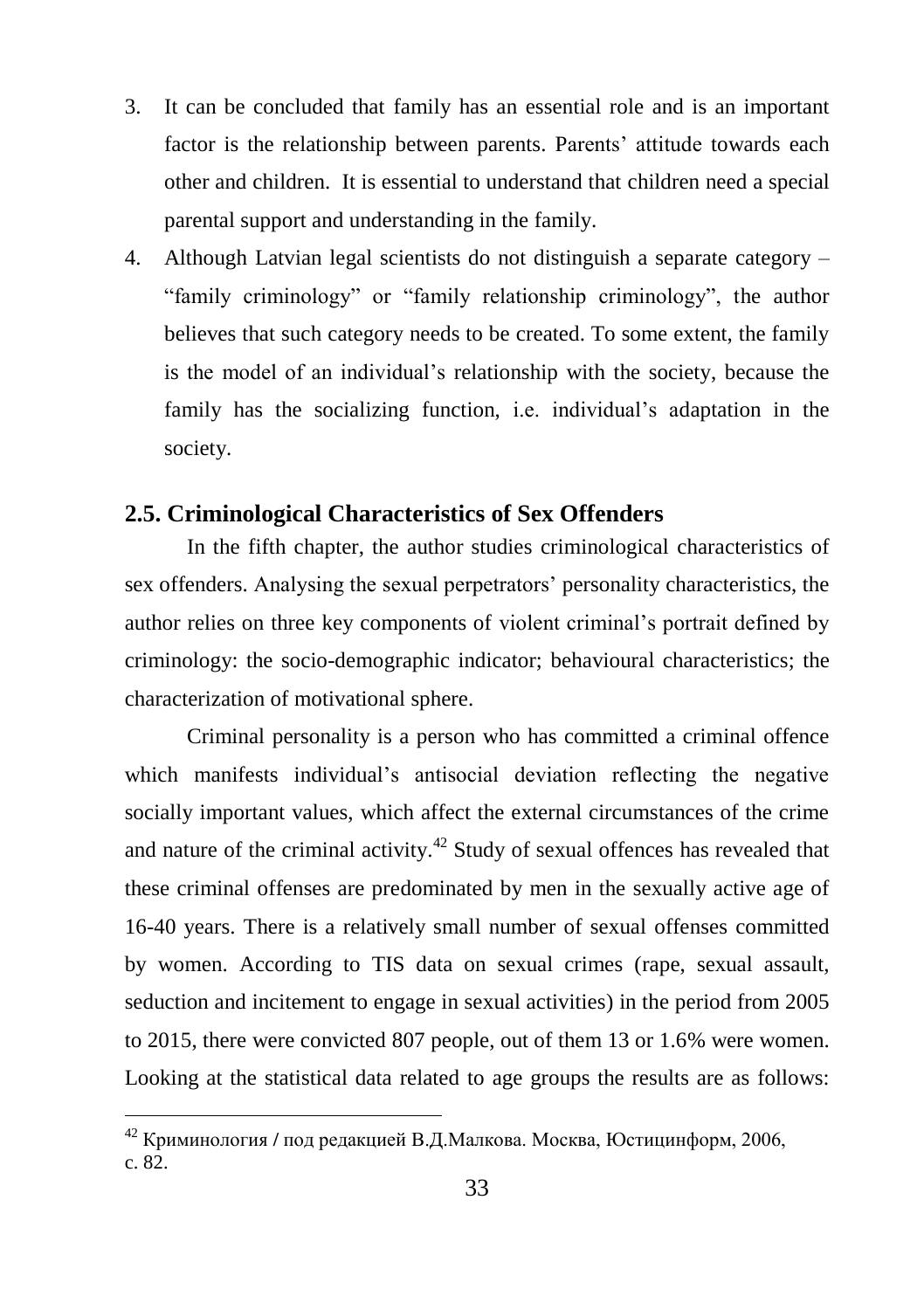minors – 86 (10.4%); 18–24 year olds – 174 (21.6%); 25–29 aged adults – 110  $(13.6%)$  and  $30-49$  year olds  $-324$  (40.1%). In the age group of 50 years and more 117 people  $(14.5\%)$  were convicted.<sup>43</sup>

Sex offenders are divided in groups based on various factors: motivation, the victim, behavioural model (*modus operandi*<sup>44</sup>), the circumstances of the crime, and connection to other criminal offenses. The author summarized sexual offenders' typology by following foreign scholars – S.M. Inshakov *(Иншаков)*; N.P. Jablokov *(Яблоков)*; V. Sigusch*;* A. Salter, Dietz; K.V. Lanning, V. Radecki; A. Kuznetsov, T.R. Pierson and B. Harry, D. Finkelhor and L. Williams*;* A.V. Burgess, A.N. Groth, L.L. Holmstron and S.M. Sgroi; G. de Becker; S.A. Johnson; D. Scully and J. Marola; P. Magargee and I. Toch; R. Lesniak and E. Lesniak; B. Hirschfeld*;* H. Hanks and J. Saradjian; A. Sorrel and V. Masters; McCarty; R. Matthews and J.K. Mathews and Spelt; J. Warren and J. Hislop. The author concludes that criminal offenses are committed by a heterogeneous group of criminals whose behaviour is reflected in different models of perpetrators.<sup>45</sup>

The author agrees, that "most rapists deliberately humiliate, insult or injure the victim. A part of rapists use force to receive sexual satisfaction, but in most cases the dominant motive is subjugation and aggression, rather than sexual gratification."<sup>46</sup> The author believes that sexual maniacs<sup> $47$ </sup> is a

 $43$  Tiesu informācijas sistēma. TIS. (viewed on 16.06.2013.). Available on:

https://tis.ta.gov.lv/tisreal?Form=TIS\_STAT\_O&SessionId=A2CBF949D2EB7D01869 E251C36FBAFC5

<sup>44</sup> (lat. *operating method*) – distinct pattern or manner of working that comes to be associated with a particular criminal. [Encyclopædia Britannica.](http://www.britannica.com/bps/user-profile/4419/the-editors-of-encyclopaedia-britannica) Availbale on: http://www.britannica.com/EBchecked/topic/387437/modus-operandi

<sup>45</sup> Holmes, S.T., Holmes, R.M. Sex Crimes: Patterns and Behavior*.* CA, SAGE Publications, Inc, 2008, p. 206.

<sup>46</sup> [Шейдер, Р.](http://www.labirint.ru/authors/49993/) Психиатрия. Mocквa, Издательство: [Практика,](http://www.labirint.ru/pubhouse/2289/) 1998, с. 53.

<sup>47</sup> Maniac [*fr. maniaque, lat. gr. maniakos*] – a human with a bright pronounced pathological tendencies: Svešvārdu vārdnīca / red. Dr.philol. J.Baldunčiks. Rīga, SIA Jumava, 2007, 456. lpp.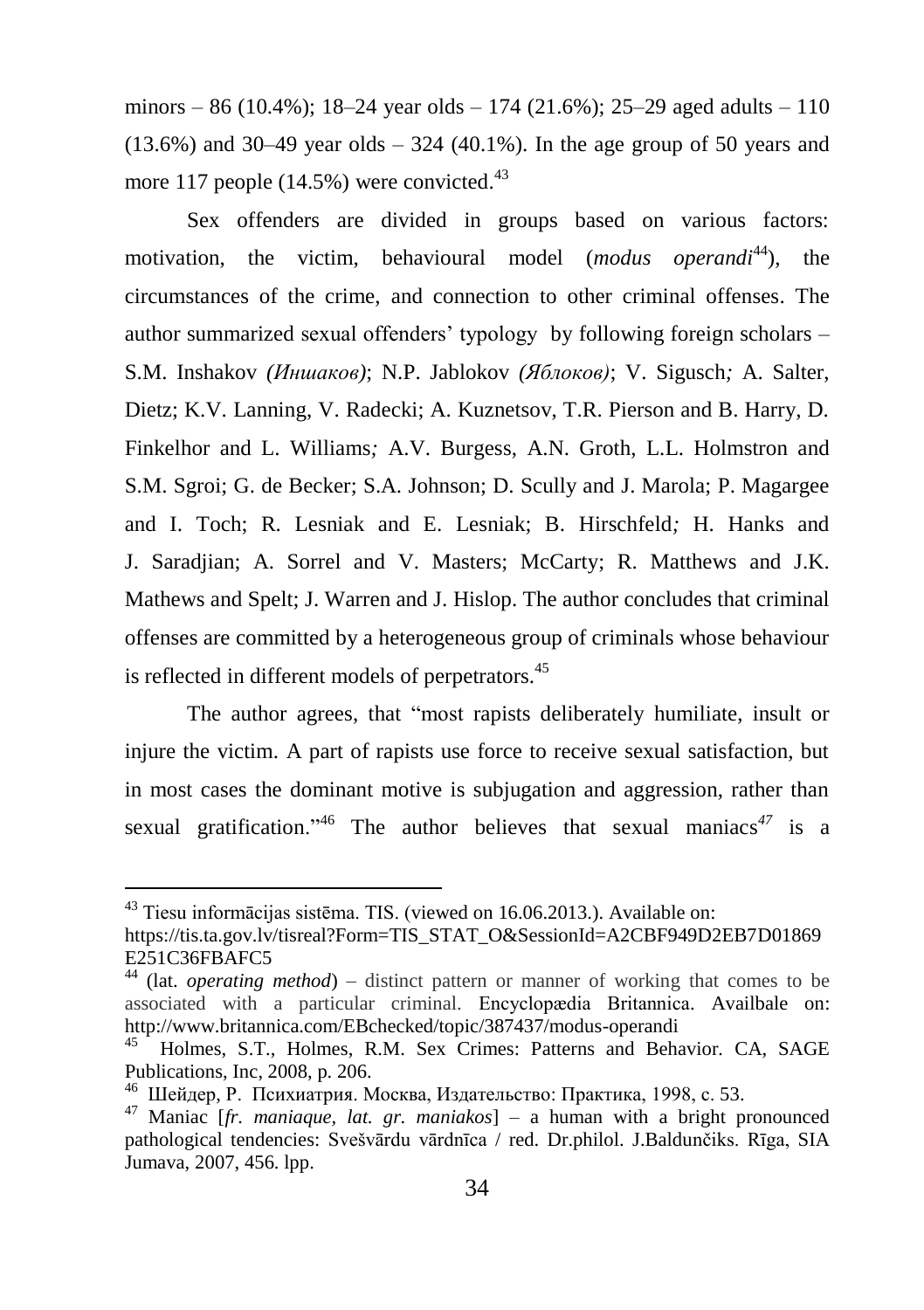particularly dangerous category of criminals*.* The main deviation of a sadist is an absolute desire for power. Physical harm is just one of the means of achieving power. Usually, they feel the need to instil fear, to feel stronger than the victim. In order to subjugate another and become the absolute master they need to make other individuals feel fully helpless, submissive and obedient, to turn victim into a property, breaking the victim's spirit. This is achieved by humiliation and subjugation to slavery.<sup>48</sup>

Speaking about female perpetrator group, it can be indicated that female sexual criminals are different from male sexual offenders. The author acknowledges that female sex offenders are not sexual predators, there is no specific choice of victim's age, they are not actively seeking an unknown victim, and rarely there is more than one victim at a time.<sup> $49$ </sup> Fundamentally female sex offenders are divided into three main groups: teacher/ lover; predisposed; male coerced/ male accompanied.<sup>50</sup> A. Salter<sup>51</sup> writes that there are three types of sexually violent women who sexually exploit children:

1) sexual abuser who sexually exploits children under six years of age, mostly their descendants. In addition to that, many of them have sadistic inclinations. In the study of J. Saradjian, nine out of fourteen abusers admitted that they have fun when causing pain to children. $52$ 

2) "teacher-lover" group includes the offenders who choose teenagers as their victims. Age difference between molesters and victims is an average of

<sup>48</sup> Малкина–Пых, И. Виктимология. Психология поведения жертвы. Москва, [Эксмо,](http://iknigi.net/filtr-po-knigam/izdatelstvo/%D0%AD%D0%BA%D1%81%D0%BC%D0%BE/) 2010, c. 154.

 $49$  Chancellor, A.S. Investigating Sexual Assault Cases. Burlington, Jones & Bartlett Learning, 2012, p. 177.

<sup>50</sup> Craissati, J. Managing High Risk Sex Offenders in the Community: A Psychological Approach. New York, Routledge, 2004,

<sup>51</sup> Soltera, A. Varmākas pedofīli, izvarotāji un citi. To psiholoģija un aizsardzība pret tiem. b.i.v., Adria Books, 2007, 86.–87. lpp.

<sup>52</sup> Saradjian, J. Women Who Sexually Abuse Children: From Research to Clinical Proctice. New York, John Wiley, 1996, p. 34.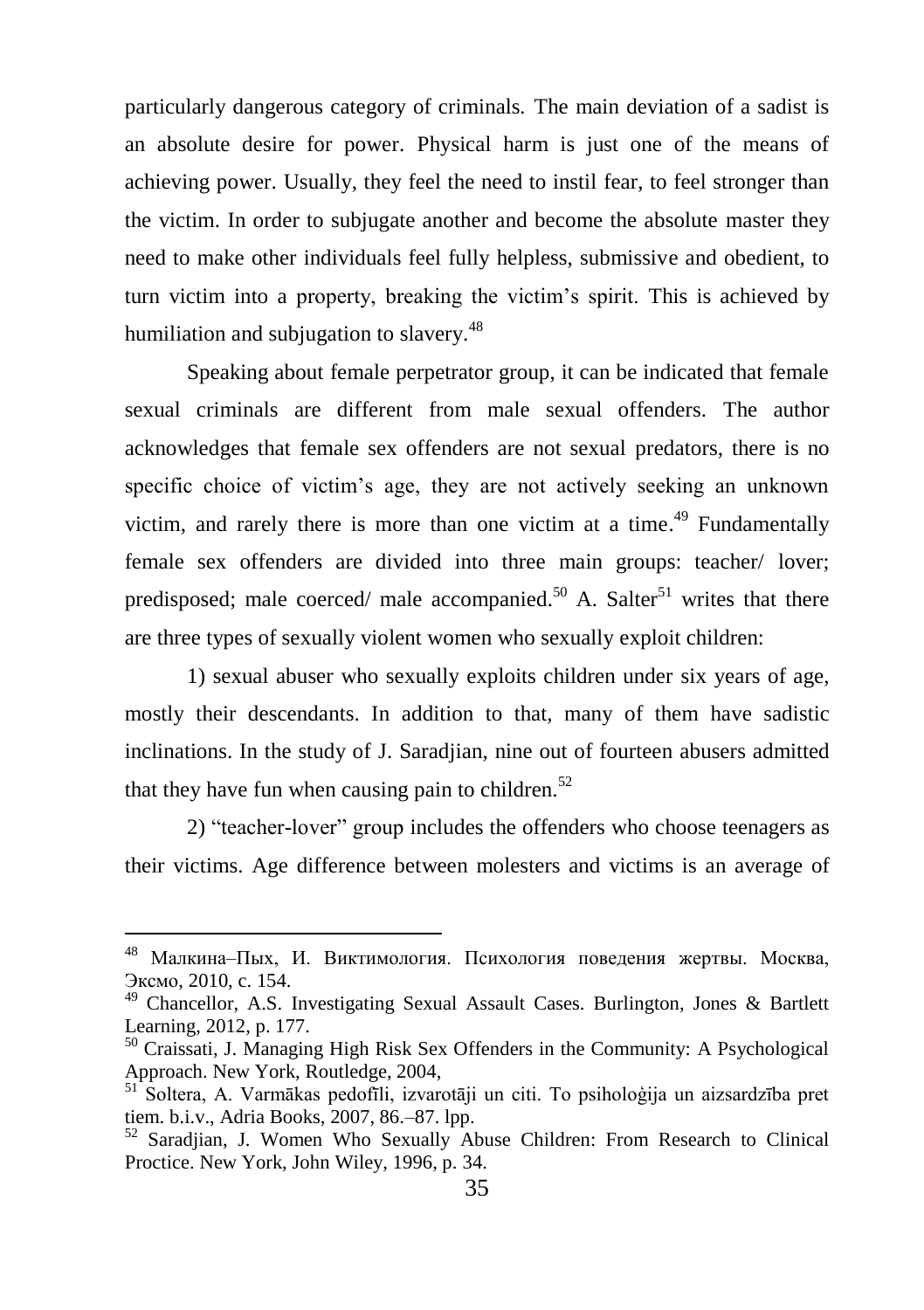sixteen years. All are mature women, mostly aged between 30 and 40, often twice the age of the victim. These women do not act sadistically.<sup>53</sup> 3) They are women whose partner, a man, initially forced to have sex with children. Such women are motivated by a need to please their partner. However, there are studies where results confirm that over time these women start to like it and they begin to do it on their own.

After study of sexual offenders' typology offered by various scholars, the author concludes, that the typology records no only the most common traits, but also the regularities and logical outcome of criminal behaviour. The author points out, that sex offenders have variety of motivations – thinking errors and psychological abnormalities. Undoubtedly, that thorough and comprehensive research of sexual offender's personality provides support for detection of criminal offenses, investigation and punishment determination. It is also important in determining the most effective methods of probation.

In the basic classification the author includes a breakdown by 1) the type of criminal offense; 2) the mechanism of violent action; 3) the attitude toward a victim. Summarizing the described typology, the author created characteristics of a typical sexual offender:

- aggressive: impulsive; situational; with sadistic tendencies; sexual maniacs;
- child abusers paedophiles;
- abuser–persuader.

## <span id="page-36-0"></span>**2.6. Victimological Aspects of Sexual Violence**

The sixth chapter examines the victimological aspects of sexual abuse – victimization and victimity, victim's role in the victimization process and the classification of victims. The interaction between the perpetrator and victim

<sup>53</sup> Ibid, p. 36.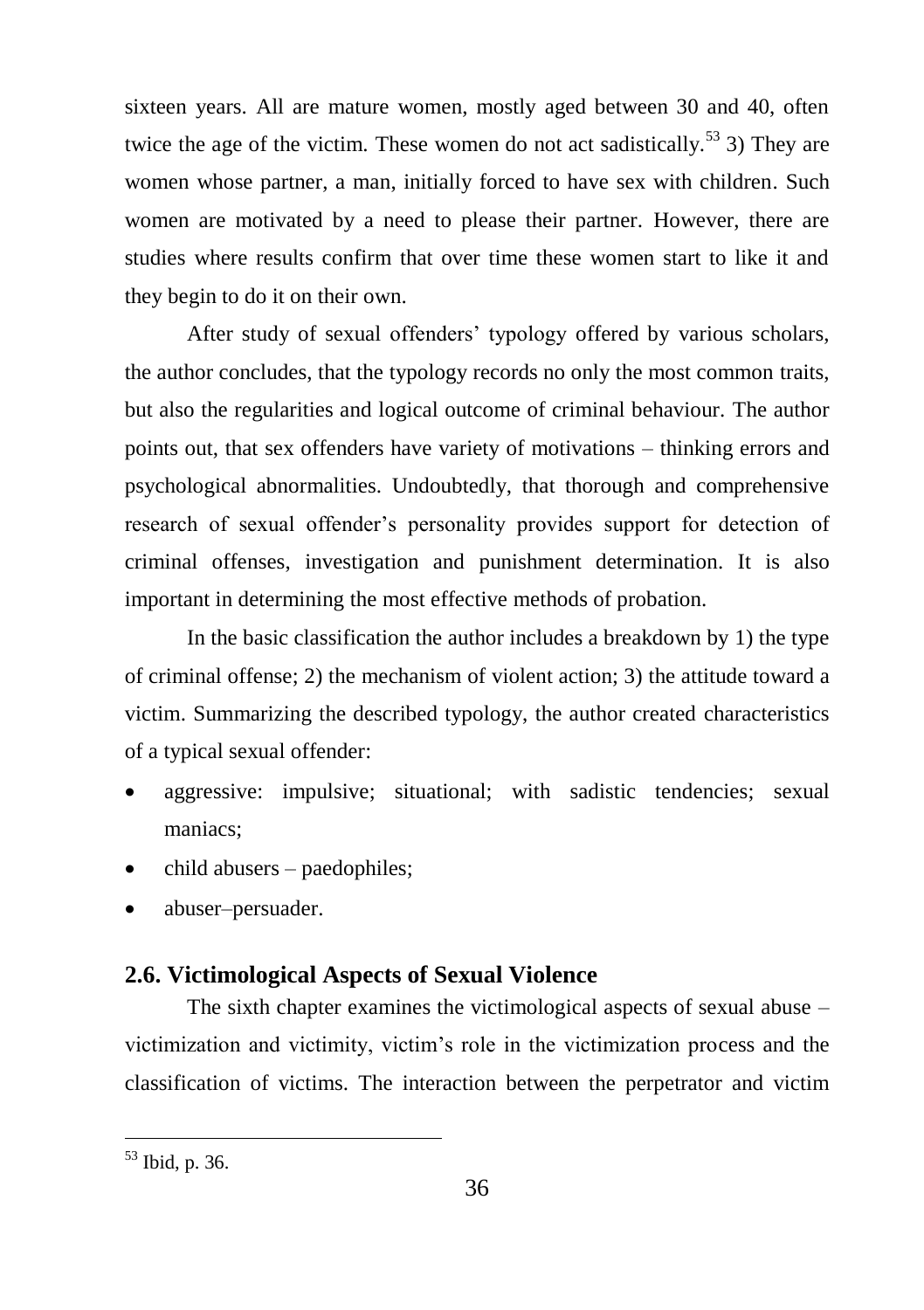takes place in a specific social environment, which includes specific circumstances that contribute to a criminal offense.

Relatively recently, criminologists, focusing on the role of the victim in a crime, indicated that the victim is not always simply a passive target, but sometimes actively influences the criminal situation. Criminological victimology takes into account that the nature of human behaviour can be – careless, reckless, risky, and sometimes provocative thus threatening for individual him/herself. The victim's behaviour at different stages of the crime: before, during and after the crime, can be passive or active. Nowadays victimization reasons are explained by several different theories: *Victim precipitation theory* – active or passive target's behaviour can contribute to criminal violence and can lead to victimization. According to this theory, a victim's involvement can be either active or passive. Active – aggressive or provocative behaviour of the victim, which is results in victimization. Passive – victim's personal and social characteristics that makes the victim an attractive target<sup>54</sup>; *lifestyle theories* – a view that lifestyle increases exposure to become a victim of crime (high-risk lifestyle; college life, criminal's lifestyle); *deviant place theory* – victimization is mainly dependent on the places where people live; *routine activities theory* – victimization is determined by the person's daily activities. Crime and victimization are related to the interaction of three groups of factors: lack of protection; offender's motivation and a suitable target, which can be represented as below:

<sup>&</sup>lt;sup>54</sup> Siegel, L.J. Criminology: The Core. Stamford, Cengage Learning, 2010, p. 68.–69.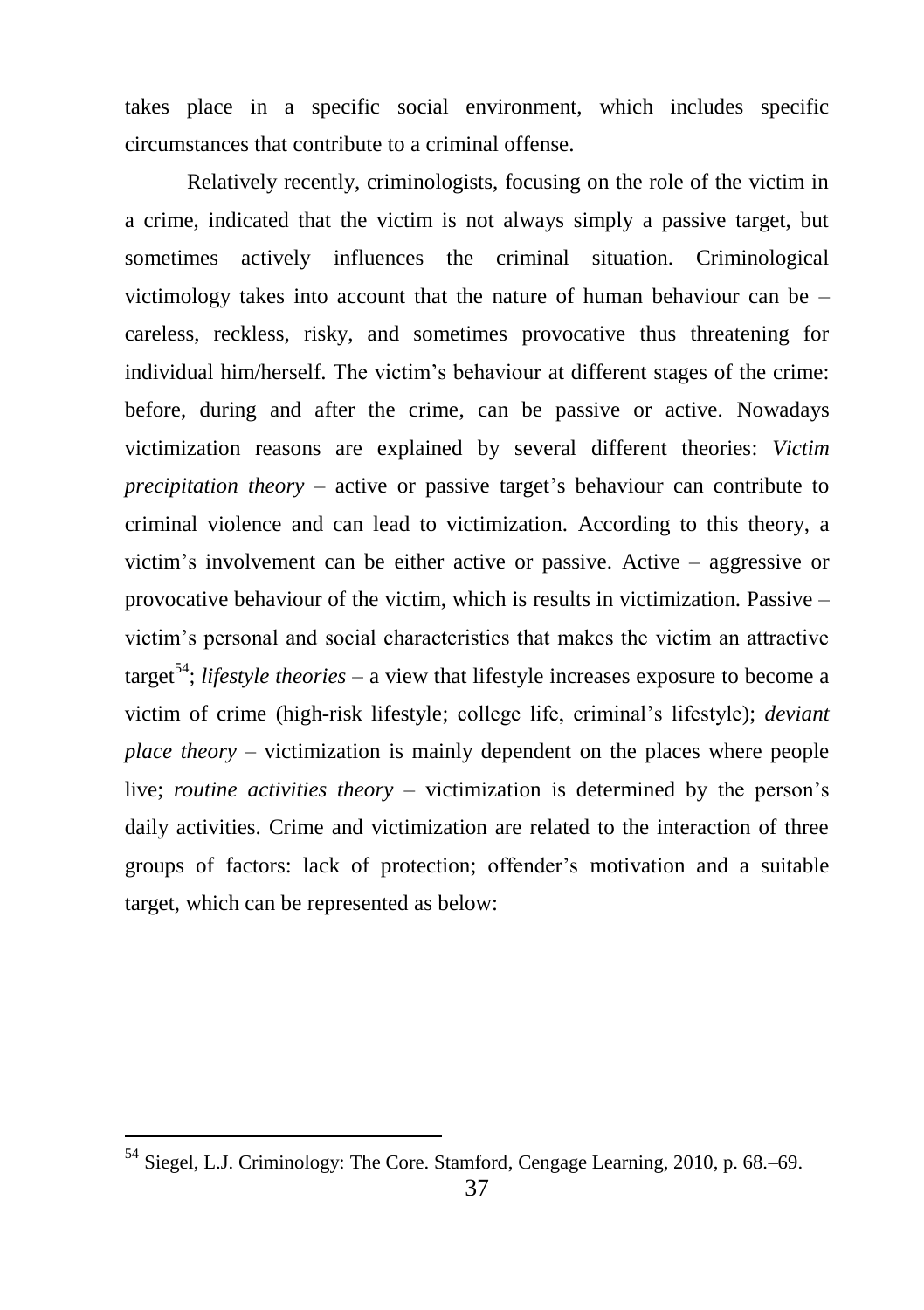

Figure 2.6.1. **Elements of Routine Activities Theory**

Routine activities theory and lifestyle theory have a lot in common. These include four basic concepts: 1) the proximity of the offender; 2) the time to act for the offender; 3) the availability of the target; 4) protection. These theories also include five foreseeable elements: a person lives in a high crime area; is out late at night; wears valuables (gold jewelery, precious watches, etc.); engages in risky behaviour such as alcohol consumption, etc.

In criminology the victim is studied from the perspective of the crime mechanism, his/her role in the criminal situation and crime prevention. It must be stressed that it is the analysis of the victims personality together with the analysis of the criminal offence provide the basis for effective prevention of criminal offences and may contribute to the investigation and detection. <sup>55</sup> A study of the causes and conditions that contribute to criminal offences, lead to the conclusion that although there is a considerable number of innocent victims, there are victims who incite and facilitate the crime. Therefore, victims with victimogene deflections are of special interest in victimological studies.

The victim's role and behaviour can be derived from the victim's condition (drunk, fatigued), physical and mental health condition, and victim's actions: anti-social or reckless acts, negligent attitude to their dignity and

<sup>55</sup> Kairišs, J. Vairāk ziņu – mazāk noziegumu. (viewed on 04.02.2013.). Available on: http://politika.lv/article/vairak-zinu-mazak-noziegumu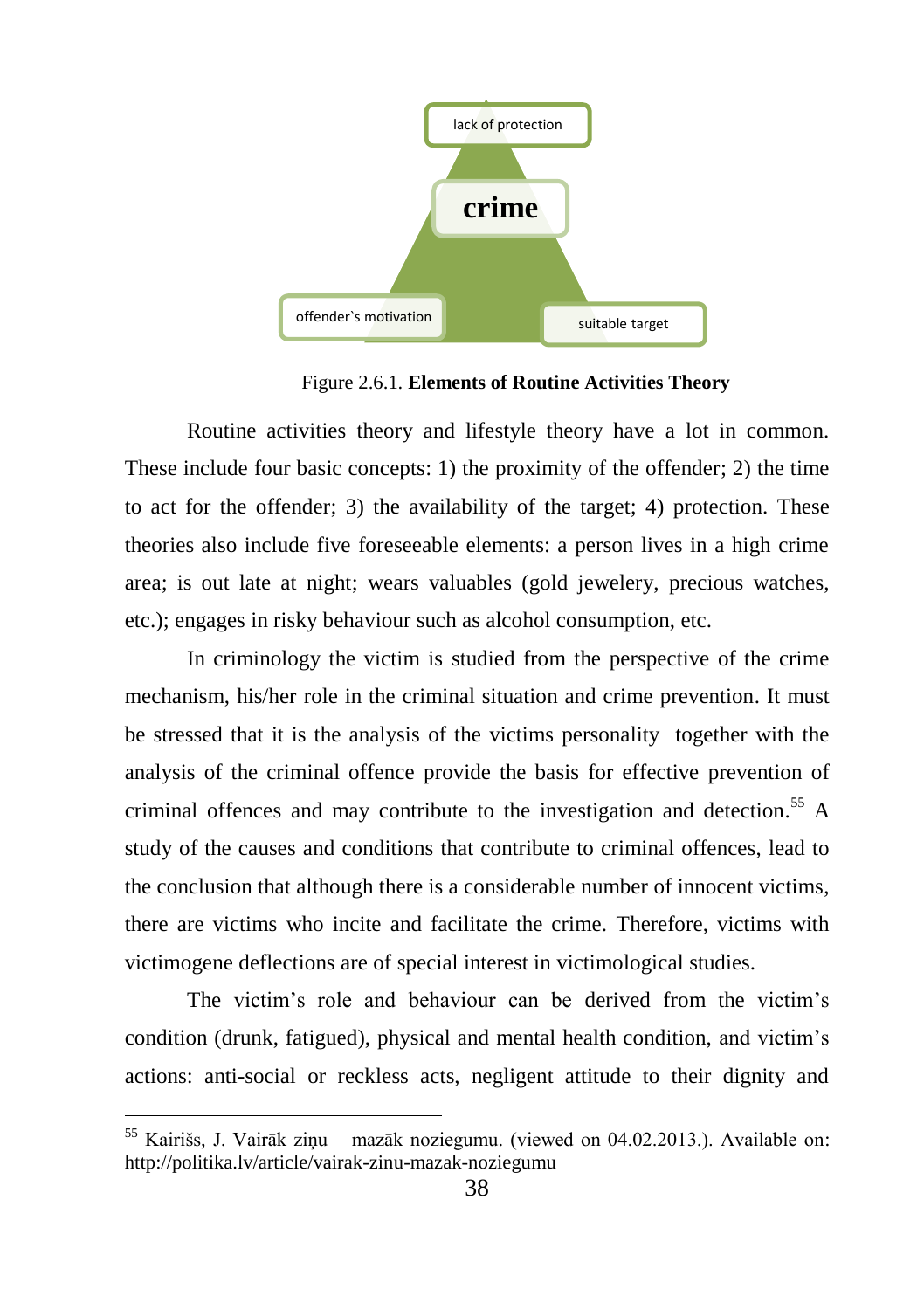honour, property, as well as victim's accidental actions. The victim can influence the formation of a particular crime and its motives, as well as make it as short-term, one-time, situation, or continuous or systematic actions.<sup>56</sup> Researcher D. Scully's<sup>57</sup> study results of people convicted of rape revealed that victim's lack of resistance, from the rapist's point of view, mean victim's consent. As long as the victim has not suffered serious physical harm, in the rapist's view, the rape has not taken place. An example from a trial, *the accused participated in lewd activity with a 10-year-old girl for two years, two years later the girl was raped on a regular basis. The victim is the wife's distant relative. The accused indicates nothing malicious had not been done, it could not be described as rape – has she been beaten or taken with force?<sup>58</sup>*

The author concludes that from the perspective of victimological theory, the role of the victim can be 1) the main, secondary, or accidental<sup>59</sup> (when the behaviour of the victim contributes to a crime only to some extent); 2) conscious or unconscious, 3) "stable or persistent" (a victim, who repeatedly or systematically is subjected to abuse) and "episodic" (being subjected to a onetime injury, perhaps the only and the last in his/her life); 4) open or latent, the latent victim's role, in the genesis of the crime, forms the concept of a potential, emerging and latent victim, opposite to the open and latent role, there may be also distinguished real or imaginary roles.

If victims can play a role in the course of a criminal offense, victim's fault should be considered as one of victimological concepts. In victimology, victim's fault means inappropriate behaviour, determined and negative attitude

<sup>56</sup> Криминология: Учебник / под ред. проф. Н.Ф. Кузнецовой, проф. В.В.Лунеева. Москва, Wolters Kluwer Russia, 2004, c. 151.

<sup>57</sup> Scully, D. Understanding Sexual Violence: A Study of Convicted Rapists*.* Routlege, Unwin Hyman, 1990, p. 80.

<sup>58</sup> Vidzemes apgabaltiesas 2012. gada 17. maija spriedums (lieta Nr.111400088). Available on: tiesas arhīvā.

<sup>59</sup> [Origin of Latin *Accidental*] – casual; – with a transient nature, secondary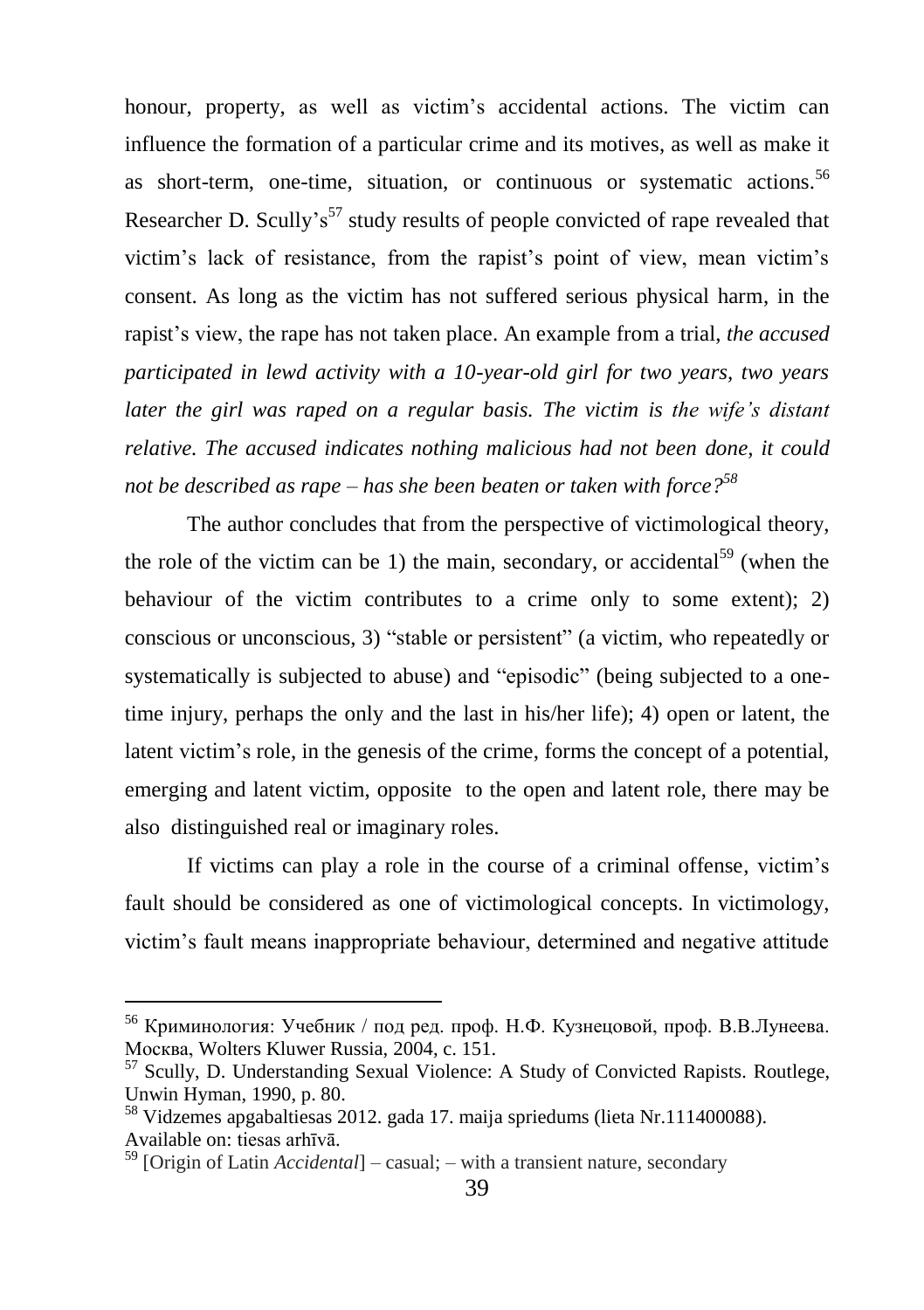towards public interests or surrounding people. It is explained as any violation of social norms, social categories- a victim's behaviour in crimes and negative attitude. The victim's behaviour, which directly contributes to the emergence of criminal intent and its realization. It can be described as a manifestation of deviant activity. For example, P. Taranov *(Таранов)* writes that the victim carries his/her share of the blame for what has happened to him/her, is happening and will happen.<sup>60</sup> In relation this concept, L.V. Frank<sup>61</sup> indicates that within victimology, it is viewed in a broad sense and includes not only legal but also moral guilt. A wide range of features is taken into account – starting from any lack of guilt to severe one, from mild to serious moral criminal culpability, from positive socially useful activity to abusive provocation. The scholar points out that there is need to strictly distinguish between the generally accepted definition of the term "fault" in criminal law and the tentative term used in victimology when evaluating the victim's activity and behaviour. Scientist N. Kuznecova *(Кузнецова)* <sup>62</sup> treated it in two ways: 1) legal or moral form of responsibility; 2) as a victim's cooperation with the offender in sustaining his/her own injuries. Although the given term is not used in the criminal law, "the victim's fault" can be classified as a criminal offender's attenuating circumstance in criminal law. American criminologists emphasizing the special role of victims in the process of victimization use the term *victim precipitation.*<sup>63</sup> The author acknowledges that the major difficulties are related to the questions of why the victim, in cases when he/she may flee or go for help, does not do anything. On the contrary, he/she takes action that

 $^{60}$  Таранов, П.С. Методы 100 %-ной победы. Симферополь, Реноме, 1997, с. 86.

<sup>61</sup> Франк, Л.B. Потерпевшие от преступления и проблемы советской виктимологии Душанбе, Ирфон, 1977, c. 11.

 $62$  Кузнецова, Н. Уголовное значение "вины потерпевшего" // Советская юстиция, 1967, № 17, c. 16.

<sup>63</sup> Pollock, J.M. Ethical Dilemmas and Decisions in Criminal Justice. Belmont, Wadworth, 2007, p. 137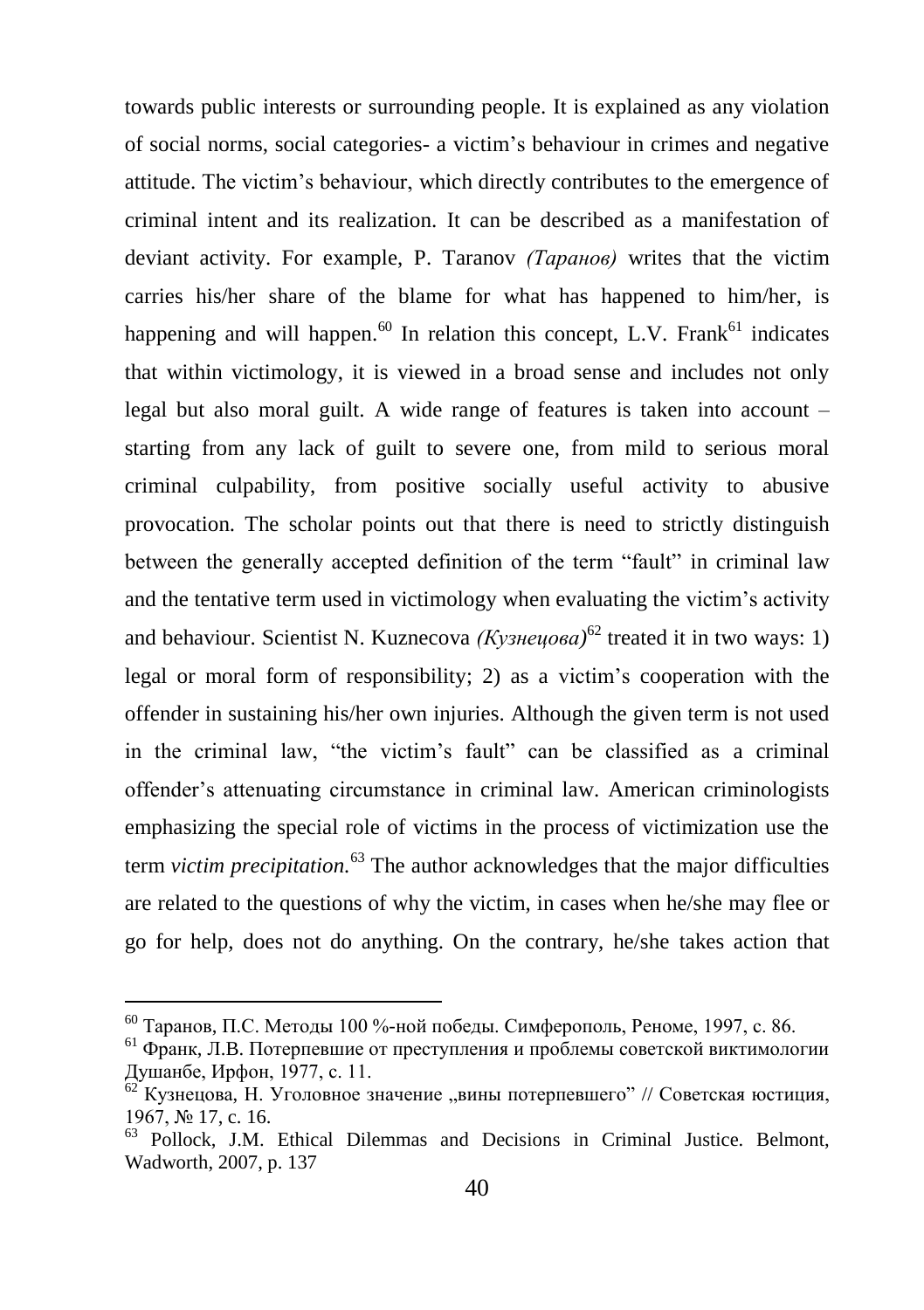clearly indicates that he/she is ready for sexual intimacy. M. Amir's study of rape models showed that 19% of rapes have been *victim-precipitated rapes*, such factors as: alcohol, seductive actions of the victim, revealing clothing, the use of foul language and bad reputation. These observations are also confirmed by other authors (J. Antonjan, V. Voljenkin, A. Djachenko, V. Konovlov, and L. Frank). According to M. Amir's opinion, the offender whose victim was acting in accordance with the "victim precipitation" concept, should be punished less severe than the one whose victim him/herself did not contribute to sexual abuse. M. Amir stated that "*precipitation"* means a quick and hasty action – unduly hasty, ill-considered or urgent haste. The victim's behaviour can consist of actions (she/he agrees to have a drink or to have a ride with a stranger) or inaction (inadequately responsive to sexual nature proposals or attempts). Such behaviour is to be distinguished from direct provocation and seduction. J. Kumacheva *(Кумачева)* has the opposite view indicating that the rape victim's behaviour can not be in principle a violation of law, it can be reckless, careless, indiscriminative, inattentive, but not more. Behaviour is one of the negative elements of the crime mechanism, but it is always a characteristic of victim's negative behaviour. It can also be an unfortunate coincidence, a total of 75% of the victims are characterized positively, and only  $21.5\%$  are characterized negatively.<sup>64</sup>

The author considers that the term "victim's fault" is not rather appropriate and accurate, firstly, the perpetrator and the victim are opposite concepts, the victim has not committed a crime, and, secondly, in criminal law, guilt is defined as "a person's mental attitude in a form of intent or negligence

<sup>&</sup>lt;sup>64</sup> Кумачева, Я. Виктимное поведение жертвы изнасилования и его уголовноправовое значение // Право и жизнь, № 116 (11), 2007, (viewed on 12.04.2014.). Available on[: www.law-n-life.ru/arch/116/116\\_Kumacheva.doc](http://www.law-n-life.ru/arch/116/116_Kumacheva.doc)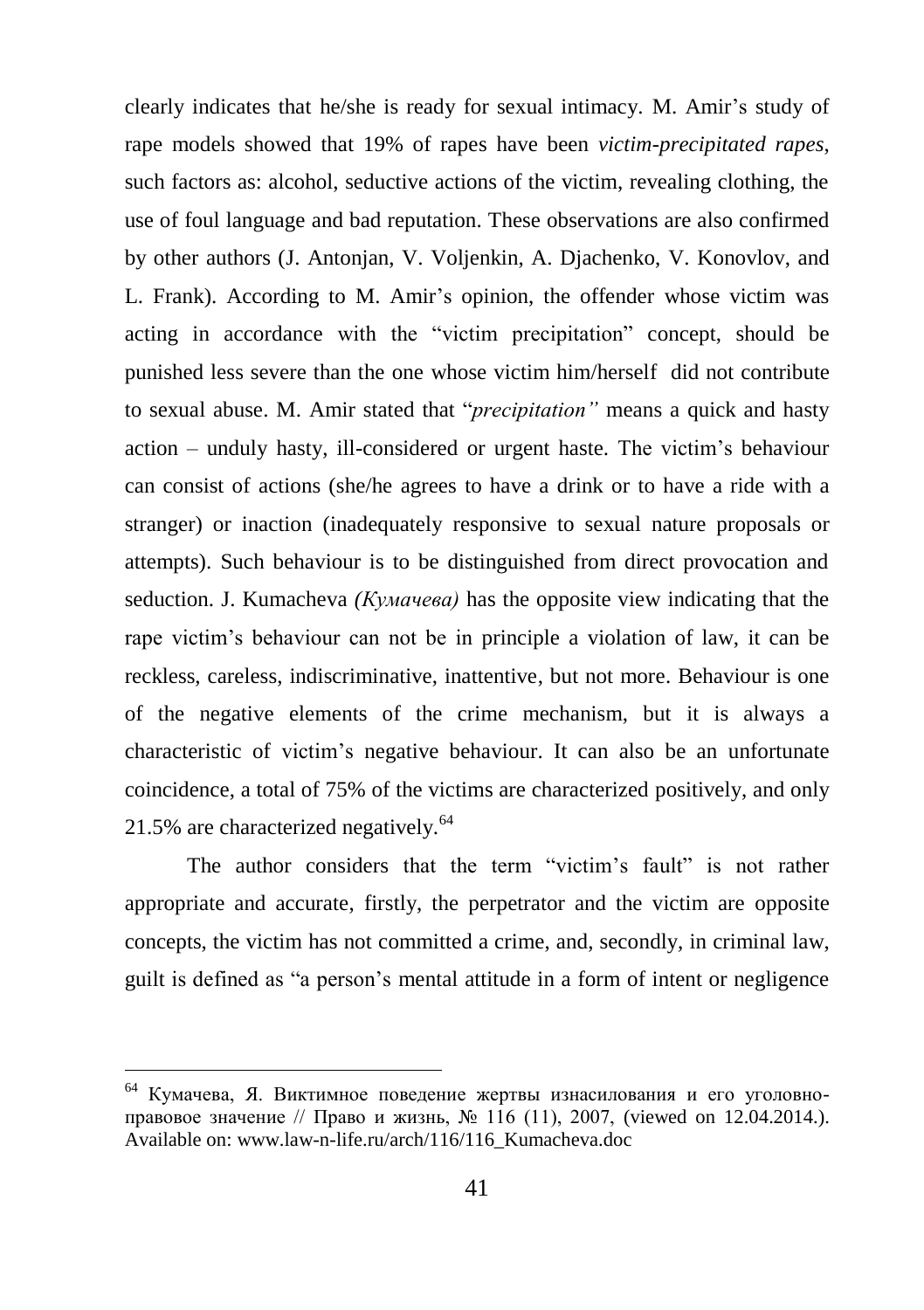against his/her unlawful acts or inaction and their causative harmful effects."<sup>65</sup> The author believes that personal characteristic features that are indicative of personal thoughtlessness, such as excessive or unwarranted trust, negligent choice of acquaintances, playfulness, excess partying, use of alcohol and other intoxicating substances are important factors in cases of sexual offenses. The author's viewpoint is that here we could speak about victimogene distortion. Russian scholar K. Vishnevecki (*Вишневецкий)* pays attention to victimogene deformation, looking at this phenomenon as an individual's set of sociopsychological characteristics associated with adverse personal socialization features and with his/her unsatisfactory social adaptation which, in the psychological plane, manifests itself in emotional fragility, uncontrollability, and reduced capacity for abstract thinking. These characteristics are exhibited in different combinations – lack of precaution, unselectability of social contacts, low level of communication skills, personal conflicts, and other moral and legal awareness deformation forms.<sup>66</sup>

Analysing the practical materials (criminal processes, judicial practice), the author concludes that, in most cases of sexual offences, it is essential to look at victim's vulnerability and him/her being exploited by the criminal. For example, the analysis of cases carried out by Supreme Court related to Sections 160 and 162 of Criminal Law shows that most of the girls at risk of sexual violence are aged between seven and thirteen years. The number of victims amounted to 176 (144 females, 32 males and 4 people of age). $67$ 

Available on: http://www.at.gov.lv/lv/info/summary/2007/

<sup>65</sup> Krastiņš, U., Liholaja, V., Niedre A. Krimināltiesības. Vispārīgā daļa. Rīga, Tiesu namu aģentūra, 2008, 154. lpp.

<sup>66</sup> Ившин, В.Г., Изрисова, С.Ф., Фатъянина, Л.Г. Виктимология: учебное пособие. Москва, Wolters Kluwer, 2011, c. 29.

<sup>67</sup> Tiesu prakse krimināllietās pēc Krimināllikuma 160. un 162.panta. (Tiesu prakses apkopojums apspriests departamenta senatoru kopsēdē 2007.gada 27.septembrī). Latvijas Republikas Augstākā tiesa. (viewed on 30.08.2014.).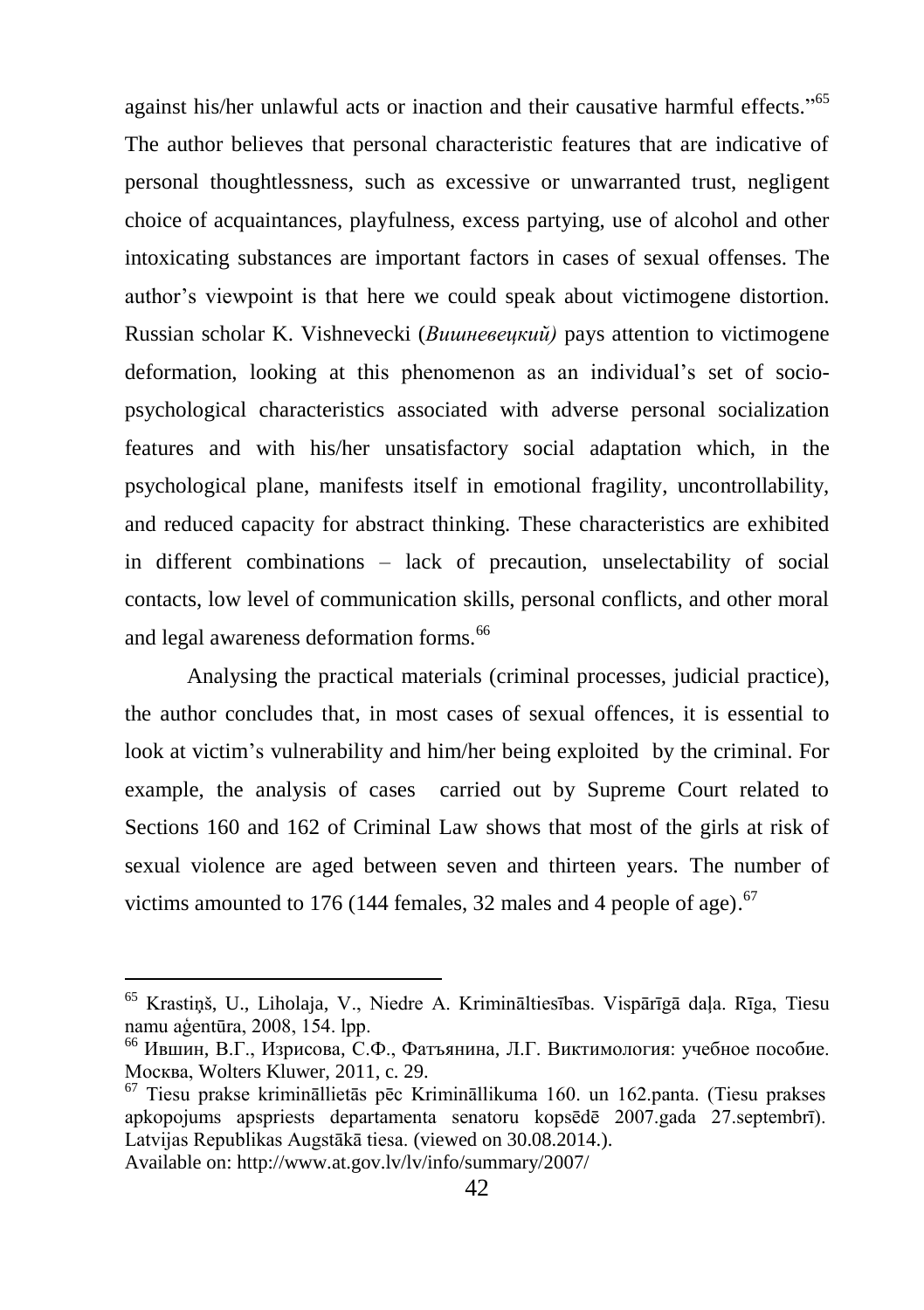Victims are talked into sexual criminal offenses using a broad spectrum of violence: physical violence, threats, coercion, blackmail, deceit or using the victim's helplessness.

**The author suggests the following diagrammatic representation of the kinds how victim are talked into sexual offenses:** 

| Vulnerability      | violence,          |                   |
|--------------------|--------------------|-------------------|
|                    | threats.           |                   |
| victimity          | coercion,          | $=$ victimization |
|                    | deceit,            | harm              |
|                    | blackmail,         |                   |
|                    | helpless condition |                   |
| Vulnerability of a | Committed criminal | Result            |
| victim             | behaviour          |                   |

# Figure 2.6.2. **Diagrammatic representation of the kinds how victim are talked into sexual offenses**

Due to the above mentioned conditions, the author considers the public's tendency to blame the victim as one of the major problems. Surrounding people frequently choose to believe, perhaps thus ensuring their illusory protection, that rape victims are "light-minded", drunk or inappropriately dressed women. In the author's opinion, the problem lies in inadequate understanding of the provoking situations in relation to the criminal situation. In scientific literature, provoking situations are illustrated with examples of the opposite sex relationships. It is noted that "the victim's expressions, manners, clothing, action, motion or even the use of physical force can cause a series of events that result in a violent offense."<sup>68</sup> This myth has been confirmed by an international study: 26% of respondents indicated that the woman is completely or partially responsible for the sexy or indecent wear of clothes, 22% believe that she is responsible if she has had a lot of sexual partners.<sup>69</sup> There is a widespread view

<sup>68</sup> Kriminoloģija / zin. red. K.Ķipēna, A.Vilks. Rīga, Nordik, 2004, 268. lpp.

<sup>69</sup> Shoham, S.G, Knepper P.,Kett M. International Handbook of Victimology. CRS Press, Tayler&Francis Group, LLC, 2005, p. 242.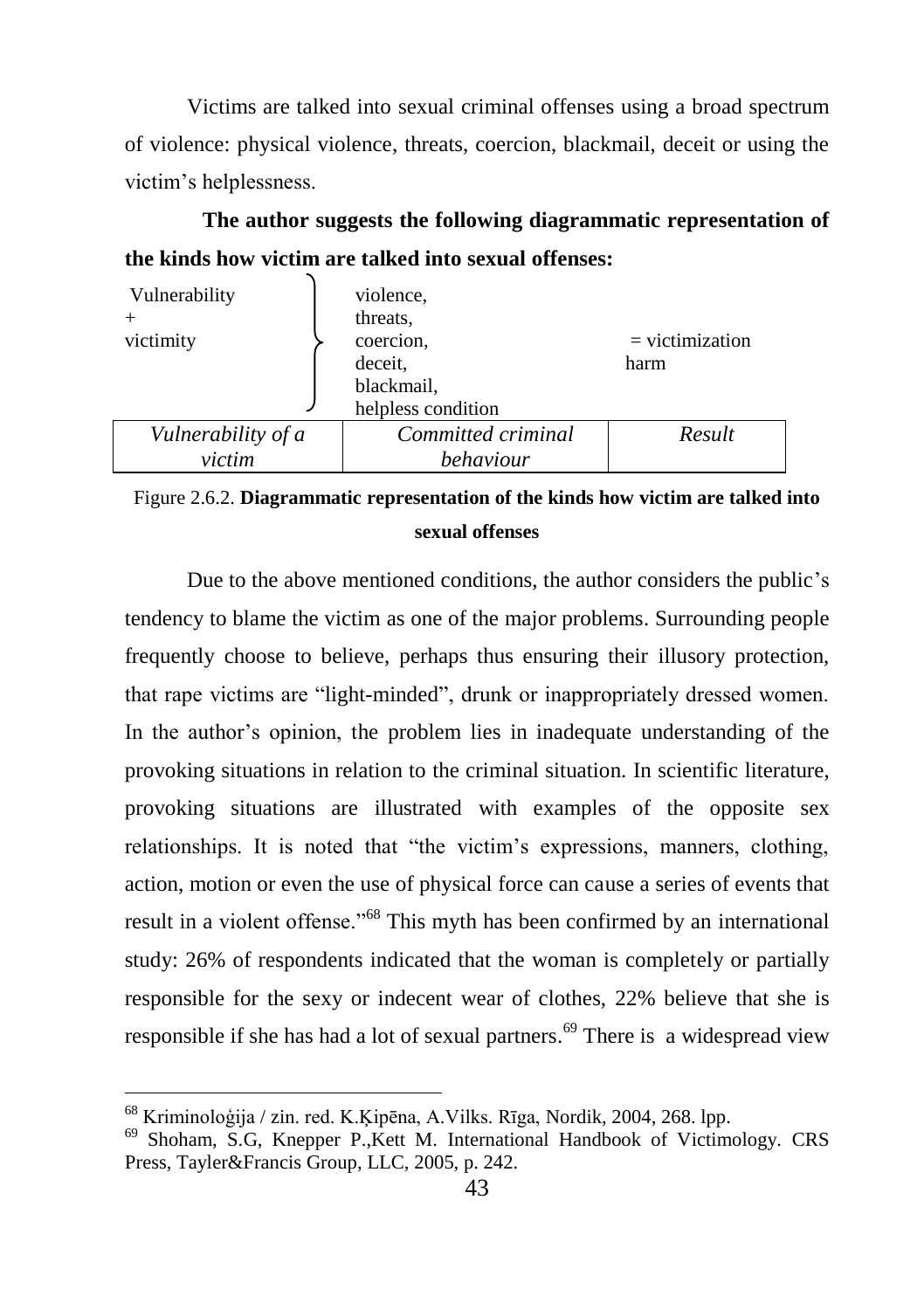that rape victims are often characterized as people who establish sexual relationships with casual acquaintances, love reckless risk, conflict with other people, tend to be aggressive themselves, are egocentric or on the contrary – indecisive, infantile and without any experience in forming relationships with other people. It is often reflected in public space that "the general public will continue to punish the victims of harassment with distancing, denial or alienation, by despising, avoiding, and attribution of participation and blame."<sup>70</sup> Similar parallels can be drawn with the Arab countries. In Egypt, a woman who has become a victim of violence is isolated from the society. In Turkey, despite the fact that women or girls are kidnapped or raped against their will, the society considers that it is also women's fault.

When choosing the victim, offenders are guided by various criteria (age, experience, desires, credulity, trust, etc.). For example, D. Rivman writes that curiosity and debauchery are not only the victim's character traits and features used by the offenders, but also the basis of the manifestation of the victim's initiative.<sup>71</sup> Furthermore, other features such as moral resistance, attention, kindness, clarity of mind and physical fitness in some cases contribute to the criminal offense.

Typology of the victims is determined by personality peculiarities – *psychophysical features,* distinguishing – minors, women, the elderly, people with physical and mental problems; *morally-psychological -* including people with a predisposition to adverse morally-psychological traits such as aggression, miserliness, alcohol abuse, as well as positive traits, for example trust; *social role*– a person with a certain speciality or occupation, a person who

 $70$  Lapiņa, K. Sods būt upurim. (viewed on 04.10.2013.).

Available on: http://www.apollo.lv/portal/news/73/articles/114343

<sup>71</sup> [Ривман,](http://lib.rus.ec/a/62275) Д.В. Криминальная виктимология. Санкт-Петербург, Питер, 2002, c. 148.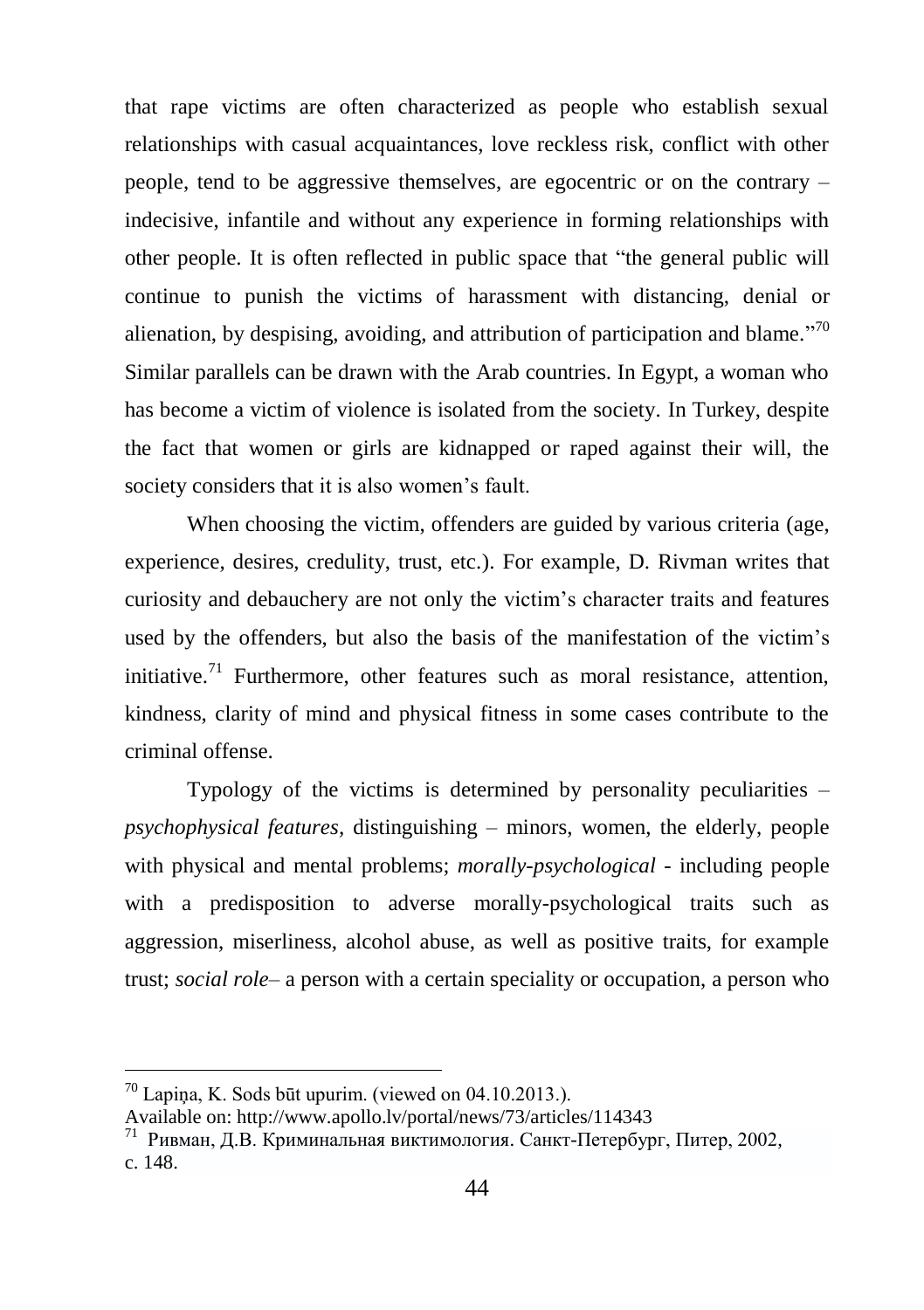has become a victim by witnessing another crime.<sup>72</sup> Summarizing the literature on different classifications of victims, the author concludes that victims can be classified according to the victim's involvement in the crime *–*a person has become a victim inadvertently or under the influence of the circumstances that have a logical nature. For example, researchers A. Kuznetsov, T. R. Pierson and B. Harry when analysing a considerable number of sexual offences (*N=827*) divided the victims into three major groups: children, adolescents, and adults.<sup>73</sup> The serial sexual homicide victims include: 1) victims whose victimity is associated with the inability to adequately assess the severity of the situation before the criminal offence, and to resist the violation of the rights (children and people with mental problems). 2) The victims who are able to adequately assess the dangerous situation before the crime, and provoke it with rude, provocative and frivolous behaviour. 3) The victims who are able to adequately assess the victimity of the situation, but for some reason, do not take personal security measures, such as a single women going through a remote location late at night.<sup>74</sup>

The author agrees to the arguments of the study "Support to Victimization Prevention in Latvia" that the factual harm does not mean automatic acquisition of procedural status of a victim, besides a person's wishes and process persecutor's decision, there must be obtained the information which allows to assume that the person is a victim of a violent crime. Therefore, in criminal proceedings, not any person who believes to have been harmed should be recognized as a victim. When investigating sexual assaults, there may be doubt about the statement of the assault, it may be staged

 $72$ <sup>72</sup> Криминoлогия / под редакцией профессора В.Д.Малкова. Москва, Юстицинформ, 2006, c. 182.

<sup>73</sup> Canter, D. Criminal Psychology: Topics in Applied Psychology. New York, Routledge, 2008, p. 252.

 $74$  Серийные сексуальные убийства: Учебное пособие / под ред. Ю.М. Антоняна. Москва: ММЮИ МВД России, Издательство "Щит-М, 1997, с. 57.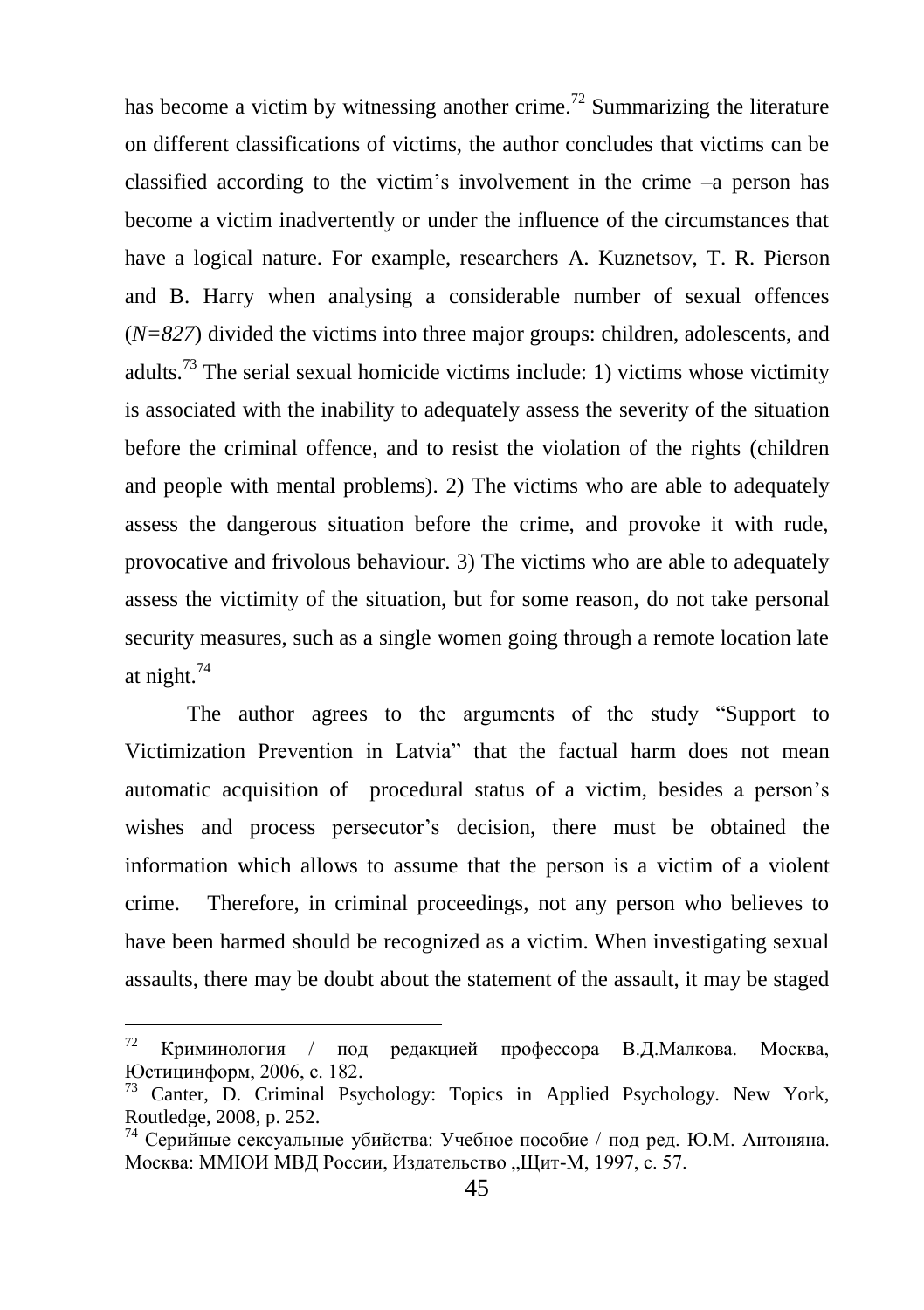as well. The practice proves, that ungrounded accusation in case of sexual abuse may be fictious due to mental properties of the victim. Occasionally, the victim, to give credibility, causes themselves bodily injuries, rips lingerie, stains it with blood, gives the names of the witnesses who supposedly heard victim's cries for help, or seen the act of raping. There are cases where rape claims were submitted by women left by men and thus trying to take revenge or to restore the relationship.

To sum up, the author notes that the victim of a sexual crime can 1) be active or passive; 2) be aware or unaware of the nature of their actions; 3) closely related or unrelated to the perpetrator; 4) able or unable to resist which generally determines a person's possibility to become a victim. Victim classification has both theoretical and practical significance. Identification of victim's personality and its characteristics allows determining potential preventive measures.

In the author's opinion, victimological classification model of sexual assault victims can be based on the following groups:

1) characteristics of victim's personality – victim's physical or social features;

2) victim's behaviour;

3) the condition of the victim at the time when the crime was committed (helplessness, illness);

4) the relationship between the victim and the offender.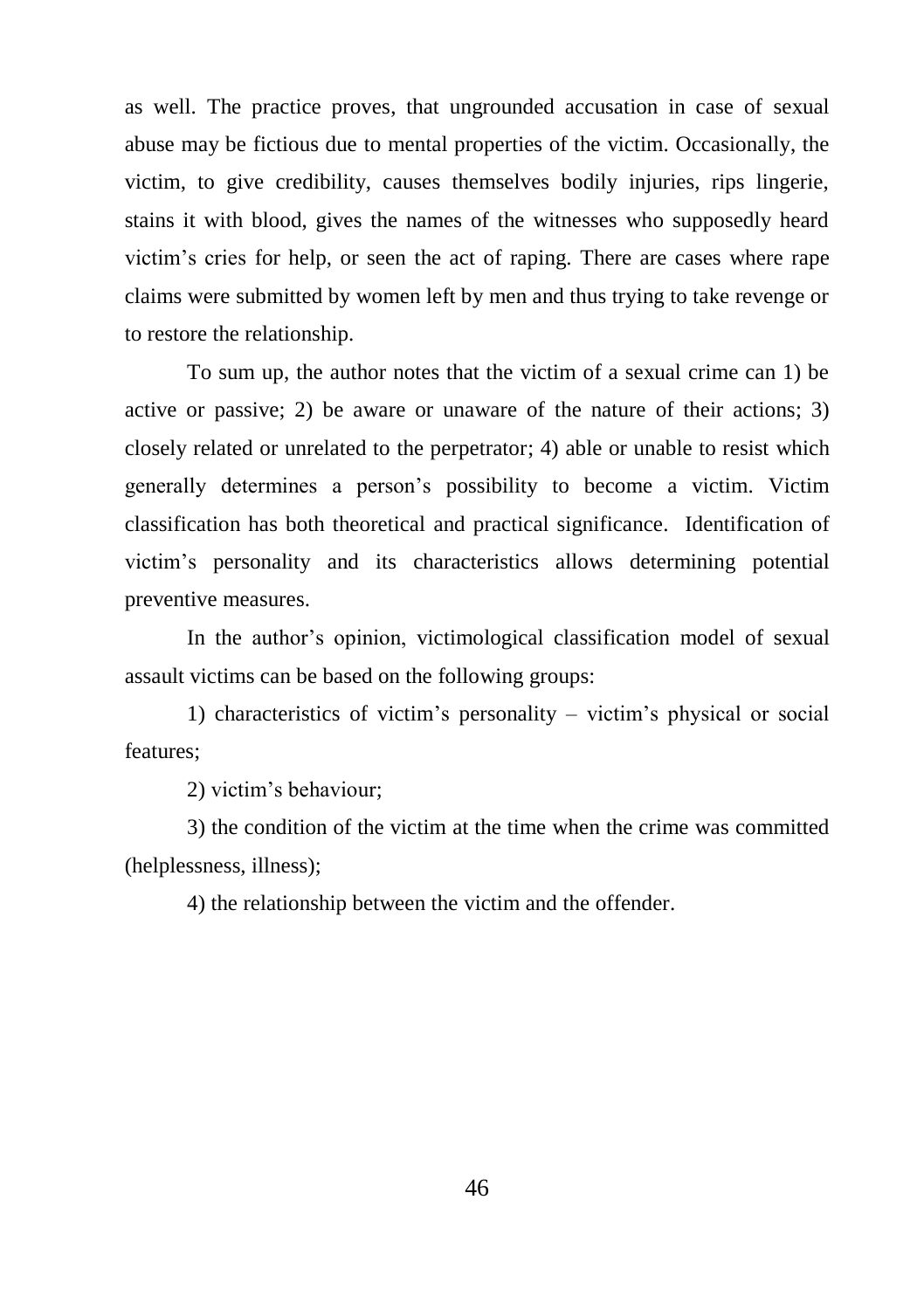# <span id="page-47-0"></span>**3. KEY FINDINGS AND RECOMMENDATIONS**

The doctoral thesis analyses criminological problems of sexual abuse.

The aim of the study has been reached and the answers to the research questions have been given. The research has revealed issues related to sexual violence in criminological scope, including analysis criminal law regulations. The analysis of criminological problem issues allows to identify the major deficiencies which must be solved. The criminological study allowed the author to identify the directions of improvement in criminal law.

The results off the study allow to conclude that criminological problem aspects of sexual abuse can be divided into five groups. The given part contains both the conclusions and proposals.

#### **The first group – violent crime research problems**

- 1. The analysis of the term "violence" confirms that it is a multifaceted and complex category. Basically, the concept of violence is understood as a violation of human rights, particularly the right to life, the right to safety, the right to dignity, the right to physical and mental integrity and the right to sexual reproductive choice, and health. However, it must be taken into account that violence may be directed not only against a person, but also against other living beings and property.
- 2. In order to develop an effective crime prevention policy in Latvia, there is a need for research in the following fields: intensity of violence in different age groups, the population's perception of the violence cases; recording and reporting on the cases of violence; the victim's experience after the violence has been detected, as well as there is a need for regular monitoring regarding the victimization. During the research, it is essential to identify the categories of threats - the risk of victimization should be assessed; forms and means of threats should be taken into consideration; victim protection tactics should be determined. In order to facilitate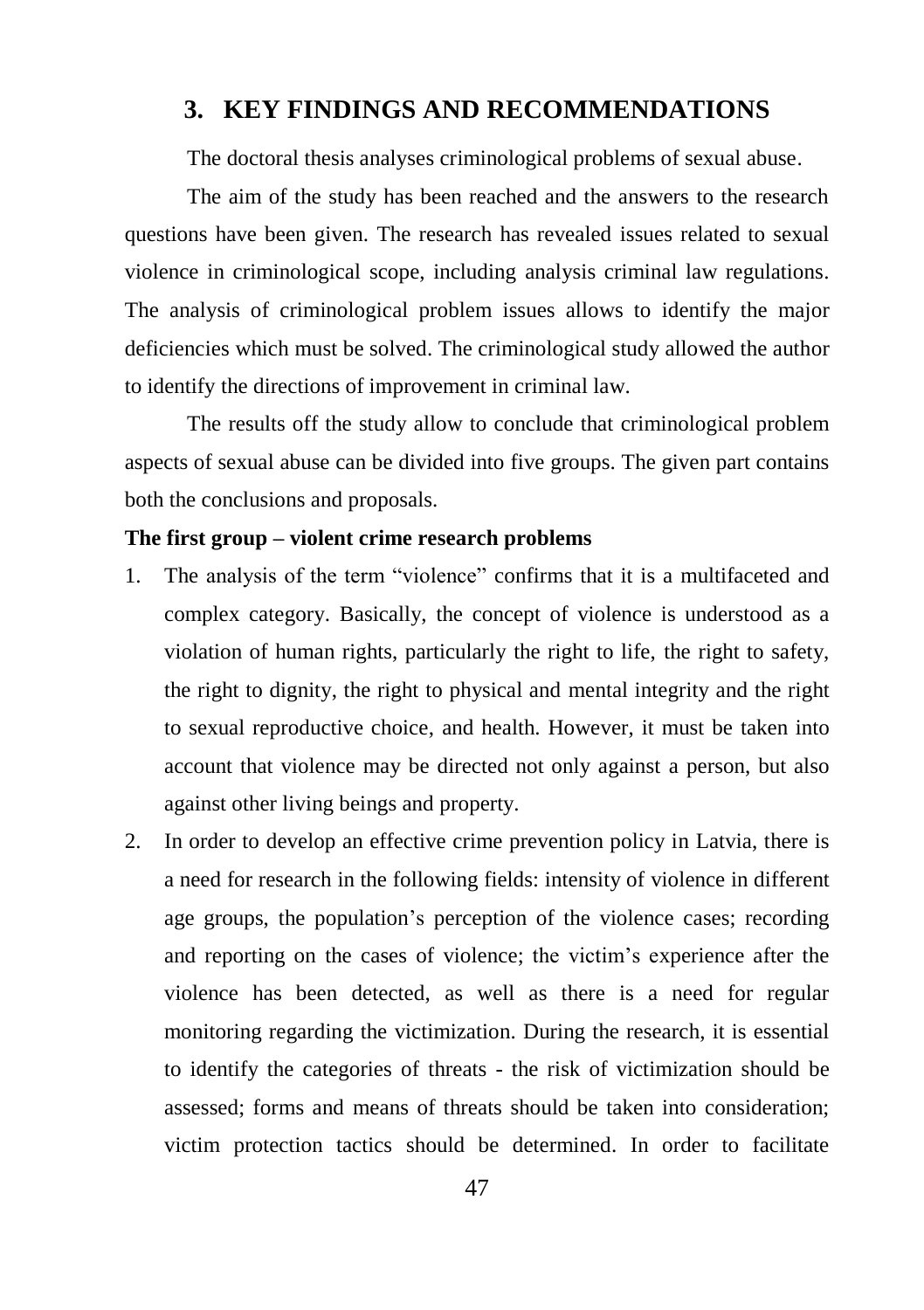preventive work and to prevent the vulnerability of victims, measures should be provided in social security, education, family and employment areas.

- 3. The author supports the broader approach to violent crime. Therefore, the author explains the violent crime as a set of criminal offenses carried out in a given territory and in a given period of time using criminal violence (for example, physical force or threats to use it) with the main aim to deprive a person of life, damage the person's health, physical freedom or the integrity of the individual, animals' life and health, as well as the right to property.
- 4. It must be noted that one of the pivotal deficiencies of justice, freedom and security is the unreliable and incomparable statistical data. The available information and studies do not show the true prevalence, they only serve to highlight small visible parts of the problem. High rate of crime latency and the large number of victims who do not want to refer to law enforcement agencies may be assessed rather negatively.

### **The second group – criminological study of sexual violence**

- 5. Sexual violence manifests itself in various malicious aggressive circumstances and ways. Sexual violence is a complicated and complex social and legal problem.
- 6. The society widely discusses the male aggression against women and children. At the same time, there should be noted differences in analysis of violence characteristics, the consequences of women's aggressive behaviour against others. Their manifestation is not sufficiently analysed and researched. There are relatively few valid data on other forms of violence. The violence against other groups, such as homeless, migrants, the elderly and male victimization cannot be left unnoticed. A marginal theme is sexual abuse of prisoners and detainees. Violence directed against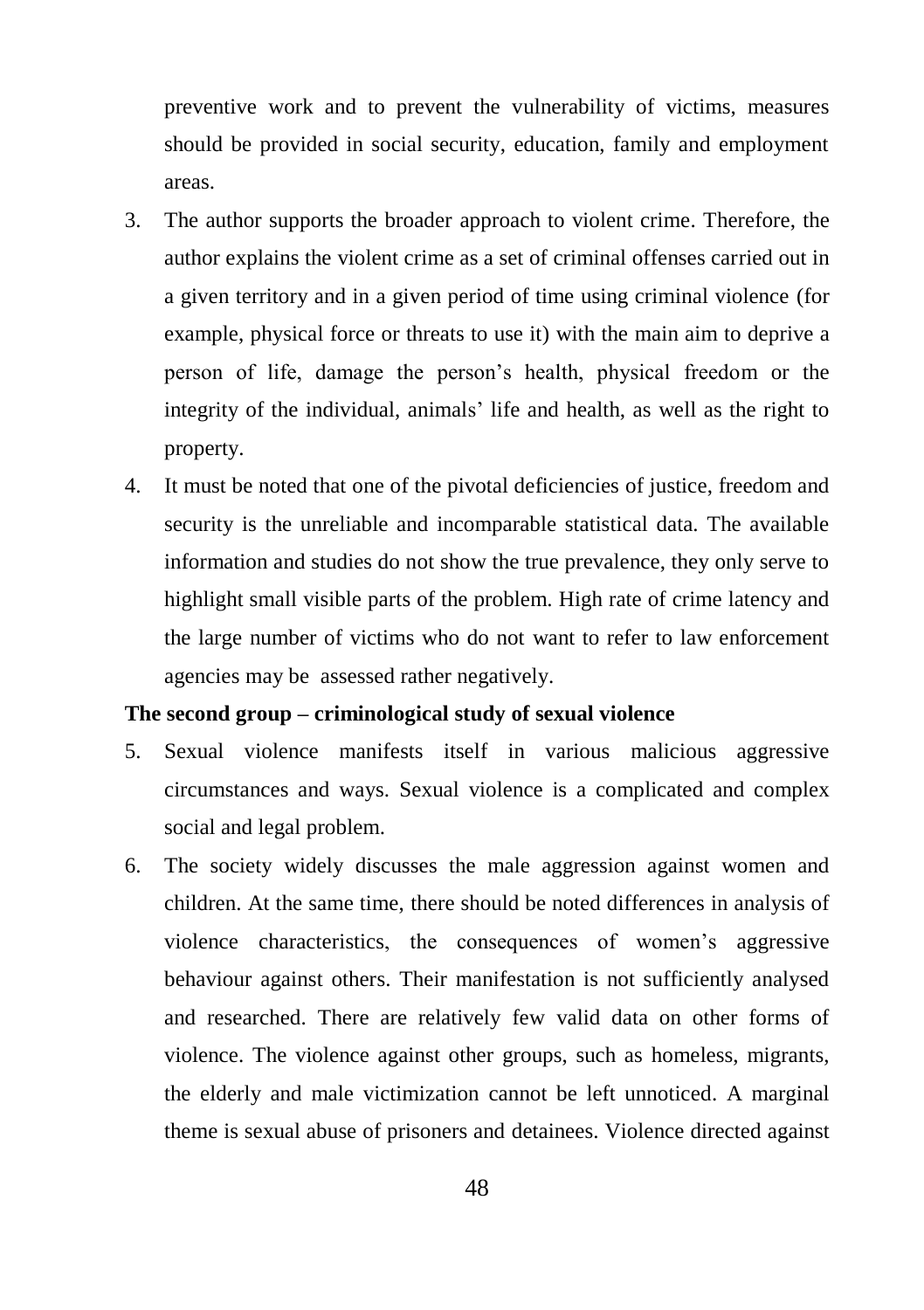prostitutes is insufficiently studied topic. There is little study concerning violence against the elderly. The author emphasizes the fact that, in Latvia, there is not full understanding of relationship between experienced violence, especially sexual, resulting in planned or committed suicide.

- 7. The problem issue of sexual abuse of male in interpersonal and in collective violence manifestations (during war or armed conflict) has not been properly studied.
- 8. Sexual domestic violence has an extensive range of problems. Domestic abuse is a specific type of offense, as there is 1) special relationship (kinship or partnership) between the victim and perpetrator; 2) the two share an emotional and often economic dependence; 3) it is rare when domestic violence is a single act, most frequently it is a pattern of behaviour, which over time will continue, and is difficult to stop. It is a cycle of a lasting violent nature, from a few months to several years.
- 9. Cyber-sexual harassment is a fairly widespread phenomenon. The research shows that on average, in EU, cyber-sexual harassment reaches 11%. Assessing the research results, it can be established that, in Latvia and Estonia cyber-sexual harassment ranges in 10-14% margin, compared to Lithuania's 5–9%.
- 10. Sexual violence is related not only to satisfaction of one's sexual needs, but also to the desire for power and control, and to a variety of mental problems. Deviations and problems in sexual life may determine the type of violent forms of behaviour. Perpetrator's behaviour is motivated by both sexual and nonsexual components.
- 11. The author concludes that sexually aggressive behaviour as a bio-psychosocial phenomenon is mainly viewed from a male point of view, but acts of sexual violence committed by females remain beyond the scope of in-depth study. Furthermore, it is noteworthy that sexually aggressive behaviour is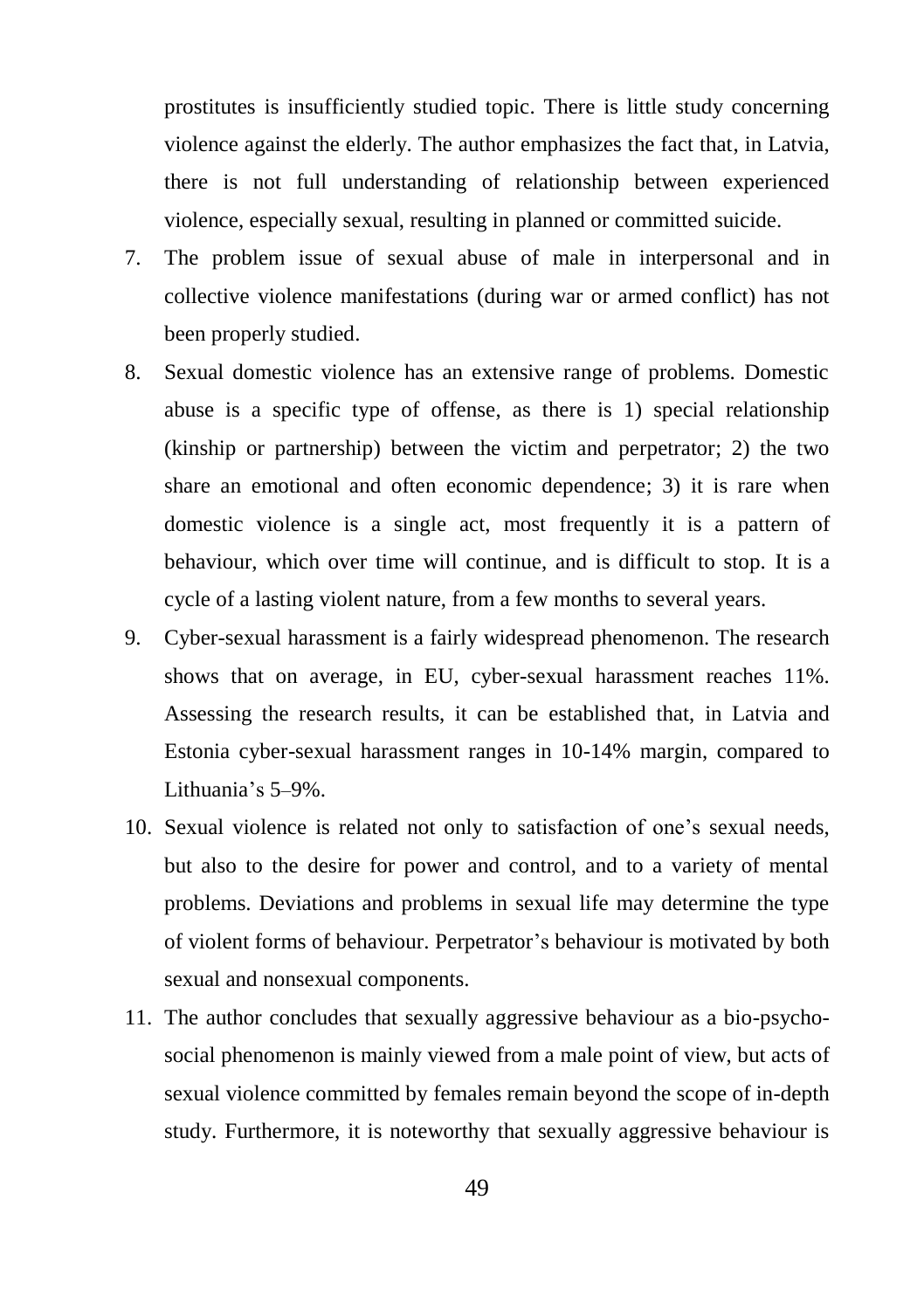not limited only to adults. Therefore, it can be reasonably assumed that criminal behaviour is not based on one group of causes, but a number of phenomena. Furthermore, such behavioural pattern is formed in a long period of time. The author's view is that the factors that influence sexual violence integrate several factors. Multi-determining nature of sexual aggression reflects a wide range of different sexual aggression forms.

- 12. Sexual offenses are determined by factors that are closely linked to violence. It is power and control over the victim that is connected and integrated with: victim's humiliation, domination over the victim, and victim's abuse. Aggressor's goal is to force the victim to submit, instilling fear and creating a sense of defencelessness. There are different causes of aggression and anxiety. It is undeniable that violent behaviour does not have only reason, but the behaviour of the individual is a long chain of events, sometimes even a result of the whole life.
- 13. Sexual offender's personality is a set of characteristics inherent in a person who has committed or is committing a criminal offense. This set of features shapes his/her individuality. The author observes that the sexual offender typology records not only the most common features, but also regularities and logical outcome of criminal behaviour. Sex offenders have a variety of motivational activities – thinking errors and mental deviations. The author offers the following classification:
	- the aggressive; the impulsive; situational; persons with sadistic tendencies; sexual maniacs;
	- child molesters paedophiles;
	- the abuser–persuader.
- 14. The victim's personality and behaviour are of criminological, criminal law and criminal procedural significance, as it is taken into account in the classification of the offense and determining the punishment.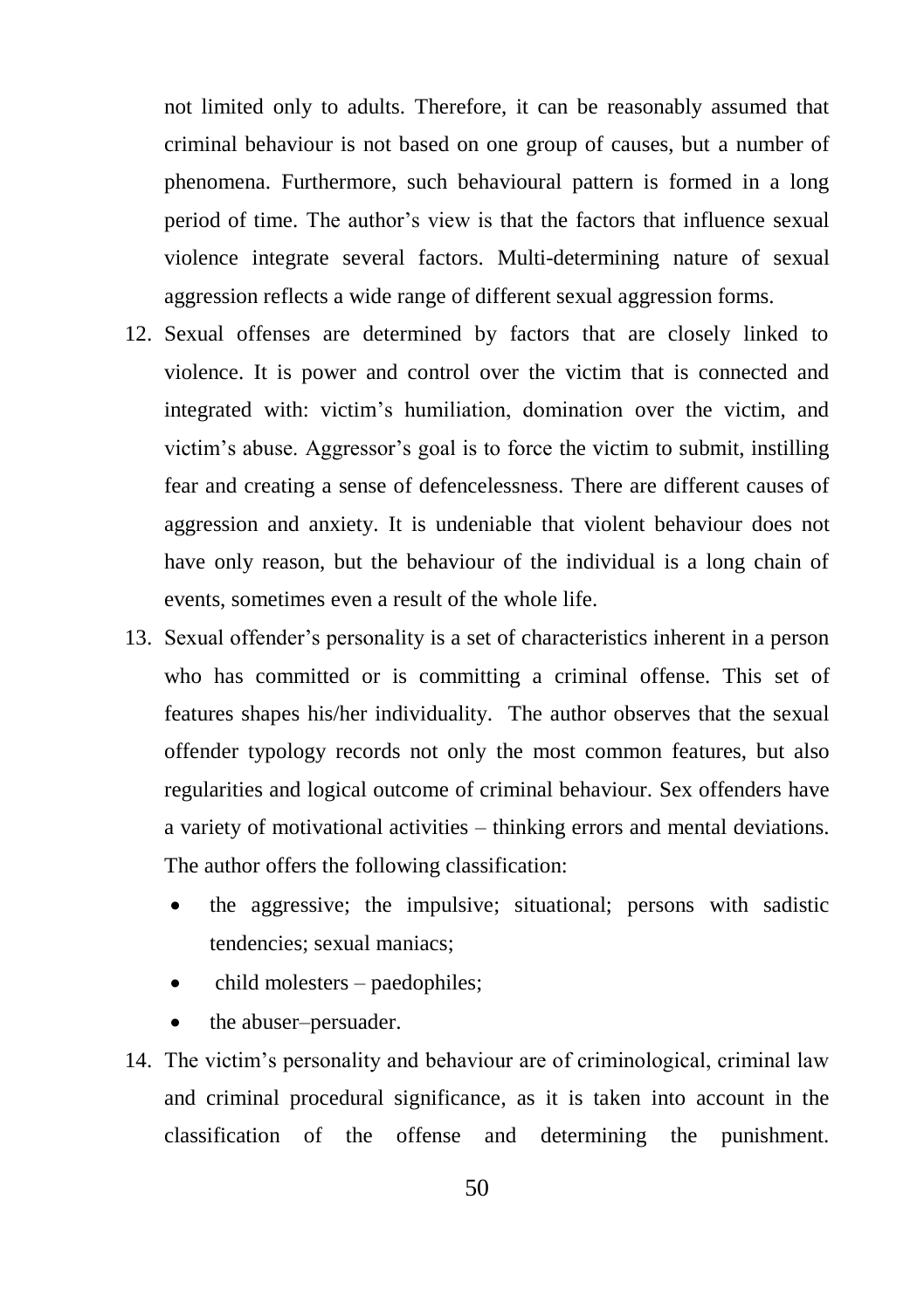Victimological elements are also seen in the framework of criminal law, in the sections related to aggravating and mitigating circumstances.

- 15. Victimization reasons are explained by a number of theories: the victim's involvement theory- criminal violence can be encouraged by active or passive target's behaviour that leads to victimization. In accordance with the theory the victim's involvement can be active or passive. Active – aggressive or provocative behaviour of the victim, which results in victimization. Passive – victim's personal and social features, that make the victim an attractive target for criminals. Lifestyle theory – view of the fact that lifestyle increases the odds to become a victim of a crime (highrisk lifestyle, college life, criminal lifestyle). Deviant environment theory – victimization mainly depends in the neighbourhood where a person lives. The theory of daily activities – victimization depends on the person's daily activities. Criminal offenses and victimization are linked to the interaction of three factors: lack of protection, offender's motivation and suitable target.
- 16. The author interprets the victimity as a complex, two-level phenomena (property), which on the one hand manifests itself in person's defencelessness - vulnerability to the offenses in micro and macro environment, and on the other hand, subjective personal predisposition to become a victim, which reduces its ability to resist violence. Both of these levels are closely interrelated. The potential of the victim's victimization is increased by victim's vulnerability  $+$  victimity which leads to victimization.
- 17. Topical and at the same time "eternal" problem associated with the victims of sexual offenses is a term "the victim's fault." The author's view is that the term "the victim's fault" cannot be discussed in the context of sexual offenses, but rather about victimogene deformation – a set of personal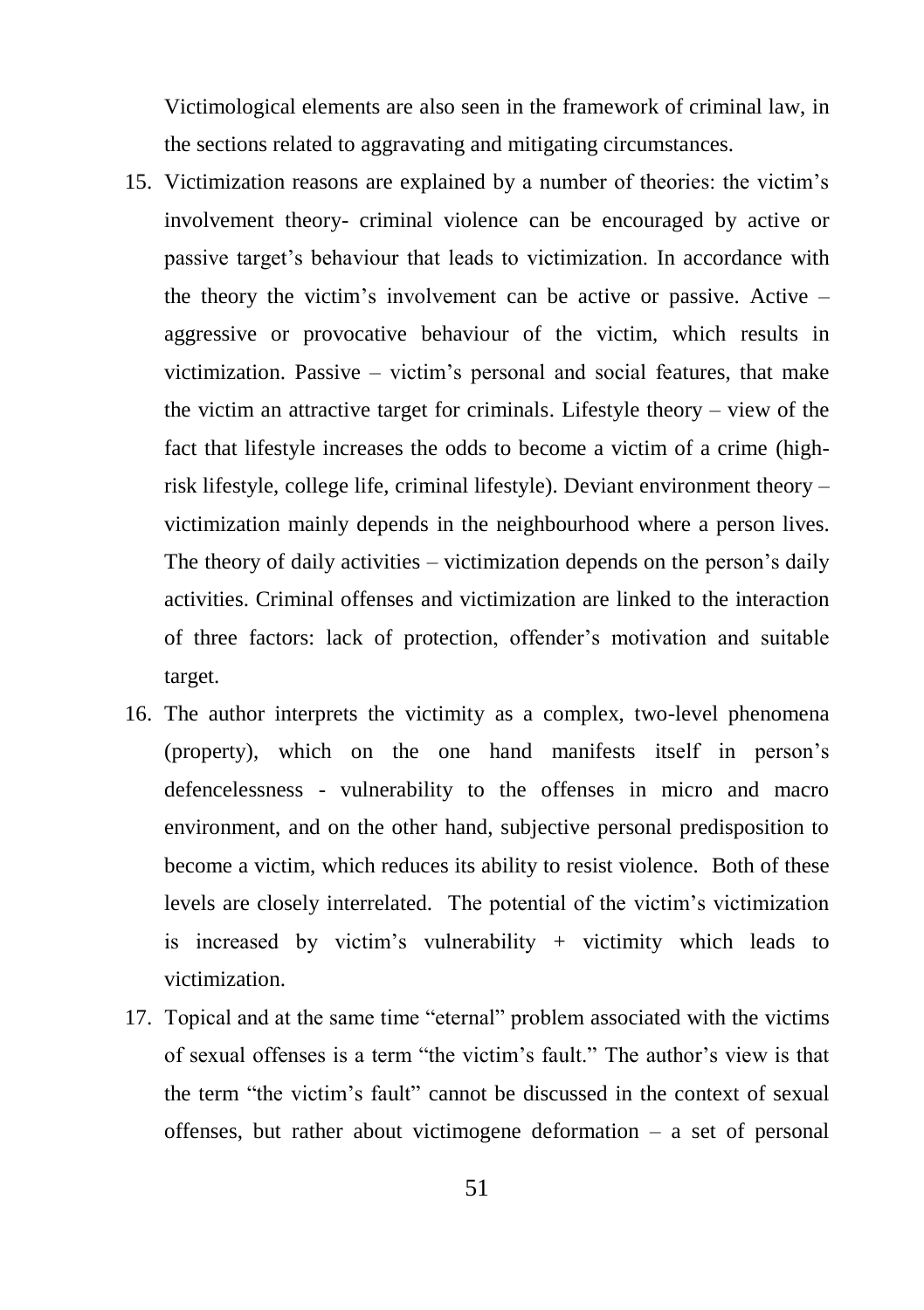socio-physical characteristics associated with adverse personal socialization features, with its unsatisfactory social adaptation, and which, in the physiological plane, manifests as emotional fragility, uncontrollability and reduced capacity for abstract thinking. These characteristics in different combinations cab be seen as lack of precaution, social contact unselect ability, low level of communication skills, personal conflicts, and other forms of moral and legal awareness deformation.

- 18. The author considers that the problem lies in general public's tendency to blame the victim, as well as inadequate understanding of provoking situation in the criminal situation. It should be emphasized that focusing mainly on the victim's thoughtlessness, provocative or inappropriate behaviour, we forget that violence has some negative trait - the victim frequently is made believe that he/she him/herself is to blame in what has happened or, in the case of child sexual abuse, parents are to blame. The author states that violence is unacceptable and the problem lies in one who caused violence.
- 19. The author offers a possible victimological classification into the following basic groups: 1) the victim's personal characteristics – victim's physical or social characteristics; 2) the victim's behaviour; 3) the condition of the victim at the time when the crime was committed (helplessness, illness); 4) the relationship between the victim and offender.

#### **The third group – theoretical aspects of sexual violence.**

20. The author offers a possible definition of sexual violence – sexual violence is diverse, any physical, virtual, and verbal acts or sexual assaults, or an attempt to obtain sexual contact, or any other actions taken against the victim's will using physical force, power, deceit, coercion, threats, or making use of victim's helplessness. Thus, another person's sexuality is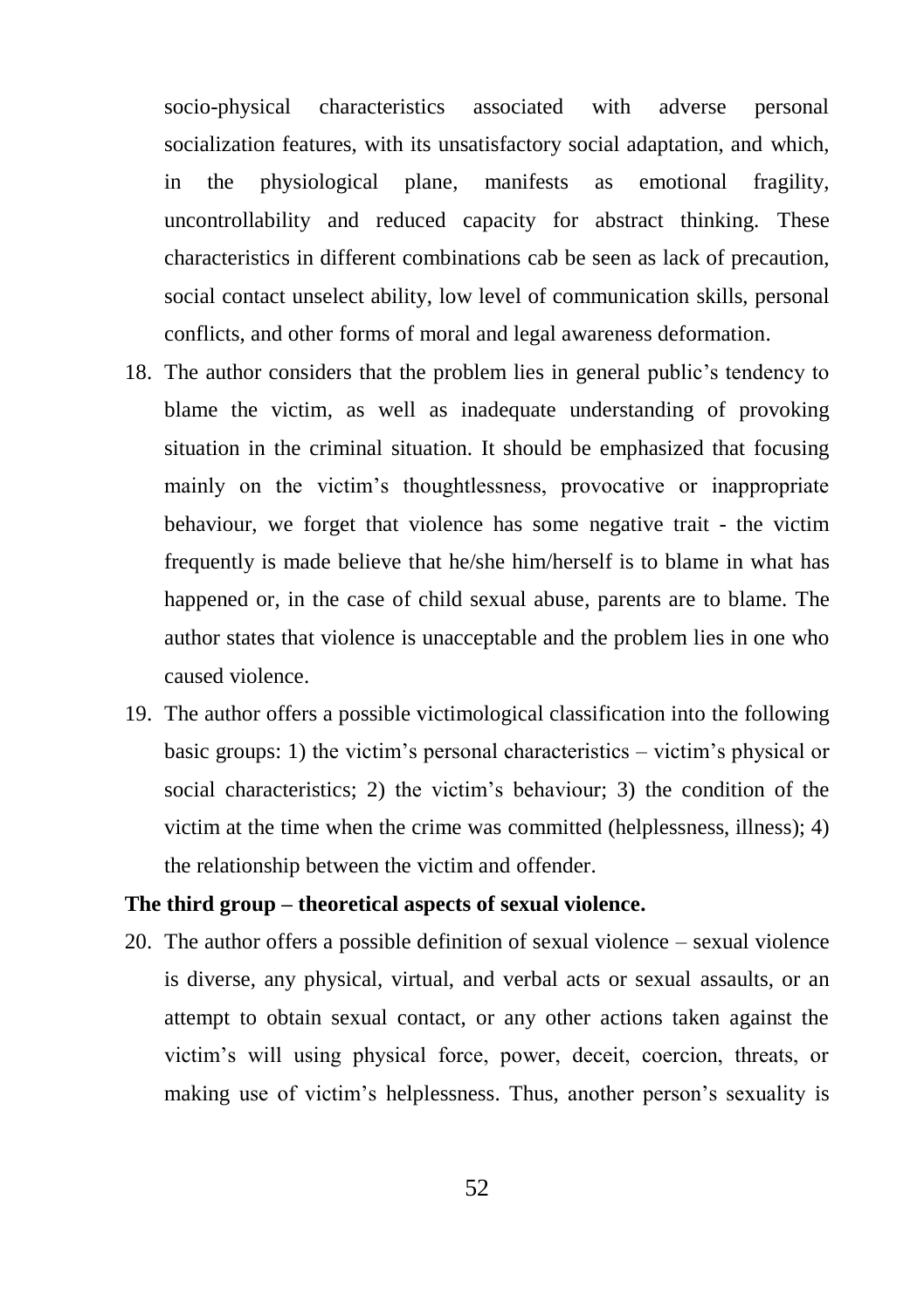violated, and there are caused a wide range of concerns: physical pain, mental and psychiatric injury, and material damage.

- 21. The author offers a possible concept of sex crime (sexual offense) defining it as an intentional subject's sexual or sexual meaning containing actions in relation to socially-accepted moral norms and values protected by criminal law- real or virtual disregard and violation of victim's sexual freedom and sexual inviolability.
- 22. The term *sextortion*" is a type of sexual exploitation, which does not have a corresponding term in Latvian. The author proposes to call it ""sekstorcija" or "seksuālā izspiešana/šantāža" (sexual extortion/blackmail)" – a process in which a person influenced by threats and coaxing is forced to display obscene materials for an extended period of time on the Internet.
- 23. The author suggests the following definition of cyber-sexual violence: "Cyber-sexual violence is any remote activity of sexual nature and intention in cyberspace violating the rights of another person".
- 24. The author believes that, in Latvia, "family criminology" or "family relationship criminology" as criminology sub-field needs to be developed, which explores the impact of the family institution on criminal behaviour and crime. Therefore, the family criminology would include the issue of family influence on the persons involved in violence (formation of a violent offender and a victim) as one of the research areas.

# **The fourth group – legal organizational measures of sexual crime prevention.**

25. In order to prevent the spread of sexual abuse, a national program of sexual crime prevention should be developed, which provides complex and integrated operations. The author's view is that emphasis should be laid on prevention and forecasting that are based on a proactive procedures. It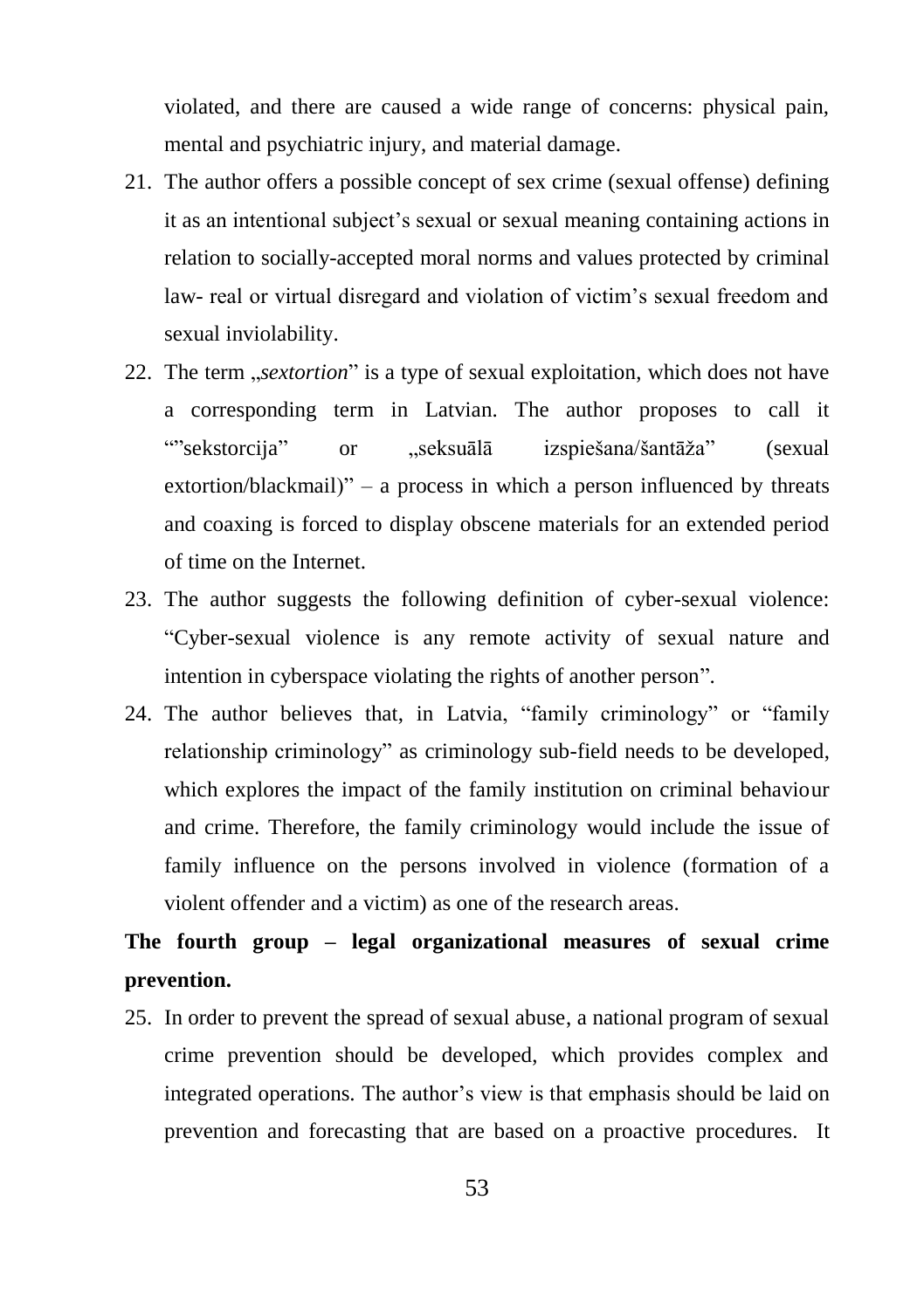would be essential to form a special preventive body for prevention of sexual violence which would be a part of Crime Prevention Bureau of the State Police.

26. It is necessary to create an independent body with a sufficient professional capacity. The author believes that under the Ministry of Justice of the Republic of Latvia, there must be established an institute for legal and crime research with the following main functions: for criminal analysis, forecasting and criminal policy development, its main functions would include the following: scientific research; proposal development and the provision of legal, social and organizational measures for the implementation of crime prevention; cooperation with international organization in the field of crime prevention.

# **The fifth group refers to the vector of improvements in criminal legal framework.**

- 27. From the view of the researcher, the fundamental rights guaranteed by the convention are, firstly, actually discriminated, secondly, denied or violated by persistent threatening behaviour, stalking and espial, thus they should be averted. The individual behaviour that with bullying and harassment threatens other's personal integrity must be criminalised. The author proposes to amend the Criminal Law with Section XIV, Criminal Offenses Against Person's Fundamental Rights and Freedoms, to ammend Article149<sup>2</sup>, *Person's Stalking* with the folowing: *for illegal acction*, *stalkerism if it causes major harm.*
- 28. Criminological analysis suggests that a significant number of sexual crimes in Latvia are committed the family. Considering that such criminal offense is contrary to the natural order and taking into account the historical continuity and experience of other countries, the author calls for a separate article for the criminalization of sexual relations between close relatives.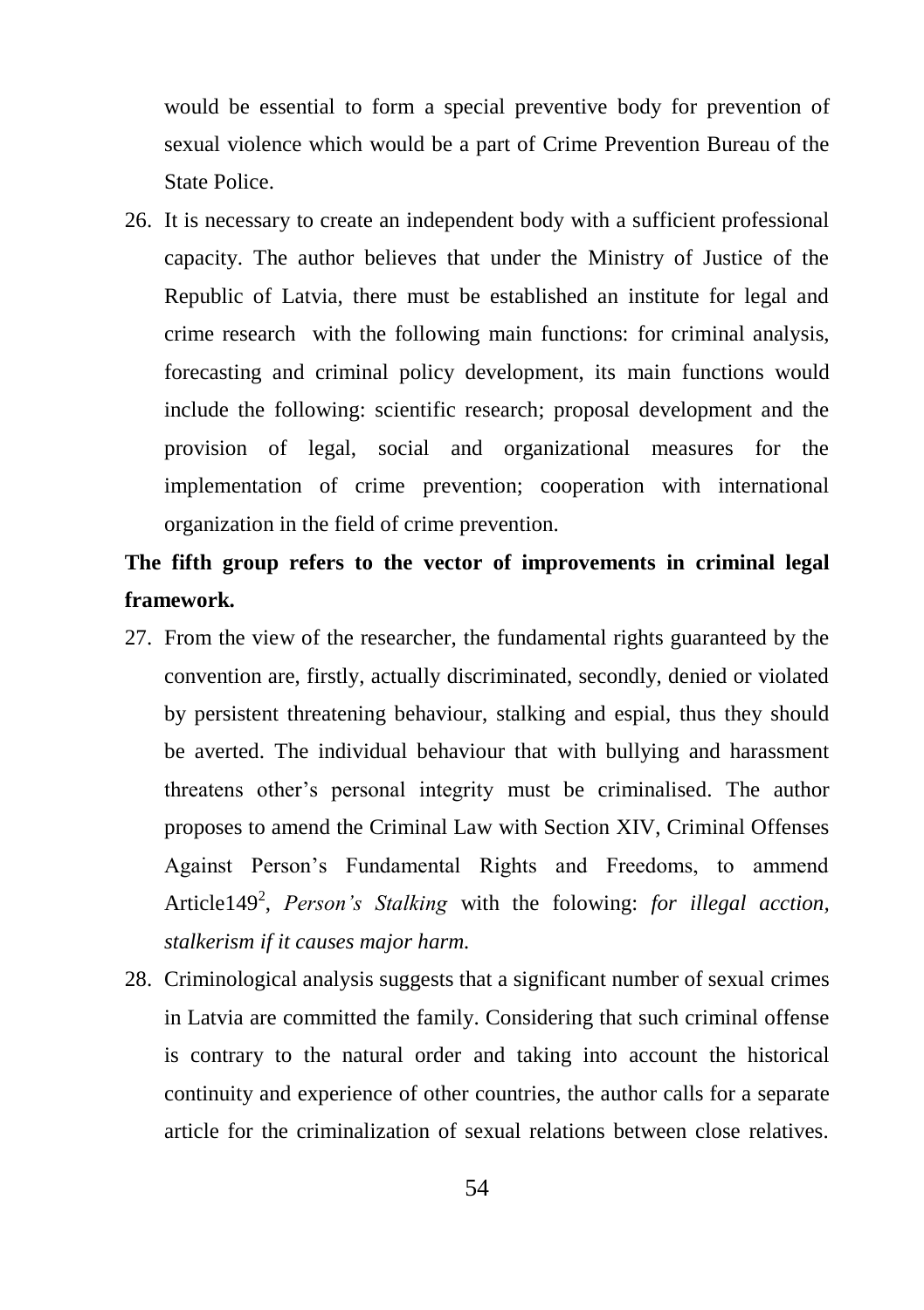*To amend Criminal Law article 160, Sexual Violence in Family with the following: for sexual intercourse or other sexual act involving vaginal, anal or oral penetration of another person's body, if the action has been performed without the victim's consent or through the victim's state of helplessness, if the offense has been committed by the victim's relative.<sup>75</sup>*

29. The author believes that it will be to address the question in order to determine the responsibility by the Criminal Law and, in particular, for the sexual harassment using authority and subordination. The author proposes to amend Criminal Law article 159<sup>1</sup> Sexual harassment with the following: *sexual harassment using bullying, unwanted proposals or offers to a person, who is dependent due to employment or job position, in order to have sexual contact.* 

 $75$  such person or the betrothed, spouse, parents, grandparents, children grandchildren, brothers or sisters of such person, as well as of the person with whom the relevant natural person is living together and with whom he or she has a common (joint) household (hereinafter – the immediate family)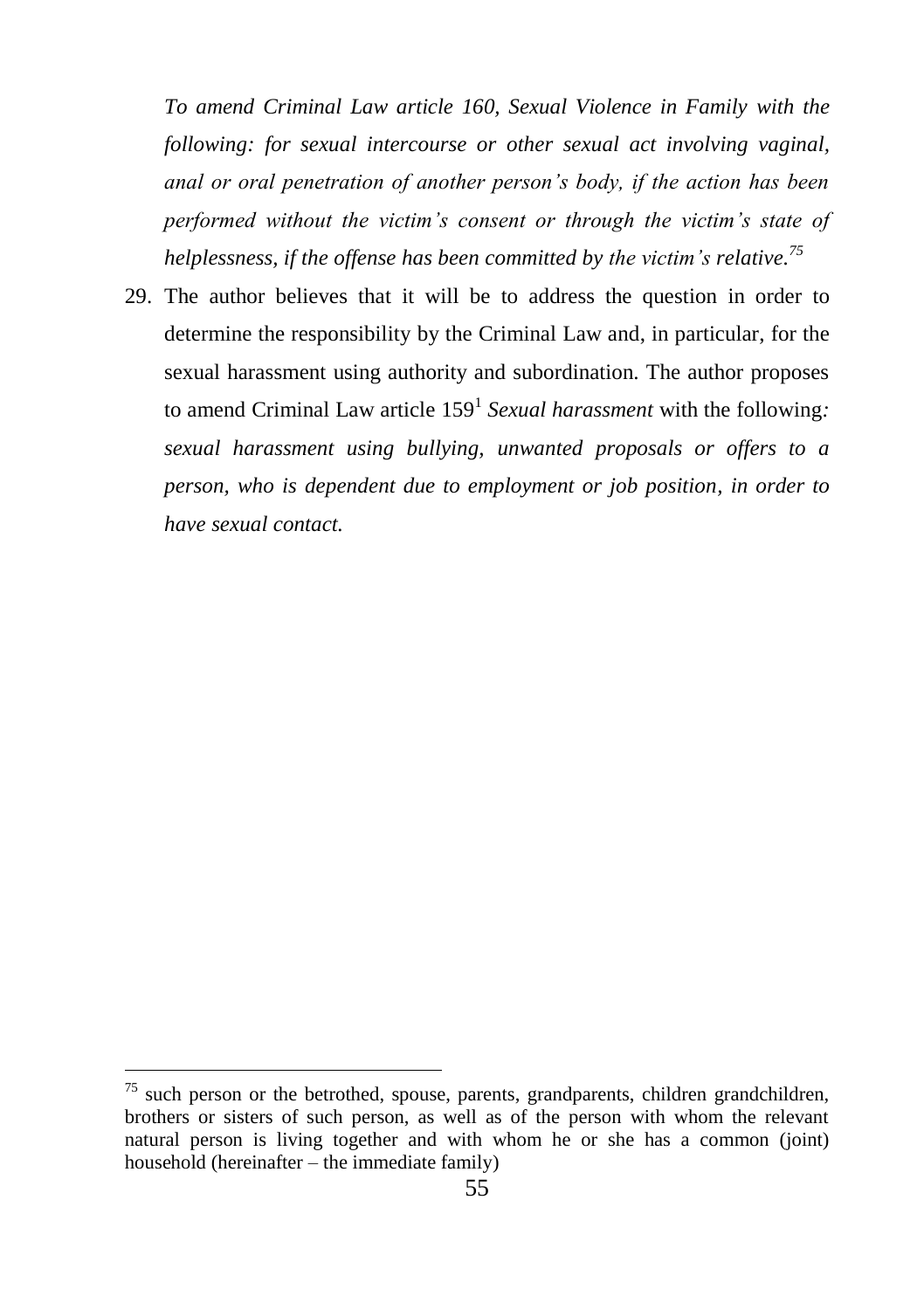# **4. REFERENCES**

#### **Legislation**

<span id="page-56-0"></span>1. 2011. gada 11. maija Eiropas Padomes Konvencija par vardarbības pret sievietēm un vardarbības ģimenē novēršanu un apkarošanu. (skatīts 12.05.2014.). Pieejams: [http://www.lm.gov.lv/upload/berns\\_gimene/bernu\\_tiesibas/ep\\_konvencija1.pdf](http://www.lm.gov.lv/upload/berns_gimene/bernu_tiesibas/ep_konvencija1.pdf)

#### **Monographs**

- 1. Krastiņš, U., Liholaja, V., Niedre, A. Krimināltiesības. Sevišķā daļa. Rīga, Tiesu namu aģentūra, 2009, 867 lpp.
- 2. Krastiņš, U., Liholaja, V., Niedre, A. Krimināltiesības. Vispārīgā daļa. Rīga: Tiesu namu aģentūra, 2008, 154 lpp.
- 3. Kriminoloģija / zinātn red. K.Ķipēna, V.Vilks. Rīga, Nordik, 2004, 508 lpp.
- 4. Mincs, P. Krimināltiesības. Sevišķā daļa. Rīga, AS "Rota", 1939, 277. lpp.
- 5. Lieljuksis, A. Noziedzīgi iegūtu līdzekļu legalizācijas apkarošana. Rīga, SIA "P&Ko", 2007, 379 lpp.
- 6. Noziegumu izmeklēšanas metodika / prof. A.Kavaliera vadībā. Rīga, Latvijas Policijas akadēmija, 2000, 458 lpp.
- 7. Reņģe, V. Sociālā psiholoģija. Rīga, Zvaigzne ABC, 2002, 179 lpp.
- 8. Soltera, A. Varmākas pedofīli, izvarotāji un citi. To psiholoģija un aizsardzība pret tiem. b.i.v., Adria Books, 2007, 263 lpp.
- 9. Svešvārdu vārdnīca / red. Dr.philol. J.Baldunčiks. Rīga: SIA Jumava, 2007, 736 lpp.
- 10. Zvērinātu advokātu birojs "BDO Zelmenis & Liberte" Darba likums ar komentāriem. Rīga, Latvijas Brīvo arodbiedrību savienība, 2010, 304 lpp.
- 11. Chancellor, A.S. Investigating Sexual Assault Cases. Burlington, Jones & Bartlett Learning, 2012, p. 177.
- 12. Craissati, J. Managing High Risk Sex Offenders in the Community: A Psychological Approach. New York, Routledge, 2004,
- 13. Canter, D. Criminal Psychology: Topics in Applied Psychology. New York: Routledge, 2008, p. 252.
- 14. Deb, S., Mukherjee, A. Impact of Sexual Abuse on Mental Health of Children. New Deli, Concept publishing Comapny, 2009, p. 44.
- 15. Frye, A. Holistic Midwifery: A Comprehensive Textbook for Midwives in Homebirth Practice. Volume 1: Care During Pregnancy. Portland, Oregon, Labrys Press, 2008, p. 307–310, 572.
- 16. Friedman, K., Bischoff H., Davis R.C. & Person A. Victims and helpers: Reactions to crime*.* Washington: U.S. Department of Justice, National Institute of Justice, 1982.
- 17. Handbook of Sexual Violence /edito[r J.M. Brown,](http://www.amazon.co.uk/s/ref=ntt_athr_dp_sr_1/279-2674361-2427007?_encoding=UTF8&field-author=Jennifer%20M.%20Brown&search-alias=books-uk&sort=relevancerank) [S.L. Walklate.](http://www.amazon.co.uk/s/ref=ntt_athr_dp_sr_2/279-2674361-2427007?_encoding=UTF8&field-author=Sandra%20L.%20Walklate&search-alias=books-uk&sort=relevancerank) Routledge, 2011, p. 156.
- 18. Holmes, S.T., Holmes, R.M. Sex Crimes: Patterns and Behavior*.* CA, SAGE Publications, Inc, 2008, p. 206.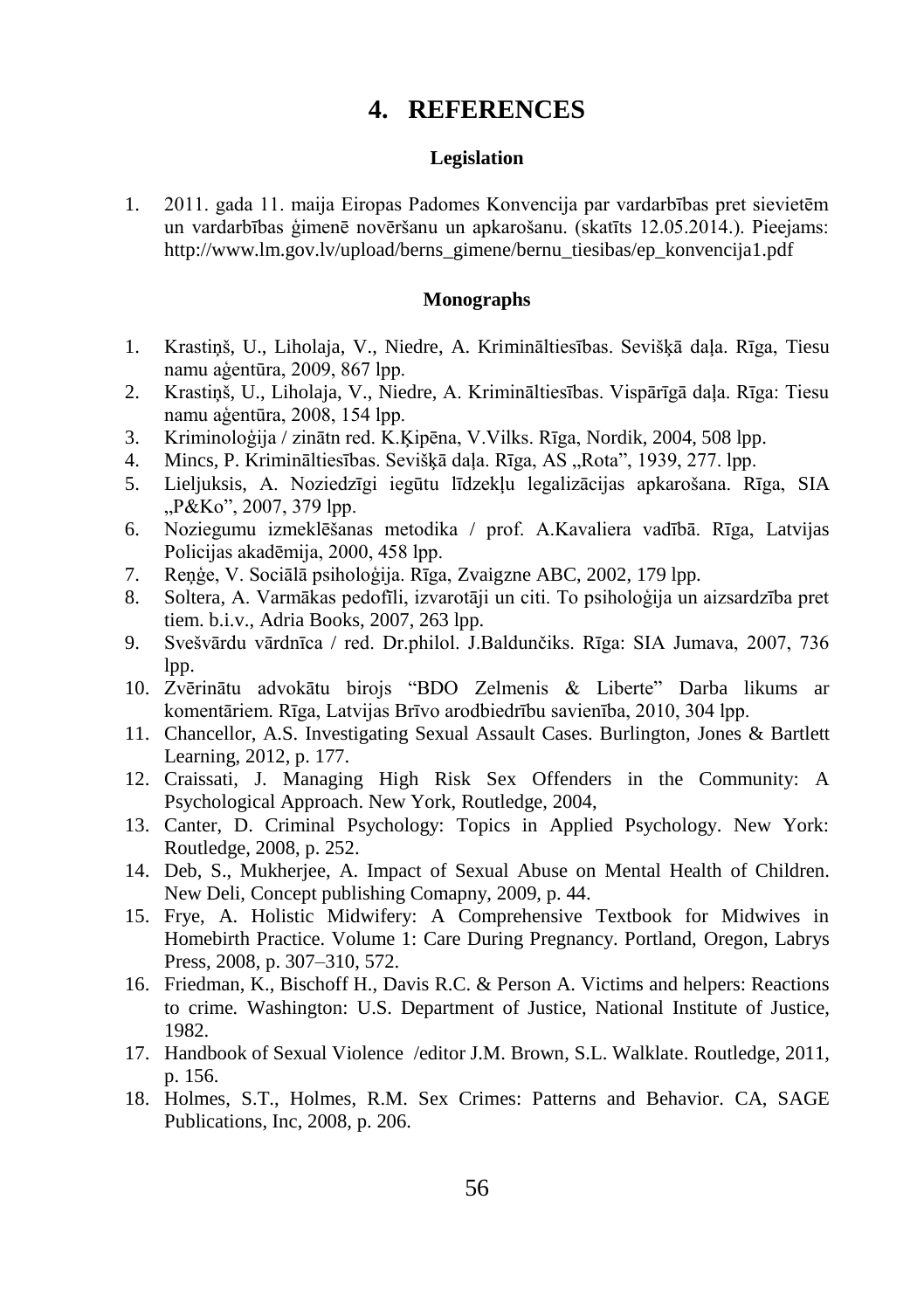- 19. Pollock, J.M. Ethical Dilemmas and Decisions in Criminal Justice. Belmont: Wadworth, 2007, p. 137.
- 20. Siegel, L.J. Criminology: Theories, Patterns, and Typologies. Blemont, Cengage Learning, 2006, p. 245.
- 21. Saradjian, J. Women Who Sexually Abuse Children: From Research to Clinical Practice New York, John Wiley, 1996, p. 37.
- 22. Siegel, L.J. Criminology: The Core. Stamford, Cengage Learning, 2010, p. 698.
- 23. Scully, D. Understanding Sexual Violence: A Study of Convicted Rapists*.*  Routlege, Unwin Hyman, 1990, p. 80.
- 24. Shoham, S.G, Knepper, P.,Kett M. International Handbook of Victimology. CRS Press, Tayler&Francis Group, LLC, 2005, p. 242.
- 25. World Report on Violence and Health / edited E.G.Krug, Mercy A.J., Zwi B.A. and Rafael Lozano R. Geneva, World Health Organization WHO, 2002, p. 180.
- 26. Гилинский, Я.И. Социальное насилие. Монография. Санкт-Пeтербуpг, Издательский Дом "Алеф-Пресс", 2013, с. 49.
- 27. Криминoлогия /под редакцией профессора В.Д. Малкова. Москва: Юстицинформ, 2006, c. 182.
- 28. Малкина-Пых, И. Виктимология. Психология поведения жертвы. Москва, [Эксмо,](http://iknigi.net/filtr-po-knigam/izdatelstvo/%D0%AD%D0%BA%D1%81%D0%BC%D0%BE/) 2010, c. 154.
- 29. Ившин, В.Г., Изрисова, С.Ф., Фатъянина, Л.Г. Виктимология: учебное пособие. Москва, Wolters Kluwer, 2011, c. 29.
- 30. Криминология XX век / под ред. проф. В.Н.Бурлакова, проф. В.П.Сальникова. Санкт-Петербург, Издательство "Юридический центр Пресс", 2000, глава 9. Kриминальное насилие в Росии.
- 31. Криминология. Учебное пособие. 2-е издание / под ред Н.Ф.Кузнецовой. Москва, Проспект, 2013, c. 74.
- 32. Криминология: Учебник для юридических вузов / под. общ. pед. A.И.Долговой. Москва, Инфра.Норма-M, 2001, c. 164.
- 33. Криминология: Учебник / под ред. проф. Н.Ф.Кузнецовой, проф.В.В. Лунеева. Москва, Wolters Kluwer Russia, 2004, c. 151.
- 34. Преступность и реформы в Росии / под ред. А.И.Долгова. Москва, Криминолог. Ассоц., 1998, c. 155.
- 35. [Ривман,](http://lib.rus.ec/a/62275) Д.В. Криминальная виктимология. Санкт-Петербург, Питер, 2002, c. 148.
- 36. Серийные сексуальные убийства: Учебное пособие / под ред. Ю.М. Антоняна. Москва, ММЮИ МВД России, Издательство "Щит-М, 1997, с. 57.
- 37. Таранов, П.С. Методы 100 %-ной победы. Симферополь, Реноме, 1997, c. 86.
- 38. Франк, Л.B. Потерпевшие от преступления и проблемы советской виктимологии Душанбе, Ирфон, 1977, c. 11.
- 39. [Шейдер Р.](http://www.labirint.ru/authors/49993/) Психиатрия. Mocквa: Издательство[: Практика,](http://www.labirint.ru/pubhouse/2289/) 1998, с. 485.
- 40. Шнайдер Г.Й. Криминология. Москва, "Прогресс", "Универс", 1994, с. 502.
- 41. Шестаков, Д.A. Ceмейная криминолoгия: криминофамилистика. Юридический центр, 2003, c. 94.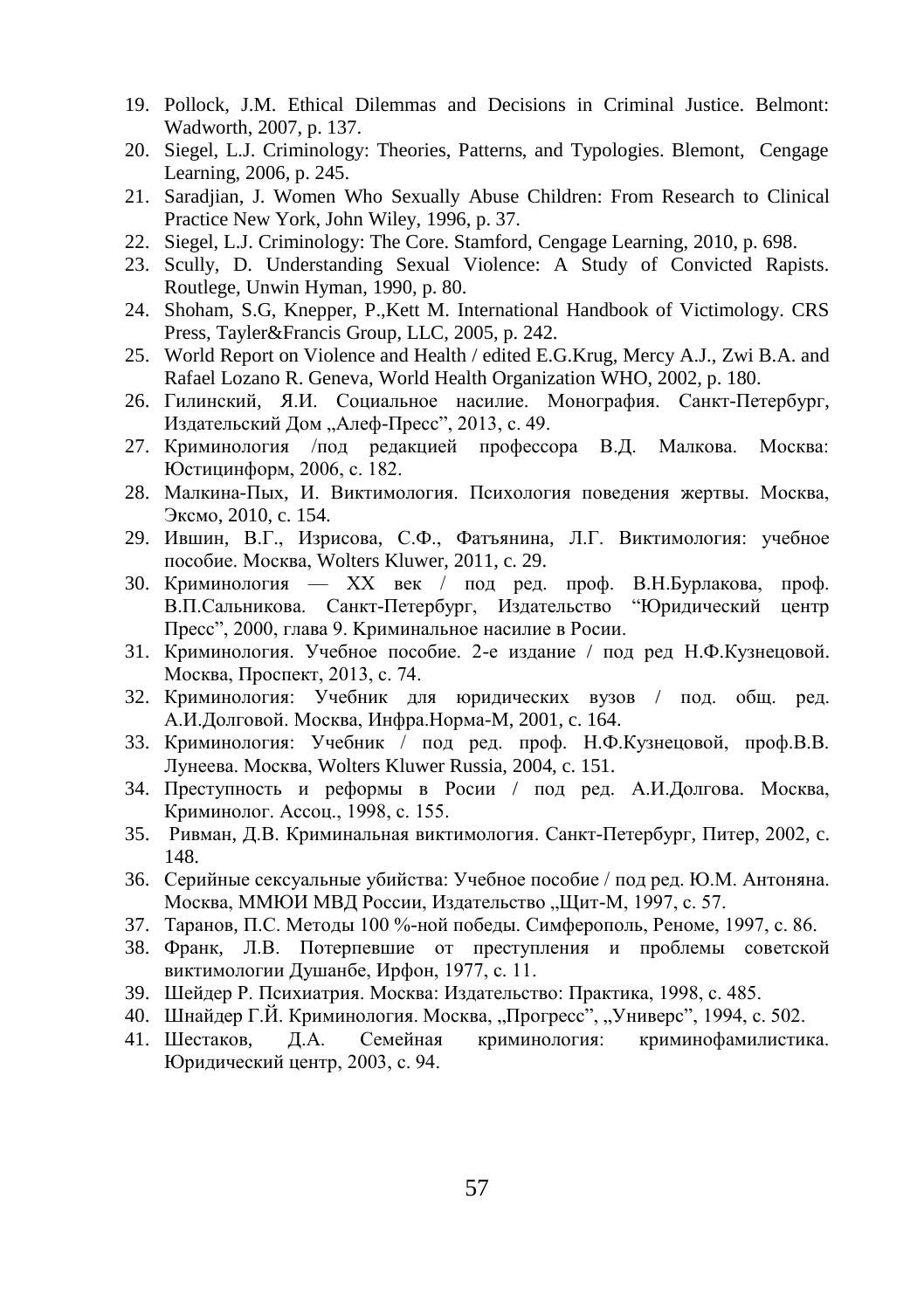### **Publications**

- 1. Kipāne, A. Noziedzība sabiedrības drošības kontekstā // Jurista vārds, 2010. gada 19. janvāris, Nr. 3 (598), 24. lpp.
- 2. Kipāne, A. Seksuāla rakstura noziedzīgu nodarījumu novēršanas problēmas // Valsts un tiesību aktuālās problēmas: Starptautiskās zinātniskās konferences zinātnisko rakstu krājums. Daugavpils: Saule, 2011, 245. lpp
- 3. Kipāne, A. Dzimumnoziegumu novēršanas kriminoloģiskais aspekts // Daugavpils Universitātes Sociālo zinātņu fakultātes Starptautisko zinātnisko konferenču rakstu krājums. Starptautiskās zinātniskās konferences "Sociālās zinātnes reģionālajai attīstībai 2013" materiāli. II daļa. Valsts un tiesību aktuālās problēmas. Daugavpils, Daugavpils Universitātes Akadēmiskais apgāds "Saule", 2014, 115. lpp.
- 4. Miezāne, E. Par preventīvu piespiedu līdzekļu ieviešanu Latvijas tiesību sistēmā // Jurista vārds, 2011. gada 20. septembris, Nr. 38 (685), 15. lpp.
- 5. Zahars, V. Ar brīvības atņemšanu notiesāto personu resocializācija jauns vektors kriminālsodu izpildē // Kriminālā Justīcija, 2011, Nr. 4/2011(57), 136 lpp.
- 6. Кузнецова, Н. Уголовное значение "вины потерпевшего" // Советская юстиция, 1967, № 17, c. 16.

### **Internet sources**

- 1. IeM Informācijas centra statistiskie dati: Kriminālā statistika. (viewed 19.09.2013). Available on[: http://www.ic.iem.gov.lv/node/109](http://www.ic.iem.gov.lv/node/109)
- 2. Kairišs, J. Vairāk ziņu mazāk noziegumu. (viewed 04.02.2013.). Available on: http://politika.lv/article/vairak-zinu-mazak-noziegumu
- 3. Kas ir dzimumaudzināšana? (viewed 26.10.2014.). Available on: http://pedagogs.lv/kas-ir-dzimumaudzinasana-un-kads-ir-tas-noluks/
- 4. Lapiņa, K. Sods būt upurim. (viewed 04.10.2013.). Available on: http://www.apollo.lv/portal/news/73/articles/114343
- 5. Pētījums par bērnu seksuālo izmantošanu Latvijā. (viewed 27.11.2013.). Available on: www.riskchild.org/.../Atskaite\_bernu%20seksula%20izmant.%203.do...
- 6. Tiesu informācijas sistēma. TIS. (viewed 16.06.2013.). Available on: [https://tis.ta.gov.lv/tisreal?Form=TIS\\_STAT\\_O&SessionId=A2CBF949D2EB7D0](https://tis.ta.gov.lv/tisreal?Form=TIS_STAT_O&SessionId=A2CBF949D2EB7D01869E251C36FBAFC5) [1869E251C36FBAFC5](https://tis.ta.gov.lv/tisreal?Form=TIS_STAT_O&SessionId=A2CBF949D2EB7D01869E251C36FBAFC5)
- 7. Amir, M. Victim Precipitated Forcible Rape//Journal of Criminal Law and Criminology, 1968, Volume 58, Available on: [http://scholarlycommons.law.northwestern.edu/cgi/viewcontent.cgi?article=5481&](http://scholarlycommons.law.northwestern.edu/cgi/viewcontent.cgi?article=5481&context=jclc) [context=jclc](http://scholarlycommons.law.northwestern.edu/cgi/viewcontent.cgi?article=5481&context=jclc)
- 8. Guidelines for medico-legal care of victims of sexual violence. World Health Organization. (viewed on 09.07.2013.). Available on: http://whqlibdoc.who.int/publications/2004/924154628X.pdf
- 9. Goodwin, V., Davis, B. Crime Families: Gender and the intergenerational transfe of criminal tendencies. (viewed 09.08.2014.). Available on: [http://www.aic.gov.au/publications/current%20series/tandi/401-](http://www.aic.gov.au/publications/current%20series/tandi/401-420/tandi414.html) [420/tandi414.html](http://www.aic.gov.au/publications/current%20series/tandi/401-420/tandi414.html)
- 10. NationalMaster. (viewed 05.02.2013.). Available on[: http://www.nationmaster.com/graph/cri\\_rap-crime-rapes](http://www.nationmaster.com/graph/cri_rap-crime-rapes)